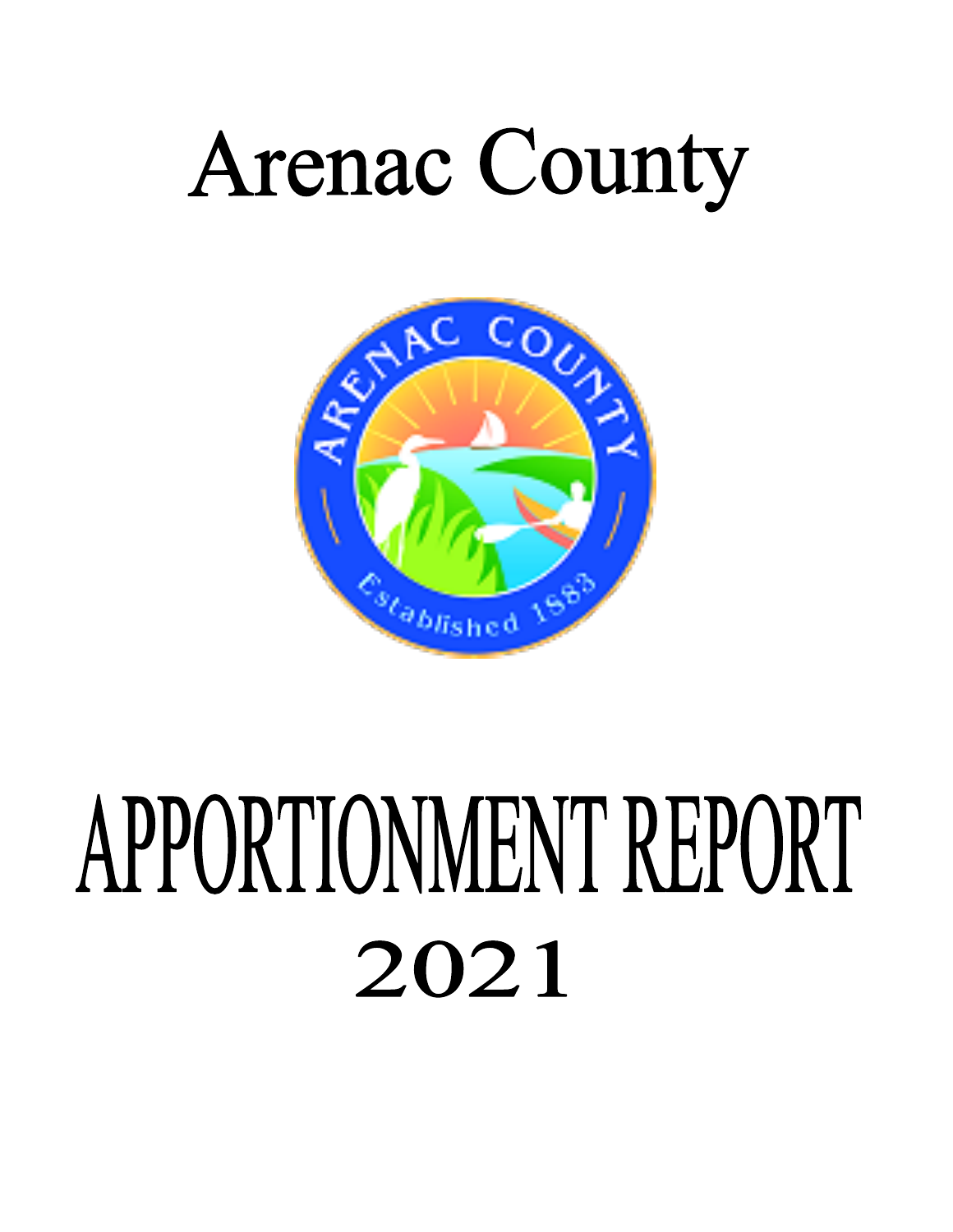

## **ARENAC COUNTY EQUALIZATION DEPARTMENT P O Box 754 Standish Michigan 48658**  *Phone (989) 846-6246*

**To: Arenac County Board of Commissioners From: Anthony Meyaard Equalization Director Date: 10/18/2021 RE: 2020 Apportionment Report**

## **REQUEST:**

The request is for the Board to approve by resolution the Apportionment Report at the October 26, 2021 Regular Board Meeting.

## **BACKGROUND:**

The Report displays the millage rates and Tax Levies for all governmental units in Arenac County. The aforementioned amounts will be collected from July and December 2021 tax bills.

Why do we have an apportionment report? The County Equalization Department is responsible to see that millage rates are rolled back based upon Headlee Amendment and Truth and Taxation regulations. After the Office has reviewed and confirmed the millage rates, a report is assembled which tabulates the results for each taxing jurisdiction. The amounts in this report reflect collection of dollars based on the 2021 Equalization Report which was passed in April by the County Board. The adjustments by the July and December Board of Reviews are not included in this report.

The report conveys the following information:

- 1. Breakdown of the millage rates and tax levies by County, Township, Cities, Village, School Districts, Colleges, Library and Renaissance Zones.
- 2. It will also display the estimated amount to be collected in dollars.

Without passage of the Apportionment Report, governmental agencies in Arenac County will not be able to levy property taxes. The aforementioned report must be approved in October.

Respectfully submitted,

let El

Anthony E. Meyaard M.M.A.O. Arenac County Equalization Director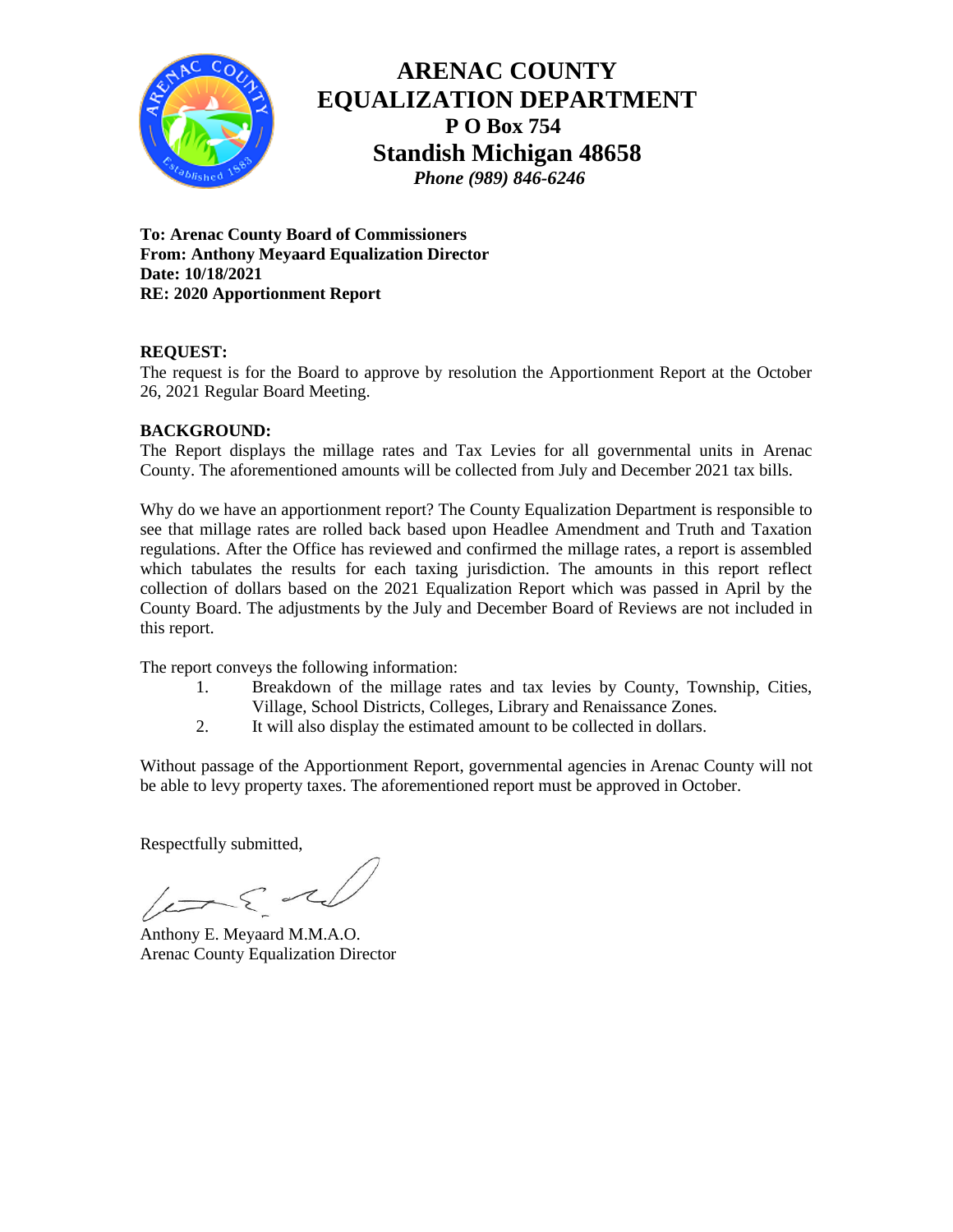# Arenac County 2020 Apportionment Report

## *Table of Contents*

| Mills Apportioned by the County Board of Commissioners     | Page $\dots$ 1 |
|------------------------------------------------------------|----------------|
| Statement of Taxable Values for Various taxing authorities | Page $5$       |
| <b>Comparison Charts</b>                                   | Page $7$       |
| Ad valorem taxes levied within each government unit        |                |

| <b>Adams Township</b>                               | Page $8$  |
|-----------------------------------------------------|-----------|
| Arenac Township                                     | Page $9$  |
| Au Gres Township                                    | Page $10$ |
| Clayton Township                                    | Page $12$ |
| Deep River Township                                 | Page $14$ |
| Lincoln Township                                    | Page 15   |
| Mason Township                                      | Page $16$ |
| Moffatt Township                                    | Page 18   |
| Sims Township                                       | Page 19   |
| <b>Standish Township</b>                            | Page $20$ |
| Turner Township                                     | Page $21$ |
| Whitney Township                                    | Page $23$ |
| Au Gres City                                        | Page $25$ |
| <b>Omer City</b>                                    | Page $26$ |
| <b>Standish City</b>                                | Page $27$ |
| <b>Compilation of Overall Estimated Tax Revenue</b> | Page $28$ |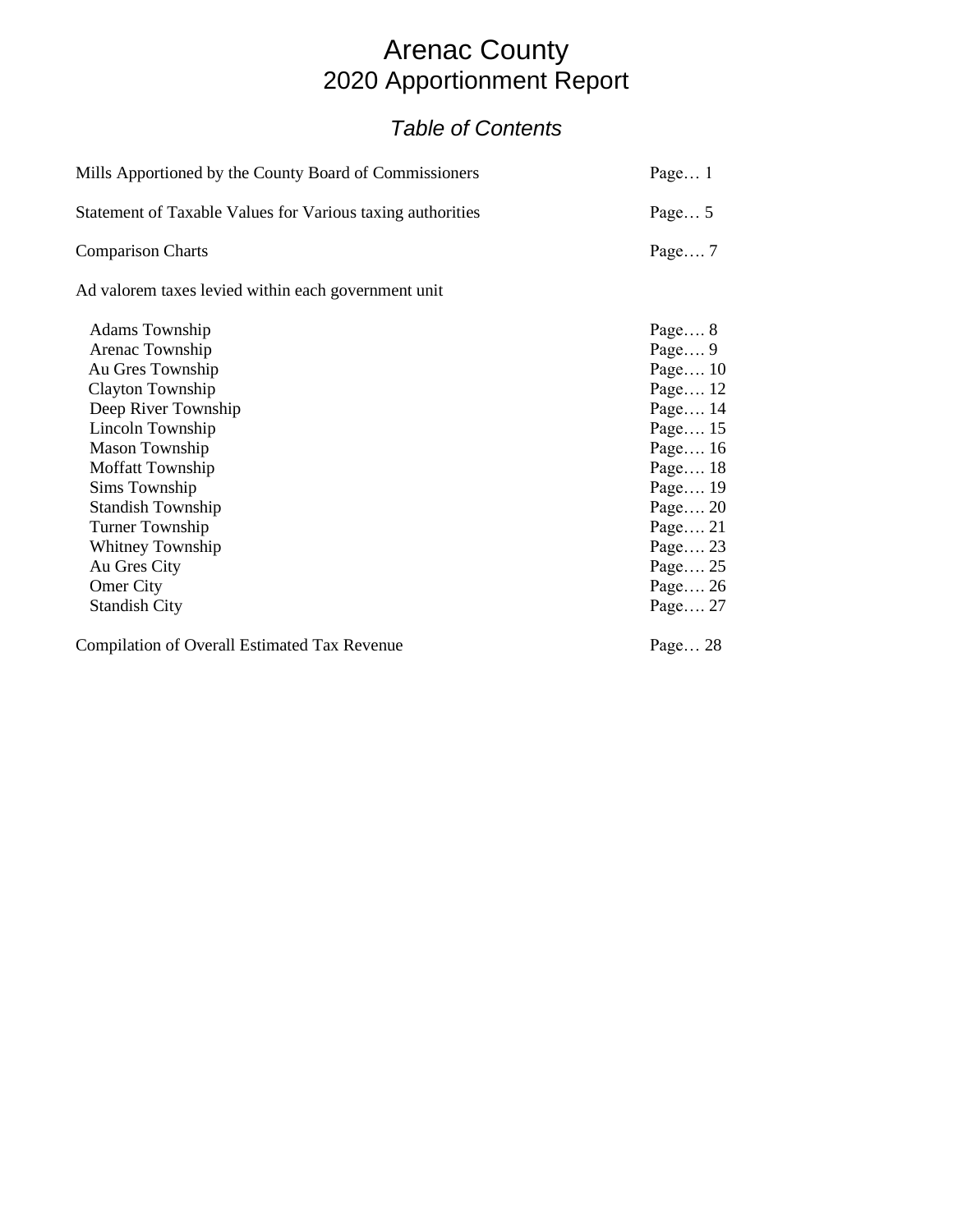| <b>Government Unit</b><br><b>School District &amp; Taxable Status</b><br><b>Adams Township</b><br>Standish-Sterling School District [Non-PRE]<br>Standish-Sterling School District [PRE]<br>Standish-Sterling School District [Com. Personal]<br>Standish-Sterling School District [Ind. Personal]           | Total<br>Gov't Unit<br>1.0000<br>1.0000<br>1.0000<br>1.0000 | Total<br>Village | Total<br>Library<br>0.4912<br>0.4912<br>0.4912<br>0.4912 | Authority<br>Name | Total<br>Authority         | Total<br>County<br>10.9000<br>10.9000<br>10.9000<br>10.9000    | Total<br>School<br>21.0000<br>3.0000<br>9.0000<br>3.0000  | I.S.D.<br>Name<br>Bay<br>Arenac ISD    | Total<br>I.S.D.<br>4.9153<br>4.9153<br>4.9153<br>4.9153  | <b>SET</b><br>6.0000<br>6.0000<br>6.0000<br>0.0000       | Total<br>Annual<br>Levy<br>44.3065<br>26.3065<br>32.3065<br>20.3065 | Total<br>Summer<br>Levy<br>5.2000<br>5.2000<br>5.2000<br>5.2000 | Total<br>Winter<br>Levy<br>39.1065<br>21.1065<br>27.1065<br>15.1065 |
|--------------------------------------------------------------------------------------------------------------------------------------------------------------------------------------------------------------------------------------------------------------------------------------------------------------|-------------------------------------------------------------|------------------|----------------------------------------------------------|-------------------|----------------------------|----------------------------------------------------------------|-----------------------------------------------------------|----------------------------------------|----------------------------------------------------------|----------------------------------------------------------|---------------------------------------------------------------------|-----------------------------------------------------------------|---------------------------------------------------------------------|
| <b>Arenac Township</b><br>Au Gres-Sims School District [Non-PRE]<br>Au Gres-Sims School District [PRE]<br>Au Gres-Sims School District [Com. Personal]<br>Au Gres-Sims School District [Ind. Personal]<br>Standish-Sterling School District [Non-PRE]                                                        | 2.9991<br>2.9991<br>2.9991<br>2.9991<br>2.9991              |                  | 0.4912<br>0.4912<br>0.4912<br>0.4912<br>0.4912           |                   |                            | 10.9000<br>10.9000<br>10.9000<br>10.9000<br>10.9000            | 20.0000<br>2.0000<br>8.0000<br>2.0000<br>21.0000          | Bay<br>Arenac ISD                      | 4.9153<br>4.9153<br>4.9153<br>4.9153<br>4.9153           | 6.0000<br>6.0000<br>6.0000<br>0.0000<br>6.0000           | 45.3056<br>27.3056<br>33.3056<br>21.3056<br>46.3056                 | 25.2000<br>7.2000<br>13.2000<br>7.2000<br>5.2000                | 20.1056<br>20.1056<br>20.1056<br>14.1056<br>41.1056                 |
| Standish-Sterling School District [PRE]<br>Standish-Sterling School District [Com. Personal]<br>Standish-Sterling School District [Ind. Personal]<br><b>Au Gres Township</b><br>Au Gres-Sims School District [Non-PRE]<br>Au Gres-Sims School District [PRE]<br>Au Gres-Sims School District [Com. Personal] | 2.9991<br>2.9991<br>2.9991<br>5.3522<br>5.3522<br>5.3522    |                  | 0.4912<br>0.4912<br>0.4912<br>0.4912<br>0.4912<br>0.4912 | losco-<br>Arenac  | 0.9908<br>0.9908<br>0.9908 | 10.9000<br>10.9000<br>10.9000<br>10.9000<br>10.9000<br>10.9000 | 3.0000<br>9.0000<br>3.0000<br>20.0000<br>2.0000<br>8.0000 | Bay<br>Arenac ISD<br>Bay<br>Arenac ISD | 4.9153<br>4.9153<br>4.9153<br>4.9153<br>4.9153<br>4.9153 | 6.0000<br>6.0000<br>0.0000<br>6.0000<br>6.0000<br>6.0000 | 28.3056<br>34.3056<br>22.3056<br>47.6587<br>29.6587<br>35.6587      | 5.2000<br>5.2000<br>5.2000<br>25.2000<br>7.2000<br>13.2000      | 23.1056<br>29.1056<br>17.1056<br>22.4587<br>22.4587<br>22.4587      |
| Au Gres-Sims School District [Ind. Personal]<br><b>Clayton Township</b><br>Standish-Sterling School District [Non-PRE]<br>Standish-Sterling School District [PRE]<br>Standish-Sterling School District [Com. Personal]<br>Standish-Sterling School District [Ind. Personal]                                  | 5.3522<br>1.9855<br>1.9855<br>1.9855<br>1.9855              |                  | 0.4912<br>0.4912<br>0.4912<br>0.4912<br>0.4912           | Library           | 0.9908                     | 10.9000<br>10.9000<br>10.9000<br>10.9000<br>10.9000            | 2.0000<br>21.0000<br>3.0000<br>9.0000<br>3.0000           | Bay<br>Arenac ISD                      | 4.9153<br>4.9153<br>4.9153<br>4.9153<br>4.9153           | 0.0000<br>6.0000<br>6.0000<br>6.0000<br>0.0000           | 23.6587<br>45.2920<br>27.2920<br>33.2920<br>21.2920                 | 7.2000<br>5.2000<br>5.2000<br>5.2000<br>5.2000                  | 16.4587<br>40.0920<br>22.0920<br>28.0920<br>16.0920                 |
| Whittemore-Prescot School District [Non-PRE]<br>Whittemore-Prescot School District [PRE]<br>Whittemore-Prescot School District [Com. Personal]<br>Whittemore-Prescot School District [Ind. Personal]                                                                                                         | 1.9855<br>1.9855<br>1.9855<br>1.9855                        |                  | 0.4912<br>0.4912<br>0.4912<br>0.4912                     |                   |                            | 10.9000<br>10.9000<br>10.9000<br>10.9000                       | 21.2500<br>3.2500<br>9.2500<br>3.2500                     | losco ISD                              | 1.6488<br>1.6488<br>1.6488<br>1.6488                     | 6.0000<br>6.0000<br>6.0000<br>0.0000                     | 42.2755<br>24.2755<br>30.2755<br>18.2755                            | 5.2000<br>5.2000<br>5.2000<br>5.2000                            | 37.0755<br>19.0755<br>25.0755<br>13.0755                            |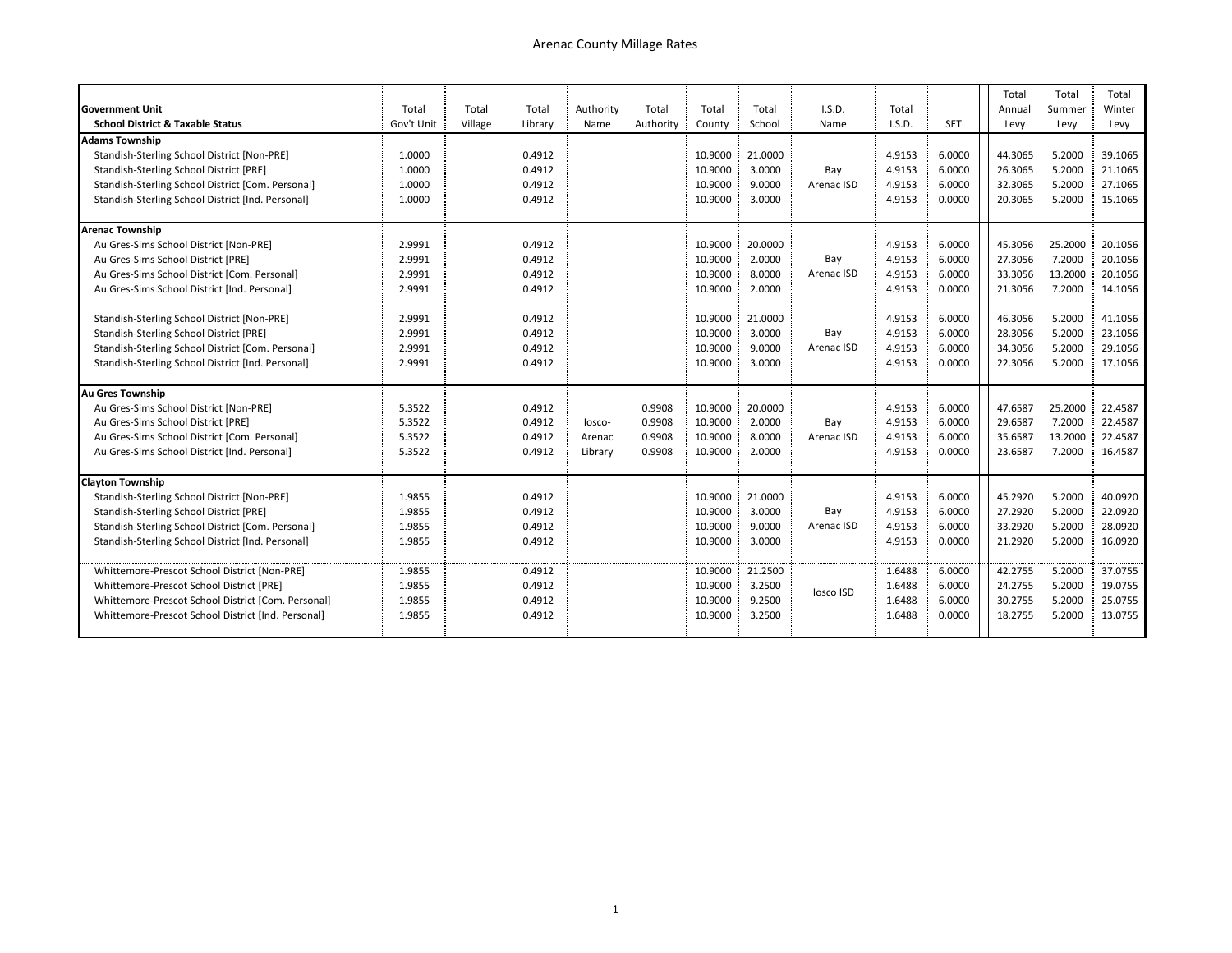|                                                    |            |         |         |           |           |         |         |                      |        |            | Total   | Total   | Total   |
|----------------------------------------------------|------------|---------|---------|-----------|-----------|---------|---------|----------------------|--------|------------|---------|---------|---------|
| <b>Government Unit</b>                             | Total      | Total   | Total   | Authority | Total     | Total   | Total   | I.S.D.               | Total  |            | Annual  | Summer  | Winter  |
| <b>School District &amp; Taxable Status</b>        | Gov't Unit | Village | Library | Name      | Authority | County  | School  | Name                 | I.S.D. | <b>SET</b> | Levy    | Levy    | Levy    |
| Deep River Township                                |            |         |         |           |           |         |         |                      |        |            |         |         |         |
| Standish-Sterling School District [Non-PRE]        | 4.9750     |         | 0.4912  |           |           | 10.9000 | 21.0000 |                      | 4.9153 | 6.0000     | 48.2815 | 5.2000  | 43.0815 |
| Standish-Sterling School District [PRE]            | 4.9750     |         | 0.4912  |           |           | 10.9000 | 3.0000  | Bay                  | 4.9153 | 6.0000     | 30.2815 | 5.2000  | 25.0815 |
| Standish-Sterling School District [Com. Personal]  | 4.9750     |         | 0.4912  |           |           | 10.9000 | 9.0000  | Arenac ISD           | 4.9153 | 6.0000     | 36.2815 | 5.2000  | 31.0815 |
| Standish-Sterling School District [Ind. Personal]  | 4.9750     |         | 0.4912  |           |           | 10.9000 | 3.0000  |                      | 4.9153 | 0.0000     | 24.2815 | 5.2000  | 19.0815 |
|                                                    |            |         |         |           |           |         |         |                      |        |            |         |         |         |
| <b>Lincoln Township</b>                            |            |         |         |           |           |         |         |                      |        |            |         |         |         |
| Standish-Sterling School District [Non-PRE]        | 2.0000     |         | 0.4912  |           |           | 10.9000 | 21.0000 |                      | 4.9153 | 6.0000     | 45.3065 | 5.2000  | 40.1065 |
| Standish-Sterling School District [PRE]            | 2.0000     |         | 0.4912  |           |           | 10.9000 | 3.0000  | Bay                  | 4.9153 | 6.0000     | 27.3065 | 5.2000  | 22.1065 |
| Standish-Sterling School District [Com. Personal]  | 2.0000     |         | 0.4912  |           |           | 10.9000 | 9.0000  | Arenac ISD           | 4.9153 | 6.0000     | 33.3065 | 5.2000  | 28.1065 |
| Standish-Sterling School District [Ind. Personal]  | 2.0000     |         | 0.4912  |           |           | 10.9000 | 3.0000  |                      | 4.9153 | 0.0000     | 21.3065 | 5.2000  | 16.1065 |
| <b>Mason Township</b>                              |            |         |         |           |           |         |         |                      |        |            |         |         |         |
| Whittemore-Prescot School District [Non-PRE]       | 1.9670     |         | 0.4912  |           |           | 10.9000 | 21.2500 |                      | 1.6488 | 6.0000     | 42.2570 | 5.2000  | 37.0570 |
| Whittemore-Prescot School District [PRE]           | 1.9670     |         | 0.4912  |           |           | 10.9000 | 3.2500  |                      | 1.6488 | 6.0000     | 24.2570 | 5.2000  | 19.0570 |
| Whittemore-Prescot School District [Com. Personal] | 1.9670     |         | 0.4912  |           |           | 10.9000 | 9.2500  | losco ISD            | 1.6488 | 6.0000     | 30.2570 | 5.2000  | 25.0570 |
| Whittemore-Prescot School District [Ind. Personal] | 1.9670     |         | 0.4912  |           |           | 10.9000 | 3.2500  |                      | 1.6488 | 0.0000     | 18.2570 | 5.2000  | 13.0570 |
|                                                    |            |         |         |           |           |         |         |                      |        |            |         |         |         |
| Standish-Sterling School District [Non-PRE]        | 1.9670     |         | 0.4912  |           |           | 10.9000 | 21.0000 |                      | 4.9153 | 6.0000     | 45.2735 | 5.2000  | 40.0735 |
| Standish-Sterling School District [PRE]            | 1.9670     |         | 0.4912  |           |           | 10.9000 | 3.0000  |                      | 4.9153 | 6.0000     | 27.2735 | 5.2000  | 22.0735 |
| Standish-Sterling School District [Com. Personal]  | 1.9670     |         | 0.4912  |           |           | 10.9000 | 9.0000  | <b>BayArenac ISD</b> | 4.9153 | 6.0000     | 33.2735 | 5.2000  | 28.0735 |
| Standish-Sterling School District [Ind. Personal]  | 1.9670     |         | 0.4912  |           |           | 10.9000 | 3.0000  |                      | 4.9153 | 0.0000     | 21.2735 | 5.2000  | 16.0735 |
|                                                    |            |         |         |           |           |         |         |                      |        |            |         |         |         |
| <b>Moffatt Township</b>                            |            |         |         |           |           |         |         |                      |        |            |         |         |         |
| Standish-Sterling School District [Non-PRE]        | 5.0000     |         | 0.4912  |           |           | 10.9000 | 21.0000 |                      | 4.9153 | 6.0000     | 48.3065 | 5.2000  | 43.1065 |
| Standish-Sterling School District [PRE]            | 5.0000     |         | 0.4912  |           |           | 10.9000 | 3.0000  | Bay                  | 4.9153 | 6.0000     | 30.3065 | 5.2000  | 25.1065 |
| Standish-Sterling School District [Com. Personal]  | 5.0000     |         | 0.4912  |           |           | 10.9000 | 9.0000  | Arenac ISD           | 4.9153 | 6.0000     | 36.3065 | 5.2000  | 31.1065 |
| Standish-Sterling School District [Ind. Personal]  | 5.0000     |         | 0.4912  |           |           | 10.9000 | 3.0000  |                      | 4.9153 | 0.0000     | 24.3065 | 5.2000  | 19.1065 |
| <b>Sims Township</b>                               |            |         |         |           |           |         |         |                      |        |            |         |         |         |
| Au Gres-Sims School District [Non-PRE]             | 3.9940     |         | 0.4912  |           | 0.9908    | 10.9000 | 20.0000 |                      | 4.9153 | 6.0000     | 46.3005 | 25.2000 | 21.1005 |
| Au Gres-Sims School District [PRE]                 | 3.9940     |         | 0.4912  | losco-    | 0.9908    | 10.9000 | 2.0000  | Bay                  | 4.9153 | 6.0000     | 28.3005 | 7.2000  | 21.1005 |
| Au Gres-Sims School District [Com. Personal]       | 3.9940     |         | 0.4912  | Arenac    | 0.9908    | 10.9000 | 8.0000  | Arenac ISD           | 4.9153 | 6.0000     | 34.3005 | 13.2000 | 21.1005 |
| Au Gres-Sims School District [Ind. Personal]       | 3.9940     |         | 0.4912  | Library   | 0.9908    | 10.9000 | 2.0000  |                      | 4.9153 | 0.0000     | 22.3005 | 7.2000  | 15.1005 |
|                                                    |            |         |         |           |           |         |         |                      |        |            |         |         |         |
| <b>Standish Township</b>                           |            |         |         |           |           |         |         |                      |        |            |         |         |         |
| Standish-Sterling School District [Non-PRE]        | 1.9962     |         | 0.4912  |           |           | 10.9000 | 21.0000 |                      | 4.9153 | 6.0000     | 45.3027 | 5.2000  | 40.1027 |
| Standish-Sterling School District [PRE]            | 1.9962     |         | 0.4912  |           |           | 10.9000 | 3.0000  | Bay                  | 4.9153 | 6.0000     | 27.3027 | 5.2000  | 22.1027 |
| Standish-Sterling School District [Com. Personal]  | 1.9962     |         | 0.4912  |           |           | 10.9000 | 9.0000  | Arenac ISD           | 4.9153 | 6.0000     | 33.3027 | 5.2000  | 28.1027 |
| Standish-Sterling School District [Ind. Personal]  | 1.9962     |         | 0.4912  |           |           | 10.9000 | 3.0000  |                      | 4.9153 | 0.0000     | 21.3027 | 5.2000  | 16.1027 |
|                                                    |            |         |         |           |           |         |         |                      |        |            |         |         |         |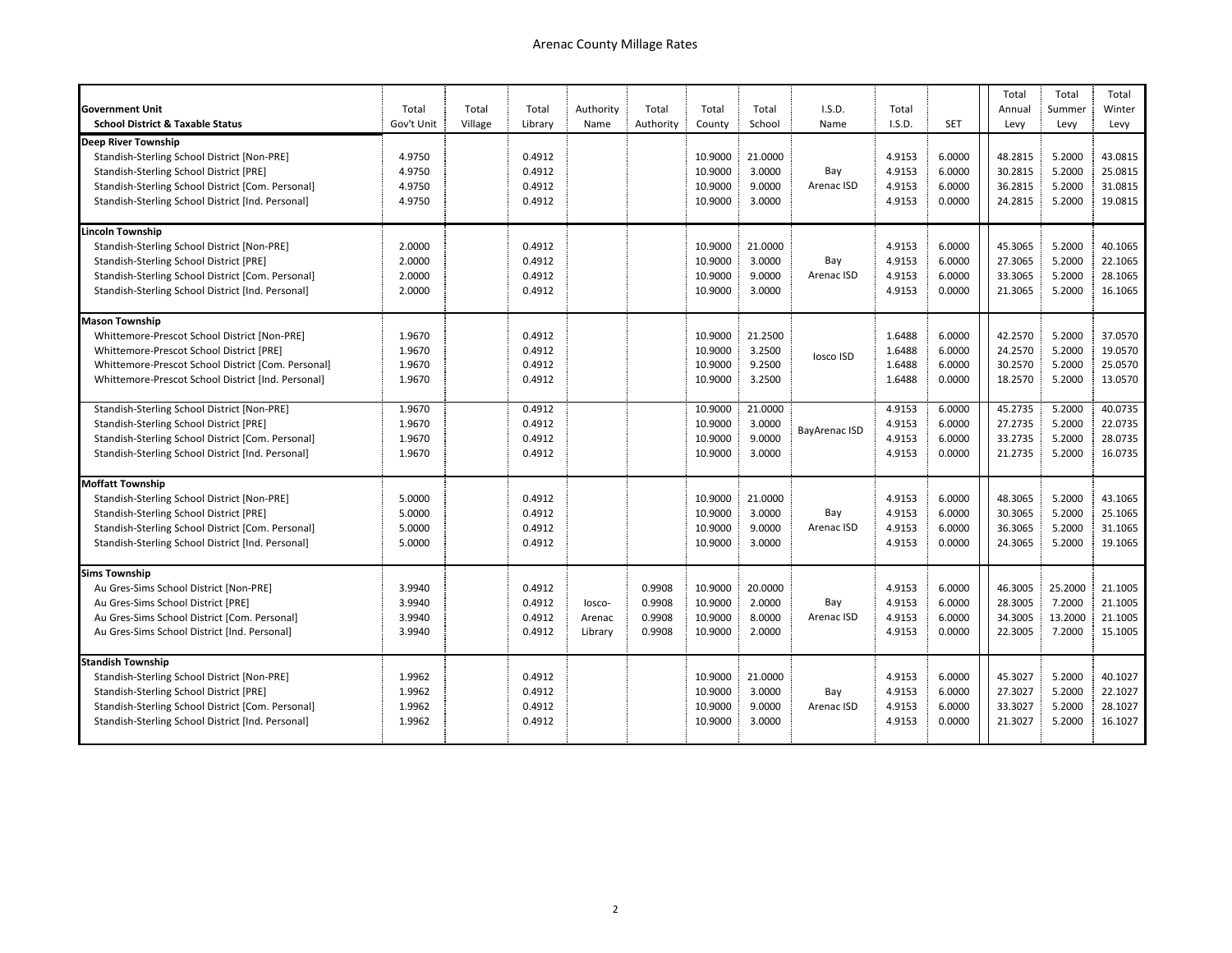|                                                    |            |         |         |           |           |         |         |            |        |        | Total   | Total   | Total   |
|----------------------------------------------------|------------|---------|---------|-----------|-----------|---------|---------|------------|--------|--------|---------|---------|---------|
| <b>Government Unit</b>                             | Total      | Total   | Total   | Authority | Total     | Total   | Total   | I.S.D.     | Total  |        | Annual  | Summer  | Winter  |
| <b>School District &amp; Taxable Status</b>        | Gov't Unit | Village | Library | Name      | Authority | County  | School  | Name       | I.S.D. | SET    | Levy    | Levy    | Levy    |
| <b>Turner Township</b>                             |            |         |         |           |           |         |         |            |        |        |         |         |         |
| Au Gres-Sims School District [Non-PRE]             | 2.9978     |         | 0.4912  |           |           | 10.9000 | 20,0000 |            | 4.9153 | 6.0000 | 45.3043 | 25.2000 | 20.1043 |
| Au Gres-Sims School District [PRE]                 | 2.9978     |         | 0.4912  |           |           | 10.9000 | 2.0000  | Bay        | 4.9153 | 6.0000 | 27.3043 | 7.2000  | 20.1043 |
| Au Gres-Sims School District [Com. Personal]       | 2.9978     |         | 0.4912  |           |           | 10.9000 | 8.0000  | Arenac ISD | 4.9153 | 6.0000 | 33.3043 | 13.2000 | 20.1043 |
| Au Gres-Sims School District [Ind. Personal]       | 2.9978     |         | 0.4912  |           |           | 10.9000 | 2.0000  |            | 4.9153 | 0.0000 | 21.3043 | 7.2000  | 14.1043 |
| Whittemore-Prescot School District [Non-PRE]       | 2.9978     |         | 0.4912  |           |           | 10.9000 | 21.2500 |            | 1.6488 | 6.0000 | 43.2878 | 5.2000  | 38.0878 |
| Whittemore-Prescot School District [PRE]           | 2.9978     |         | 0.4912  |           |           | 10.9000 | 3.2500  |            | 1.6488 | 6.0000 | 25.2878 | 5.2000  | 20.0878 |
| Whittemore-Prescot School District [Com. Personal] | 2.9978     |         | 0.4912  |           |           | 10.9000 | 9.2500  | losco ISD  | 1.6488 | 6.0000 | 31.2878 | 5.2000  | 26.0878 |
| Whittemore-Prescot School District [Ind. Personal] | 2.9978     |         | 0.4912  |           |           | 10.9000 | 3.2500  |            | 1.6488 | 0.0000 | 19.2878 | 5.2000  | 14.0878 |
| <b>Whitney Township</b>                            |            |         |         |           |           |         |         |            |        |        |         |         |         |
| Au Gres-Sims School District [Non-PRE]             | 2.2138     |         | 0.4912  |           |           | 10.9000 | 20,0000 |            | 4.9153 | 6.0000 | 44.5203 | 25.2000 | 19.3203 |
| Au Gres-Sims School District [PRE]                 | 2.2138     |         | 0.4912  |           |           | 10.9000 | 2.0000  | Bay        | 4.9153 | 6.0000 | 26.5203 | 7.2000  | 19.3203 |
| Au Gres-Sims School District [Com. Personal]       | 2.2138     |         | 0.4912  |           |           | 10.9000 | 8.0000  | Arenac ISD | 4.9153 | 6.0000 | 32.5203 | 13.2000 | 19.3203 |
| Au Gres-Sims School District [Ind. Personal]       | 2.2138     |         | 0.4912  |           |           | 10.9000 | 2.0000  |            | 4.9153 | 0.0000 | 20.5203 | 7.2000  | 13.3203 |
| Tawas School District [Non-PRE]                    | 2.2138     |         | 0.4912  |           |           | 10.9000 | 19.5991 |            | 1.6488 | 6.0000 | 40.8529 | 24.7991 | 16.0538 |
| Tawas School District [PRE]                        | 2.2138     |         | 0.4912  |           |           | 10.9000 | 1.5991  |            | 1.6488 | 6.0000 | 22.8529 | 6.7991  | 16.0538 |
| Tawas School District [Com. Personal]              | 2.2138     |         | 0.4912  |           |           | 10.9000 | 7.5991  | losco ISD  | 1.6488 | 6.0000 | 28.8529 | 12.7991 | 16.0538 |
| Tawas School District [Ind. Personal]              | 2.2138     |         | 0.4912  |           |           | 10.9000 | 1.5991  |            | 1.6488 | 0.0000 | 16.8529 | 6.7991  | 10.0538 |
| <b>Au Gres City</b>                                |            |         |         |           |           |         |         |            |        |        |         |         |         |
| Au Gres-Sims School District [Non-PRE]             | 16.7558    |         | 0.4912  |           | 0.9908    | 10.9000 | 20.0000 |            | 4.9153 | 6.0000 | 59.0623 | 41.9558 | 17.1065 |
| Au Gres-Sims School District [PRE]                 | 16.7558    |         | 0.4912  | losco-    | 0.9908    | 10.9000 | 2.0000  | Bay        | 4.9153 | 6.0000 | 41.0623 | 23.9558 | 17.1065 |
| Au Gres-Sims School District [Com. Personal]       | 16.7558    |         | 0.4912  | Arenac    | 0.9908    | 10.9000 | 8.0000  | Arenac ISD | 4.9153 | 6.0000 | 47.0623 | 29.9558 | 17.1065 |
| Au Gres-Sims School District [Ind. Personal]       | 16.7558    |         | 0.4912  | Library   | 0.9908    | 10.9000 | 2.0000  |            | 4.9153 | 0.0000 | 35.0623 | 23.9558 | 11.1065 |
| <b>Omer City</b>                                   |            |         |         |           |           |         |         |            |        |        |         |         |         |
| Standish-Sterling School District [Non-PRE]        | 16.3620    |         | 0.4912  |           |           | 10.9000 | 21.0000 |            | 4.9153 | 6.0000 | 59.6685 | 5.2000  | 54.4685 |
| Standish-Sterling School District [PRE]            | 16.3620    |         | 0.4912  |           |           | 10.9000 | 3.0000  | Bay        | 4.9153 | 6.0000 | 41.6685 | 5.2000  | 36.4685 |
| Standish-Sterling School District [Com. Personal]  | 16.3620    |         | 0.4912  |           |           | 10.9000 | 9.0000  | Arenac ISD | 4.9153 | 6.0000 | 47.6685 | 5.2000  | 42.4685 |
| Standish-Sterling School District [Ind. Personal]  | 16.3620    |         | 0.4912  |           |           | 10.9000 | 3.0000  |            | 4.9153 | 0.0000 | 35.6685 | 5.2000  | 30.4685 |
|                                                    |            |         |         |           |           |         |         |            |        |        |         |         |         |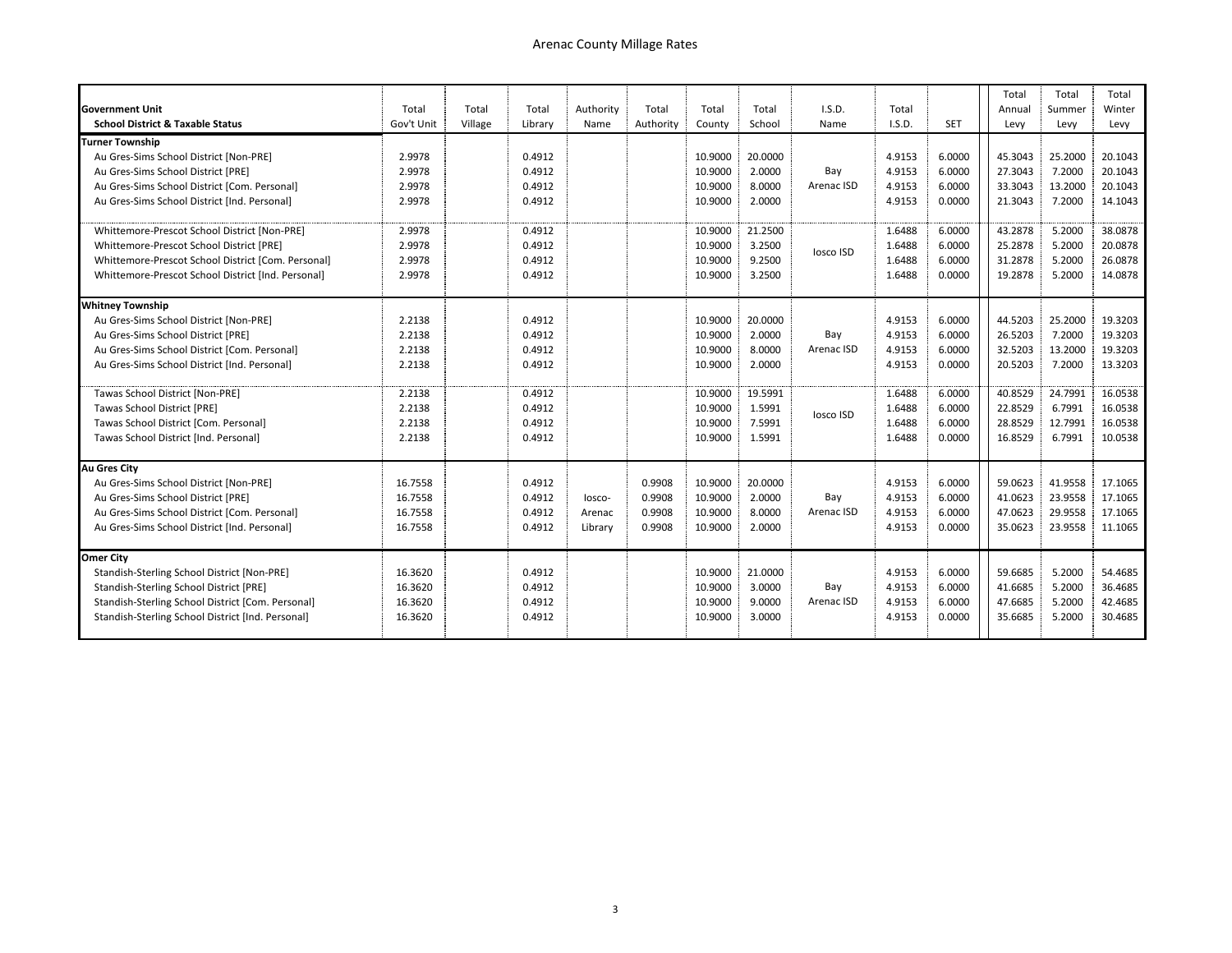| <b>Government Unit</b><br><b>School District &amp; Taxable Status</b><br><b>Standish City</b><br>Standish-Sterling School District [Non-PRE]<br>Standish-Sterling School District [PRE]<br>Standish-Sterling School District [Com. Personal]<br>Standish-Sterling School District [Ind. Personal]                                                                                                                      | Total<br>Gov't Unit<br>17.9742<br>17.9742<br>17.9742<br>17.9742              | Total<br>Village                                                                     | Total<br>Library<br>0.4912<br>0.4912<br>0.4912<br>0.4912                     | Authority<br>Name | Total<br>Authority | Total<br>County<br>10.9000<br>10.9000<br>10.9000<br>10.9000                          | Total<br>School<br>21.0000<br>3.0000<br>9.0000<br>3.0000                       | I.S.D.<br>Name<br>Bay<br>Arenac ISD    | Total<br>I.S.D.<br>4.9153<br>4.9153<br>4.9153<br>4.9153                      | <b>SET</b><br>6.0000<br>6.0000<br>6.0000<br>0.0000                           | Total<br>Annual<br>Levy<br>61.2807<br>43.2807<br>49.2807<br>37.2807                  | Total<br>Summer<br>Levy<br>23.1742<br>23.1742<br>23.1742<br>23.1742                  | Total<br>Winter<br>Levy<br>38.1065<br>20.1065<br>26.1065<br>14.1065                  |
|------------------------------------------------------------------------------------------------------------------------------------------------------------------------------------------------------------------------------------------------------------------------------------------------------------------------------------------------------------------------------------------------------------------------|------------------------------------------------------------------------------|--------------------------------------------------------------------------------------|------------------------------------------------------------------------------|-------------------|--------------------|--------------------------------------------------------------------------------------|--------------------------------------------------------------------------------|----------------------------------------|------------------------------------------------------------------------------|------------------------------------------------------------------------------|--------------------------------------------------------------------------------------|--------------------------------------------------------------------------------------|--------------------------------------------------------------------------------------|
| <b>Sterling Village (Deep River Twp)</b><br>Standish-Sterling School District [Non-PRE]<br>Standish-Sterling School District [PRE]<br>Standish-Sterling School District [Com. Personal]<br>Standish-Sterling School District [Ind. Personal]                                                                                                                                                                           | 4.9750<br>4.9750<br>4.9750<br>4.9750                                         | 12.1416<br>12.1416<br>12.1416<br>12.1416                                             | 0.4912<br>0.4912<br>0.4912<br>0.4912                                         |                   |                    | 10.9000<br>10.9000<br>10.9000<br>10.9000                                             | 21.0000<br>3.0000<br>9.0000<br>3.0000                                          | Bay<br>Arenac ISD                      | 4.9153<br>4.9153<br>4.9153<br>4.9153                                         | 6.0000<br>6.0000<br>6.0000<br>0.0000                                         | 60.4231<br>42.4231<br>48.4231<br>36.4231                                             | 17.3416<br>17.3416<br>17.3416<br>17.3416                                             | 43.0815<br>25.0815<br>31.0815<br>19.0815                                             |
| <b>Turner Village (Turner Twp)</b><br>Au Gres-Sims School District [Non-PRE]<br>Au Gres-Sims School District [PRE]<br>Au Gres-Sims School District [Com. Personal]<br>Au Gres-Sims School District [Ind. Personal]<br>Standish-Sterling School District [Non-PRE]<br>Standish-Sterling School District [PRE]<br>Standish-Sterling School District [Com. Personal]<br>Standish-Sterling School District [Ind. Personal] | 2.9978<br>2.9978<br>2.9978<br>2.9978<br>2.9978<br>2.9978<br>2.9978<br>2.9978 | 12.7509<br>12.7509<br>12.7509<br>12.7509<br>12.7509<br>12.7509<br>12.7509<br>12.7509 | 0.4912<br>0.4912<br>0.4912<br>0.4912<br>0.4912<br>0.4912<br>0.4912<br>0.4912 |                   |                    | 10.9000<br>10.9000<br>10.9000<br>10.9000<br>10.9000<br>10.9000<br>10.9000<br>10.9000 | 20.0000<br>2.0000<br>8.0000<br>2.0000<br>21.0000<br>3.0000<br>9.0000<br>3.0000 | Bay<br>Arenac ISD<br>Bay<br>Arenac ISD | 4.9153<br>4.9153<br>4.9153<br>4.9153<br>4.9153<br>4.9153<br>4.9153<br>4.9153 | 6.0000<br>6.0000<br>6.0000<br>0.0000<br>6.0000<br>6.0000<br>6.0000<br>0.0000 | 58.0552<br>40.0552<br>46.0552<br>34.0552<br>59.0552<br>41.0552<br>47.0552<br>35.0552 | 37.9509<br>19.9509<br>25.9509<br>19.9509<br>17.9509<br>17.9509<br>17.9509<br>17.9509 | 20.1043<br>20.1043<br>20.1043<br>14.1043<br>41.1043<br>23.1043<br>29.1043<br>17.1043 |
| <b>Twining Village (Mason Twp)</b><br>Standish-Sterling School District [Non-PRE]<br>Standish-Sterling School District [PRE]<br>Standish-Sterling School District [Com. Personal]<br>Standish-Sterling School District [Ind. Personal]                                                                                                                                                                                 | 1.9670<br>1.9670<br>1.9670<br>1.9670                                         | 13.5782<br>13.5782<br>13.5782<br>13.5782                                             | 0.4912<br>0.4912<br>0.4912<br>0.4912                                         |                   |                    | 10.9000<br>10.9000<br>10.9000<br>10.9000                                             | 21.0000<br>3.0000<br>9.0000<br>3.0000                                          | Bay<br>Arenac ISD                      | 4.9153<br>4.9153<br>4.9153<br>4.9153                                         | 6.0000<br>6.0000<br>6.0000<br>0.0000                                         | 58.8517<br>40.8517<br>46.8517<br>34.8517                                             | 18.7782<br>18.7782<br>18.7782<br>18.7782                                             | 40.0735<br>22.0735<br>28.0735<br>16.0735                                             |
| <b>Twining Village (Turner Twp)</b><br>Au Gres-Sims School District [Non-PRE]<br>Au Gres-Sims School District [PRE]<br>Au Gres-Sims School District [Com. Personal]<br>Au Gres-Sims School District [Ind. Personal]                                                                                                                                                                                                    | 2.9978<br>2.9978<br>2.9978<br>2.9978                                         | 13.5782<br>13.5782<br>13.5782<br>13.5782                                             | 0.4912<br>0.4912<br>0.4912<br>0.4912                                         |                   |                    | 10.9000<br>10.9000<br>10.9000<br>10.9000                                             | 20.0000<br>2.0000<br>8.0000<br>2.0000                                          | Bay<br>Arenac ISD                      | 4.9153<br>4.9153<br>4.9153<br>4.9153                                         | 6.0000<br>6.0000<br>6.0000<br>0.0000                                         | 58.8825<br>40.8825<br>46.8825<br>34.8825                                             | 38.7782<br>20.7782<br>26.7782<br>20.7782                                             | 20.1043<br>20.1043<br>20.1043<br>14.1043                                             |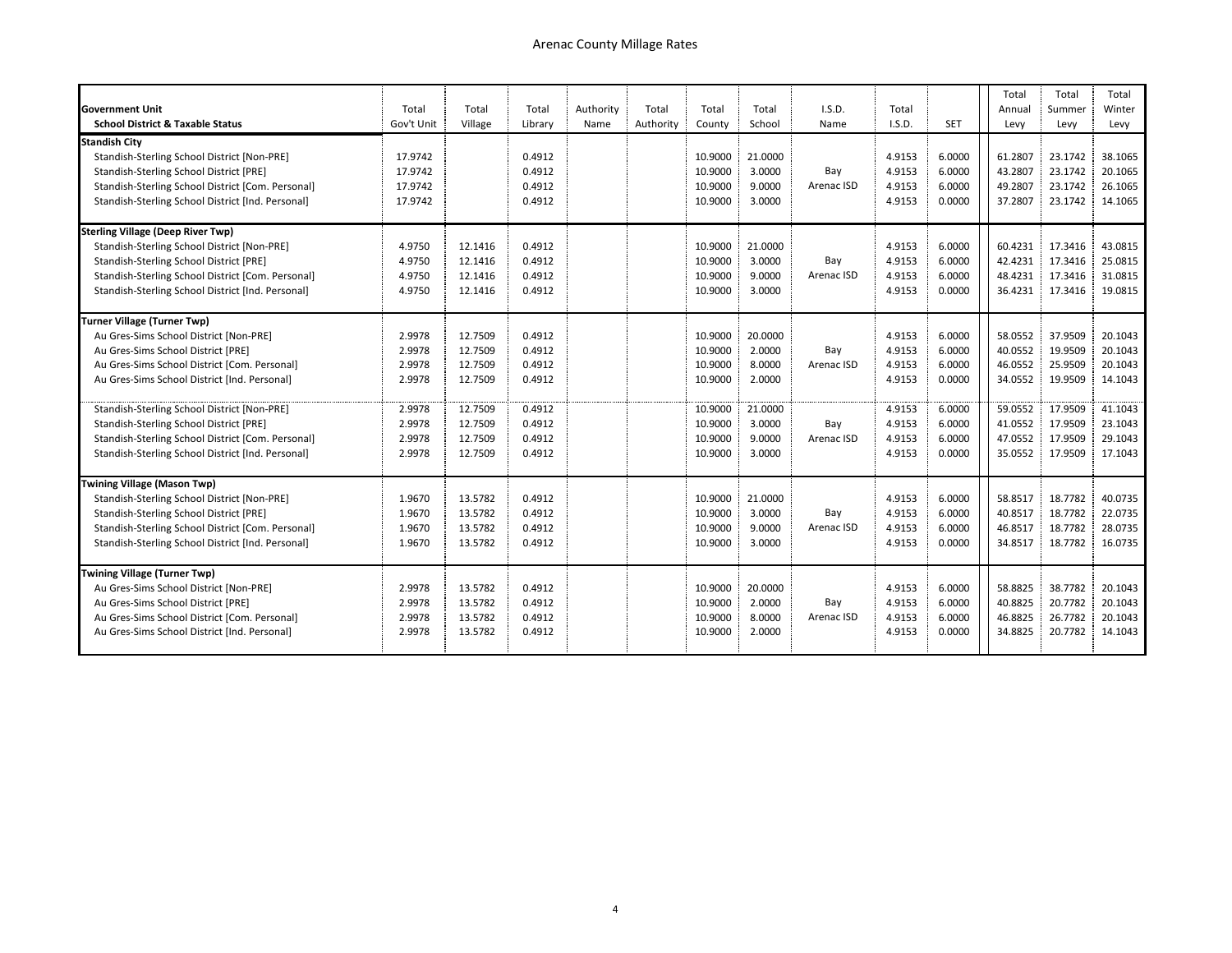| <b>Government Unit</b>                                                                                 | School                      | <b>ISD</b>     |              |                           | Total Gov't Unit             | Authority         |              |
|--------------------------------------------------------------------------------------------------------|-----------------------------|----------------|--------------|---------------------------|------------------------------|-------------------|--------------|
| <b>School District &amp; Taxable Status</b><br><b>Adams Township</b>                                   |                             |                |              | All Property              | \$18,619,432                 |                   |              |
| Standish-Sterling School District [Non-PRE]                                                            | \$6,313,358                 | Bay Arenac ISD | \$18,619,432 | Real Only                 | \$16,207,832                 |                   |              |
| Standish-Sterling School District [PRE]                                                                | \$12,000,474                |                |              |                           |                              |                   |              |
| Standish-Sterling School District [Com. Personal]                                                      | \$305,600                   |                |              |                           |                              |                   |              |
| Standish-Sterling School District [Ind. Personal]                                                      | \$0                         |                |              |                           |                              |                   |              |
|                                                                                                        | \$18,619,432                |                |              |                           |                              |                   |              |
| <b>Arenac Township</b>                                                                                 |                             |                |              | All Property              | \$28,685,983                 |                   |              |
| Au Gres-Sims School District [Non-PRE]<br>Au Gres-Sims School District [PRE]                           | \$1,182,254<br>\$1,251,194  | Bay Arenac ISD | \$2,433,448  | Real Only                 | \$25,642,483                 |                   |              |
| Au Gres-Sims School District [Com. Personal]                                                           | \$0                         |                |              |                           |                              |                   |              |
| Au Gres-Sims School District [Ind. Personal]                                                           | \$0                         |                |              |                           |                              |                   |              |
|                                                                                                        | \$2.433.448                 |                |              |                           |                              |                   |              |
| Standish-Sterling School District [Non-PRE]                                                            | \$9,197,364                 | Bay Arenac ISD | \$26,252,535 |                           |                              |                   |              |
| Standish-Sterling School District [PRE]                                                                | \$16,851,171                |                |              |                           |                              |                   |              |
| Standish-Sterling School District [Com. Personal]                                                      | \$151,500                   |                |              |                           |                              |                   |              |
| Standish-Sterling School District [Ind. Personal]                                                      | \$52,500<br>\$26,252,535    |                |              |                           |                              |                   |              |
| Au Gres Township                                                                                       |                             |                |              | All Property              | \$47,897,909                 |                   |              |
| Au Gres-Sims School District [Non-PRE]                                                                 | \$23,279,716                | Bay Arenac ISD | \$47,897,909 | Real Only                 | \$44,759,609                 | Au Gres-Sims Fire | \$47,897,909 |
| Au Gres-Sims School District [PRE]                                                                     | \$23,607,093                |                |              |                           |                              |                   |              |
| Au Gres-Sims School District [Com. Personal]                                                           | \$1,010,600                 |                |              |                           |                              |                   |              |
| Au Gres-Sims School District [Ind. Personal]                                                           | \$500                       |                |              |                           |                              |                   |              |
|                                                                                                        | \$47,897,909                |                |              |                           |                              |                   |              |
| <b>Clayton Township</b>                                                                                |                             |                |              | All Property              | \$31,620,943                 |                   |              |
| Standish-Sterling School District [Non-PRE]<br>Standish-Sterling School District [PRE]                 | \$9,218,050<br>\$17,539,796 | Bay Arenac ISD | \$26,801,446 | Real Only                 | \$29,937,943                 |                   |              |
| Standish-Sterling School District [Com. Personal]                                                      | \$1,100                     |                |              |                           |                              |                   |              |
| Standish-Sterling School District [Ind. Personal]                                                      | \$42,500                    |                |              |                           |                              |                   |              |
|                                                                                                        | \$26,801,446                |                |              |                           |                              |                   |              |
| Whittemore-Prescot School District [Non-PRE]                                                           | \$1,998,585                 | losco ISD      | \$4,819,497  |                           |                              |                   |              |
| Whittemore-Prescot School District [PRE]                                                               | \$2,820,912                 |                |              |                           |                              |                   |              |
| Whittemore-Prescot School District [Com. Personal]                                                     | \$0                         |                |              |                           |                              |                   |              |
| Whittemore-Prescot School District [Ind. Personal]                                                     | \$0                         |                |              |                           |                              |                   |              |
|                                                                                                        | \$4,819,497                 |                |              |                           |                              |                   |              |
| Deep River Township<br>Standish-Sterling School District [Non-PRE]                                     | \$17,062,031                | Bay Arenac ISD | \$55,831,521 | All Property<br>Real Only | \$55,831,521<br>\$53,013,321 |                   |              |
| Standish-Sterling School District [PRE]                                                                | \$38,611,190                |                |              |                           |                              |                   |              |
| Standish-Sterling School District [Com. Personal]                                                      | \$46,700                    |                |              |                           |                              |                   |              |
| Standish-Sterling School District [Ind. Personal]                                                      | \$111,600                   |                |              |                           |                              |                   |              |
|                                                                                                        | \$55,831,521                |                |              |                           |                              |                   |              |
| Lincoln Township                                                                                       |                             |                |              | All Property              | \$28,586,114                 |                   |              |
| Standish-Sterling School District [Non-PRE]                                                            | \$8,220,995                 | Bay Arenac ISD | \$28,586,114 | Real Only                 | \$25,609,614                 |                   |              |
| Standish-Sterling School District [PRE]                                                                | \$19,083,919                |                |              |                           |                              |                   |              |
| Standish-Sterling School District [Com. Personal]<br>Standish-Sterling School District [Ind. Personal] | \$1,280,900<br>\$300        |                |              |                           |                              |                   |              |
|                                                                                                        | \$28,586,114                |                |              |                           |                              |                   |              |
| <b>Mason Township</b>                                                                                  |                             |                |              | All Property              | \$22,423,916                 |                   |              |
| Standish-Sterling School District [Non-PRE]                                                            | \$6,117,373                 | Bay Arenac ISD | \$16,830,380 | Real Only                 | \$20,514,516                 |                   |              |
| Standish-Sterling School District [PRE]                                                                | \$10,688,807                |                |              |                           |                              |                   |              |
| Standish-Sterling School District [Com. Personal]                                                      | \$24,200                    |                |              |                           |                              |                   |              |
| Standish-Sterling School District [Ind. Personal]                                                      | \$0                         |                |              |                           |                              |                   |              |
| Whittemore-Prescot School District [Non-PRE]                                                           | \$16,830,380                | losco ISD      | \$5,593,536  |                           |                              |                   |              |
| Whittemore-Prescot School District [PRE]                                                               | \$1,717,647<br>\$3,875,889  |                |              |                           |                              |                   |              |
| Whittemore-Prescot School District [Com. Personal]                                                     | \$0                         |                |              |                           |                              |                   |              |
| Whittemore-Prescot School District [Ind. Personal]                                                     | \$0                         |                |              |                           |                              |                   |              |
|                                                                                                        | \$5,593,536                 |                |              |                           |                              |                   |              |
| <b>Moffatt Township</b>                                                                                |                             |                |              | All Property              | \$55,380,557                 |                   |              |
| Standish-Sterling School District [Non-PRE]                                                            | \$29,571,483                | Bay Arenac ISD | \$55,380,557 | Real Only                 | \$49,572,757                 |                   |              |
| Standish-Sterling School District [PRE]                                                                | \$25,505,274                |                |              |                           |                              |                   |              |
| Standish-Sterling School District [Com. Personal]<br>Standish-Sterling School District [Ind. Personal] | \$303,800<br>\$0            |                |              |                           |                              |                   |              |
|                                                                                                        | \$55,380,557                |                |              |                           |                              |                   |              |
| Sims Township                                                                                          |                             |                |              | All Property              | \$92,275,373                 |                   |              |
| Au Gres-Sims School District [Non-PRE]                                                                 | \$56,039,445                | Bay Arenac ISD | \$92,275,373 | Real Only                 | \$89,387,873                 | Au Gres-Sims Fire | \$92,275,373 |
| Au Gres-Sims School District [PRE]                                                                     | \$35,907,328                |                |              |                           |                              |                   |              |
| Au Gres-Sims School District [Com. Personal]                                                           | \$328,600                   |                |              |                           |                              |                   |              |
| Au Gres-Sims School District [Ind. Personal]                                                           | \$0                         |                |              |                           |                              |                   |              |
| <b>Standish Township</b>                                                                               | \$92,275,373                |                |              |                           | \$53,076,118                 |                   |              |
| Standish-Sterling School District [Non-PRE]                                                            | \$20.638.327                | Bay Arenac ISD | \$53,076,118 | All Property<br>Real Only | \$45,810,318                 |                   |              |
| Standish-Sterling School District [PRE]                                                                | \$31,739,291                |                |              |                           |                              |                   |              |
| Standish-Sterling School District [Com. Personal]                                                      | \$698,500                   |                |              |                           |                              |                   |              |
| Standish-Sterling School District [Ind. Personal]                                                      | \$0                         |                |              |                           |                              |                   |              |
|                                                                                                        | \$53,076,118                |                |              |                           |                              |                   |              |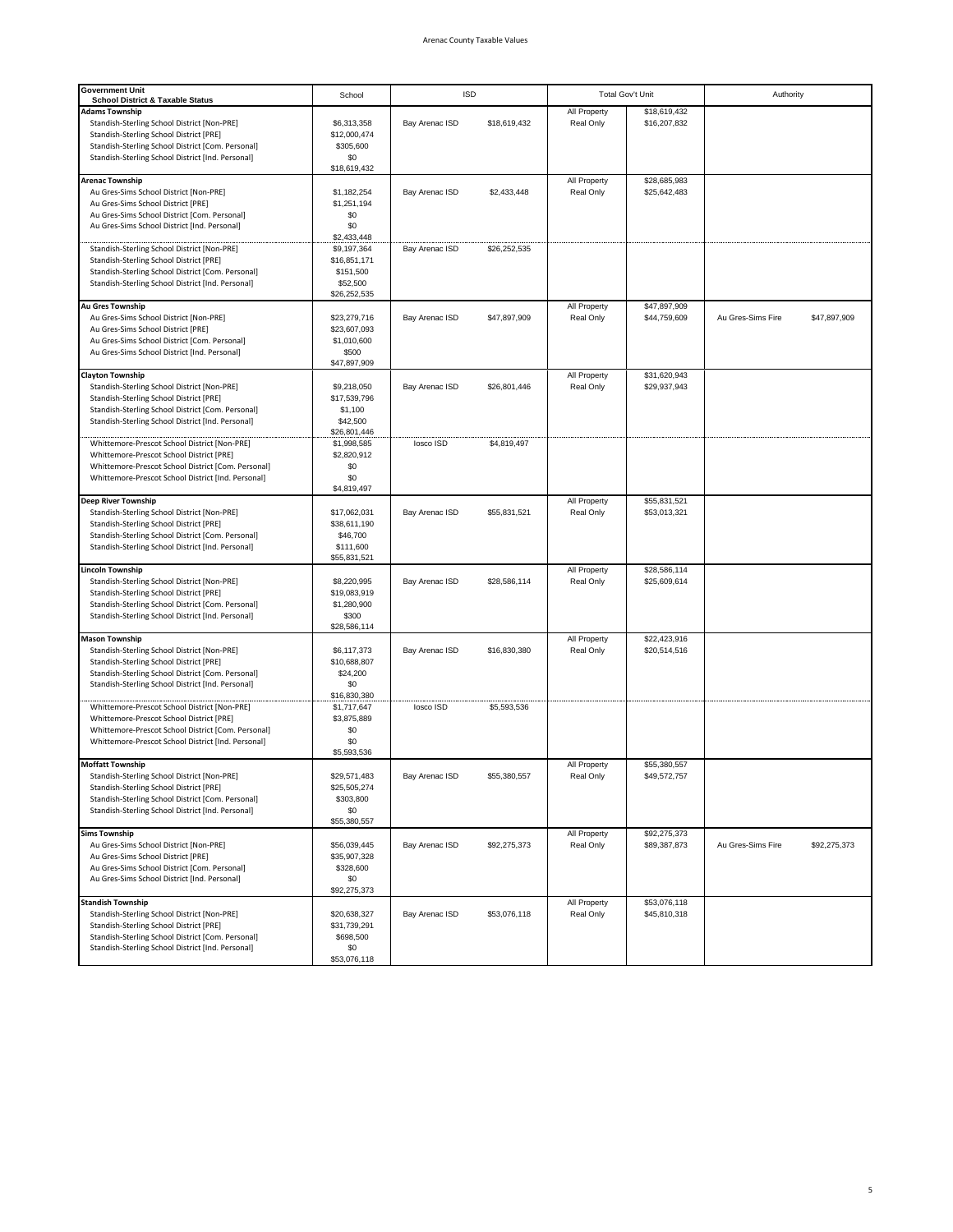| <b>Turner Township</b>                             |              |                |              | All Property | \$25,840,622 |                   |              |
|----------------------------------------------------|--------------|----------------|--------------|--------------|--------------|-------------------|--------------|
| Au Gres-Sims School District [Non-PRE]             | \$10,615,580 | Bay Arenac ISD | \$25,817,159 | Real Only    | \$20,217,022 |                   |              |
| Au Gres-Sims School District [PRE]                 | \$15,101,179 |                |              |              |              |                   |              |
| Au Gres-Sims School District [Com. Personal]       | \$100,400    |                |              |              |              |                   |              |
| Au Gres-Sims School District [Ind. Personal]       | \$0          |                |              |              |              |                   |              |
|                                                    | \$25,817,159 |                |              |              |              |                   |              |
| Whittemore-Prescot School District [Non-PRE]       | \$2,700      | losco ISD      | \$23,463     |              |              |                   |              |
| Whittemore-Prescot School District [PRE]           | \$20,763     |                |              |              |              |                   |              |
| Whittemore-Prescot School District [Com. Personal] | \$0          |                |              |              |              |                   |              |
| Whittemore-Prescot School District [Ind. Personal] | \$0          |                |              |              |              |                   |              |
|                                                    | \$23,463     |                |              |              |              |                   |              |
| <b>Whitney Township</b>                            |              |                |              | All Property | \$80,030,986 |                   |              |
| Au Gres-Sims School District [Non-PRE]             | \$21,834,314 | Bay Arenac ISD | \$39,685,532 | Real Only    | \$75,766,586 |                   |              |
| Au Gres-Sims School District [PRE]                 | \$17,742,718 |                |              |              |              |                   |              |
| Au Gres-Sims School District [Com. Personal]       | \$108,500    |                |              |              |              |                   |              |
| Au Gres-Sims School District [Ind. Personal]       | \$0          |                |              |              |              |                   |              |
|                                                    | \$39,685,532 |                |              |              |              |                   |              |
| Tawas School District [Non-PRE]                    | \$23,459,066 | losco ISD      | \$40,345,454 |              |              |                   |              |
| Tawas School District [PRE]                        | \$16,841,788 |                |              |              |              |                   |              |
| Tawas School District [Com. Personal]              | \$44,600     |                |              |              |              |                   |              |
| Tawas School District [Ind. Personal]              | \$0          |                |              |              |              |                   |              |
|                                                    | \$40,345,454 |                |              |              |              |                   |              |
| <b>Au Gres City</b>                                |              |                |              | All Property | \$28,147,446 |                   |              |
| Au Gres-Sims School District [Non-PRE]             | \$16,168,912 | Bay Arenac ISD | \$28,147,446 | Real Only    | \$26,850,946 | Au Gres-Sims Fire | \$28,147,446 |
| Au Gres-Sims School District [PRE]                 | \$11,800,834 |                |              |              |              |                   |              |
| Au Gres-Sims School District [Com. Personal]       | \$150,100    |                |              |              |              |                   |              |
| Au Gres-Sims School District [Ind. Personal]       | \$27,600     |                |              |              |              |                   |              |
|                                                    | \$28,147,446 |                |              |              |              |                   |              |
| <b>Omer City</b>                                   |              |                |              | All Property | \$6,272,403  |                   |              |
| Standish-Sterling School District [Non-PRE]        | \$3,389,193  | Bay Arenac ISD | \$6,272,403  | Real Only    | \$5,161,703  |                   |              |
| Standish-Sterling School District [PRE]            | \$2,770,510  |                |              |              |              |                   |              |
| Standish-Sterling School District [Com. Personal]  | \$112,700    |                |              |              |              |                   |              |
| Standish-Sterling School District [Ind. Personal]  | \$0          |                |              |              |              |                   |              |
|                                                    | \$6,272,403  |                |              |              |              |                   |              |
| <b>Standish City</b>                               |              |                |              | All Property | \$39,454,552 |                   |              |
| Standish-Sterling School District [Non-PRE]        | \$25,611,796 | Bay Arenac ISD | \$39,454,552 | Real Only    | \$34,831,152 |                   |              |
| Standish-Sterling School District [PRE]            | \$11,285,656 |                |              |              |              |                   |              |
| Standish-Sterling School District [Com. Personal]  | \$2,034,300  |                |              |              |              |                   |              |
| Standish-Sterling School District [Ind. Personal]  | \$522,800    |                |              |              |              |                   |              |
|                                                    | \$39,454,552 |                |              |              |              |                   |              |
| Village of Sterling                                | 8,123,120    |                |              |              |              |                   |              |
| Village of Turner                                  | 2,132,971    |                |              |              |              |                   |              |
| Village of Twining - Mason                         | 1,144,944    |                |              |              |              |                   |              |
| Village of Twining - Turner                        | 2,769,084    |                |              |              |              |                   |              |
|                                                    |              |                |              |              |              |                   |              |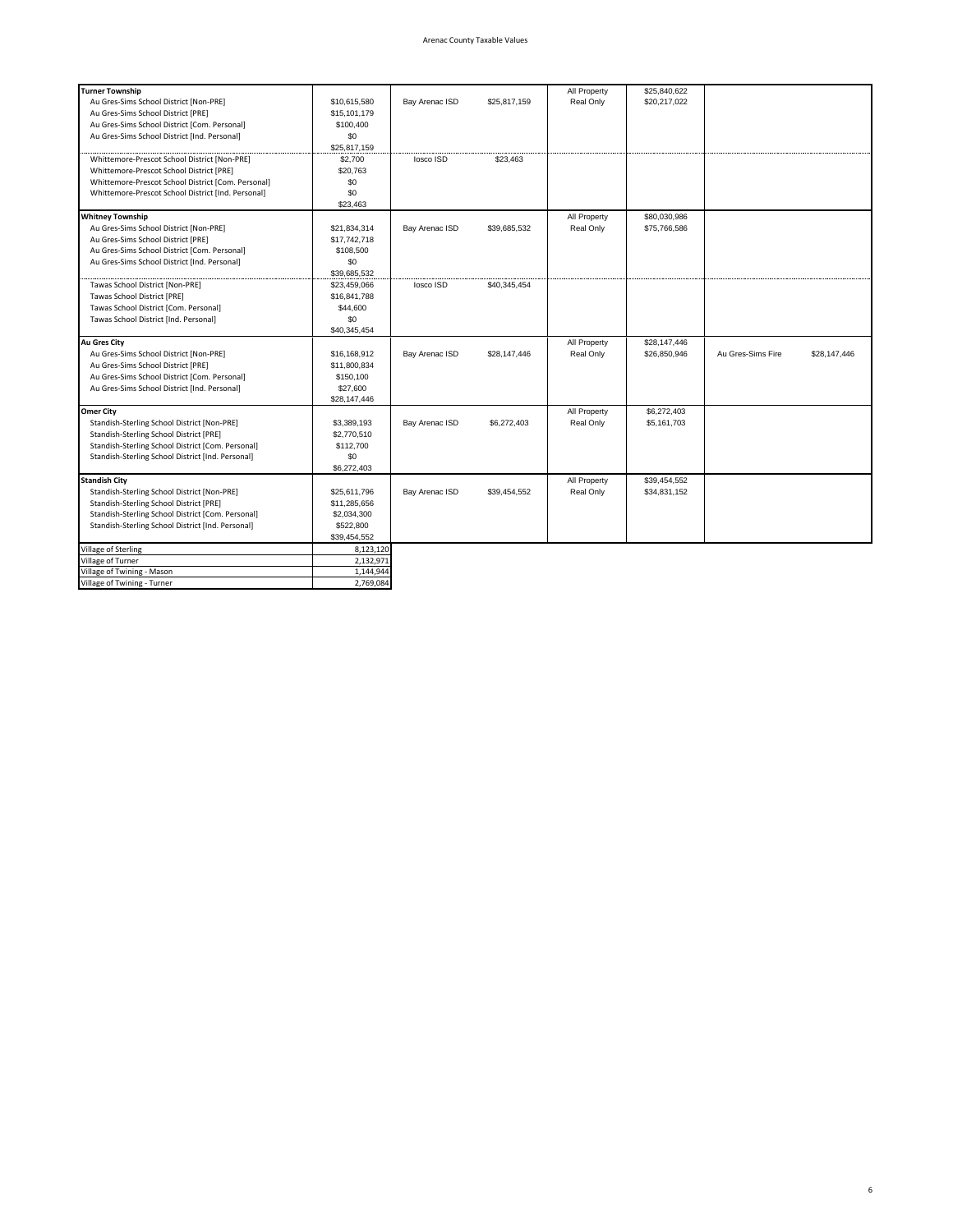



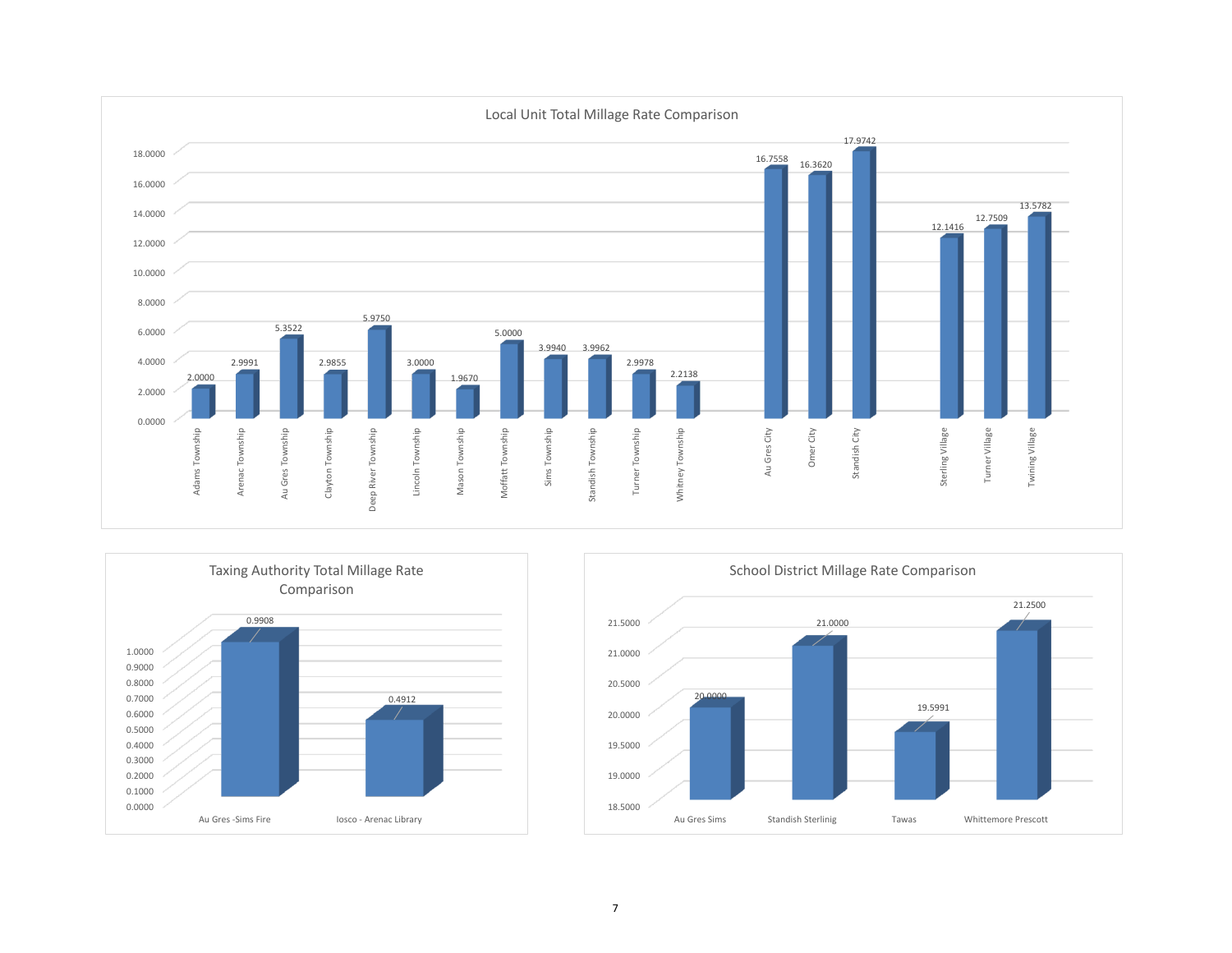## **Adams Township (001) 2021 Ad Valorem Taxes**

|                        |                                                          |                            | Amount of        | 2021 Taxable | Estimate of        | <b>Total Tax</b> | Total Est.         |
|------------------------|----------------------------------------------------------|----------------------------|------------------|--------------|--------------------|------------------|--------------------|
| <b>Taxing Entity</b>   | Name                                                     | Purpose of Tax             | <b>Tax Mills</b> | Valuation    | <b>Tax Dollars</b> | Mills            | <b>Tax Dollars</b> |
|                        |                                                          | Operating                  | 5.2000           | \$18,619,432 | \$96,821           | 10.9000          | \$202,952          |
|                        |                                                          | Ambulance                  | 0.7500           |              | \$13,965           |                  |                    |
|                        |                                                          | Road Patrol                | 1.2500           |              | \$23,274           |                  |                    |
| County                 | Arenac                                                   | E-911                      | 1.3500           |              | \$25,136           |                  |                    |
|                        |                                                          | Senior                     | 0.7500           |              | \$13,965           |                  |                    |
|                        |                                                          | Road Repair                | 1.0000           |              | \$18,619           |                  |                    |
|                        |                                                          | Transportation             | 0.6000           |              | \$11,172           |                  |                    |
|                        |                                                          | Operating                  | 1.0000           | \$18,619,432 | \$18,619           | 1.0000           | \$18,619           |
|                        |                                                          |                            |                  |              |                    |                  |                    |
| Township               | <b>Adams</b>                                             |                            |                  |              |                    |                  |                    |
|                        |                                                          |                            |                  |              |                    |                  |                    |
|                        |                                                          | Fire PA 33 (real only)     | 1.0000           | \$16,207,832 | \$16,208           | 1.0000           | \$16,208           |
| Township               |                                                          |                            |                  |              |                    |                  |                    |
| Special                | <b>Adams</b>                                             |                            |                  |              |                    |                  |                    |
| Assessments            |                                                          |                            |                  |              |                    |                  |                    |
|                        |                                                          |                            |                  |              |                    |                  |                    |
|                        |                                                          | <b>Total Non-PRE</b>       | 21.0000          | \$6,313,358  | \$132,581          |                  | \$171,332          |
| School                 |                                                          | <b>Total PRE</b>           | 3.0000           | \$12,000,474 | \$36,001           |                  |                    |
| District               | <b>Standish-Sterling</b>                                 | <b>Total Com Personal</b>  | 9.0000           | \$305,600    | \$2,750            |                  |                    |
|                        |                                                          | <b>Total Ind Personal</b>  | 3.0000           | \$0          | \$0                |                  |                    |
|                        |                                                          | <b>TOTAL COMBINED</b>      |                  | \$18,619,432 |                    |                  |                    |
| Interm. School         | <b>Bay Arenac</b>                                        | Operating                  | 0.1887           | \$18,619,432 | \$3,513            | 4.9153           | \$91,520           |
|                        |                                                          | Extra Voted                | 4.7266           |              | \$88,007           |                  |                    |
| <b>State Education</b> | Michigan                                                 | <b>State Education Tax</b> | 6.0000           | \$18,619,432 |                    |                  | \$111,717          |
|                        |                                                          |                            |                  |              |                    |                  |                    |
| Library                | losco-Arenac                                             | Operating & Ex Voted       | 0.4912           | \$18,619,432 |                    |                  | \$9,146            |
|                        | <b>Totals for Taxable Status by School District</b>      |                            | Summer           | Winter       |                    | <b>Total</b>     |                    |
|                        | <b>Standish-Sterling School District [Non-PRE]</b>       |                            | 5.2000           | 39.1065      |                    | 44.3065          |                    |
|                        | <b>Standish-Sterling School District [PRE]</b>           |                            | 5.2              | 21.1065      |                    | 26.3065          |                    |
|                        | <b>Standish-Sterling School District [Com. Personal]</b> |                            | 5.2              | 27.1065      |                    | 32.3065          |                    |
|                        | Standish-Sterling School District [Ind. Personal]        |                            | 5.2              | 15.1065      |                    | 20.3065          |                    |
|                        |                                                          |                            |                  |              |                    |                  |                    |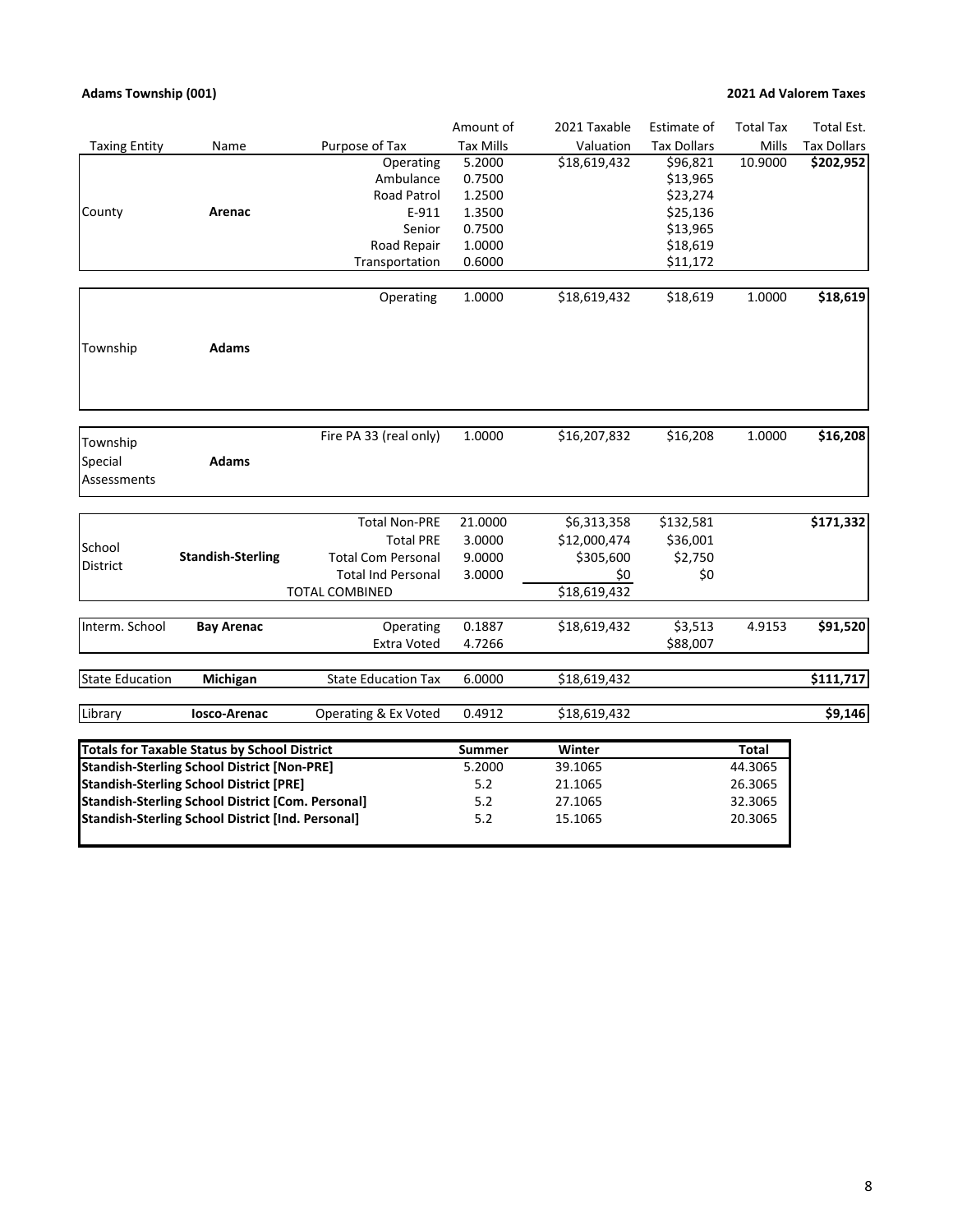## **Arenac Township (002) 2021 Ad Valorem Taxes**

|                        |                          |                            | Amount of        | 2021 Taxable | Estimate of        | <b>Total Tax</b> | Total Est.               |
|------------------------|--------------------------|----------------------------|------------------|--------------|--------------------|------------------|--------------------------|
| <b>Taxing Entity</b>   | Name                     | Purpose of Tax             | <b>Tax Mills</b> | Valuation    | <b>Tax Dollars</b> | Mills            | <b>Tax Dollars</b>       |
|                        |                          | Operating                  | 5.2000           | \$28,685,983 | \$149,167          | 10.9000          | \$312,677                |
|                        |                          | Ambulance                  | 0.7500           |              | \$21,514           |                  |                          |
|                        |                          | <b>Road Patrol</b>         | 1.2500           |              | \$35,857           |                  |                          |
| County                 | Arenac                   | E-911                      | 1.3500           |              | \$38,726           |                  |                          |
|                        |                          | Senior                     | 0.7500           |              | \$21,514           |                  |                          |
|                        |                          | Road Repair                | 1.0000           |              | \$28,686           |                  |                          |
|                        |                          | Transportation             | 0.6000           |              | \$17,212           |                  |                          |
|                        |                          | Operating                  | 0.9997           | \$28,685,983 | \$28,677           | 2.9991           | \$86,032                 |
|                        |                          | Fire                       | 0.9997           |              | \$28,677           |                  |                          |
|                        |                          | Roads                      | 0.9997           |              | \$28,677           |                  |                          |
| Township               | Arenac                   |                            |                  |              |                    |                  |                          |
|                        |                          |                            |                  |              |                    |                  |                          |
|                        |                          |                            |                  |              |                    | 0.0000           | $\overline{\mathbf{50}}$ |
| Township               |                          |                            |                  |              |                    |                  |                          |
| Special                | Arenac                   |                            |                  |              |                    |                  |                          |
| Assessments            |                          |                            |                  |              |                    |                  |                          |
|                        |                          | <b>Total Non-PRE</b>       | 20.0000          | \$1,182,254  | \$23,645           |                  | \$26,147                 |
|                        |                          | <b>Total PRE</b>           | 2.0000           | \$1,251,194  | \$2,502            |                  |                          |
| School                 | Au Gres-Sims             | <b>Total Com Personal</b>  | 8.0000           | \$0          | \$0                |                  |                          |
| <b>District</b>        |                          | <b>Total Ind Personal</b>  | 2.0000           | \$0          | \$0                |                  |                          |
|                        |                          | <b>TOTAL COMBINED</b>      |                  | \$2,433,448  |                    |                  |                          |
|                        |                          |                            |                  |              |                    |                  |                          |
|                        |                          | <b>Total Non-PRE</b>       | 21.0000          | \$9,197,364  | \$193,145          |                  | \$245,219                |
|                        |                          | <b>Total PRE</b>           | 3.0000           | \$16,851,171 | \$50,554           |                  |                          |
| School                 | <b>Standish-Sterling</b> | <b>Total Com Personal</b>  | 9.0000           | \$151,500    | \$1,364            |                  |                          |
| District               |                          | <b>Total Ind Personal</b>  | 3.0000           | \$52,500     | \$158              |                  |                          |
|                        |                          | <b>TOTAL COMBINED</b>      |                  | \$26,252,535 |                    |                  |                          |
|                        |                          |                            |                  |              |                    |                  |                          |
| Interm. School         | <b>Bay Arenac</b>        | Operating                  | 0.1887           | \$28,685,983 | \$5,413            | 4.9153           | \$141,000                |
|                        |                          | <b>Extra Voted</b>         | 4.7266           |              | \$135,587          |                  |                          |
| <b>State Education</b> | Michigan                 | <b>State Education Tax</b> | 6.0000           | \$28,633,483 |                    |                  | \$171,801                |
|                        |                          |                            |                  |              |                    |                  |                          |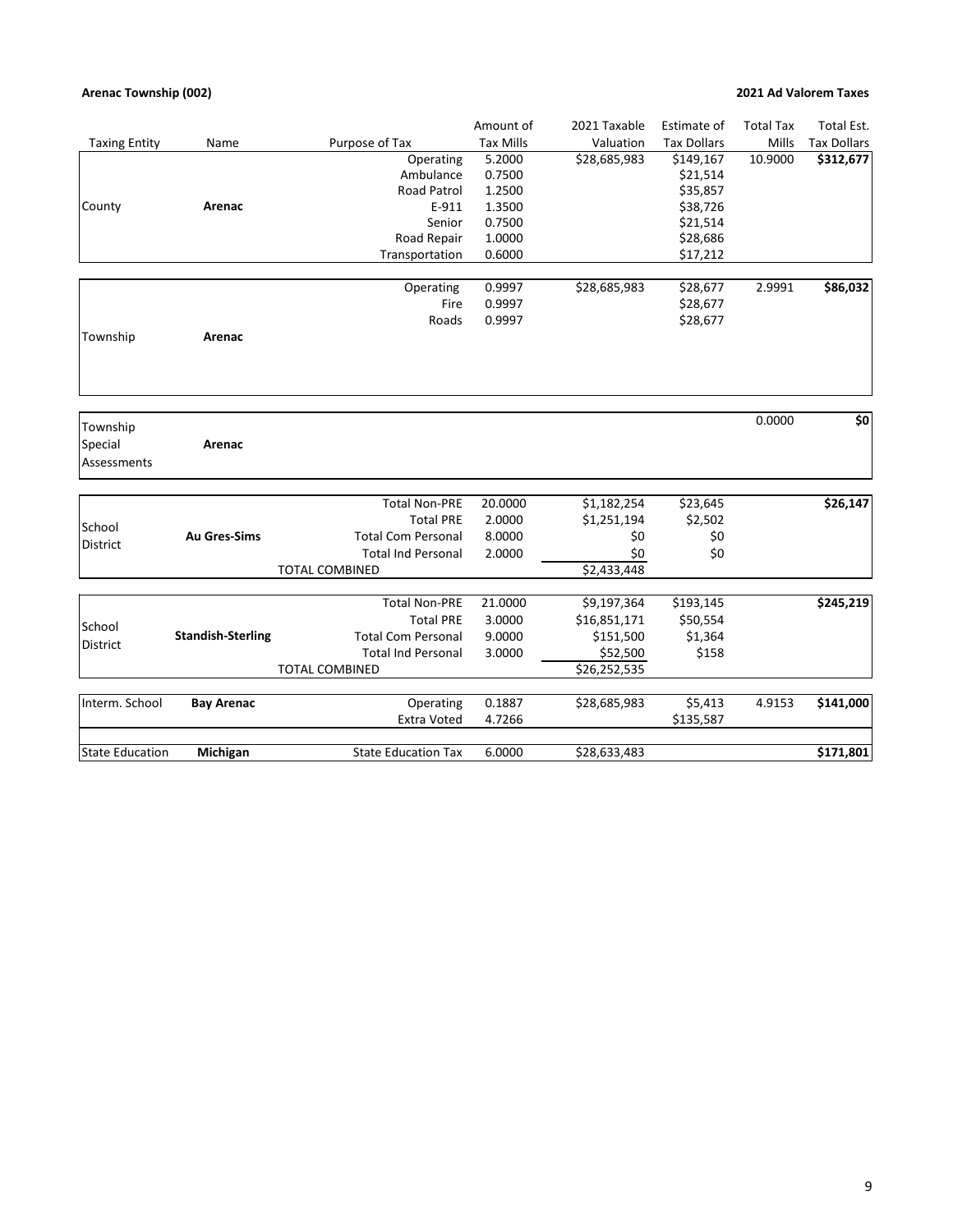## **Arenac Township (002) 2021 Ad Valorem Taxes**

|                      |                                                          |                      | Amount of |              | Estimate of        | Total Tax    | Total Est.         |  |
|----------------------|----------------------------------------------------------|----------------------|-----------|--------------|--------------------|--------------|--------------------|--|
| <b>Taxing Entity</b> | Name                                                     | Purpose of Tax       | Tax Mills | #REF!        | <b>Tax Dollars</b> | <b>Mills</b> | <b>Tax Dollars</b> |  |
| Library              | losco-Arenac                                             | Operating & Ex Voted | 0.4912    | \$28,685,983 |                    |              | \$14,091           |  |
|                      | <b>Totals for Taxable Status by School District</b>      |                      | Summer    | Winter       |                    | Total        |                    |  |
|                      | Au Gres-Sims School District [Non-PRE]                   |                      | 25.2000   | 20.1056      |                    | 45.3056      |                    |  |
|                      | Au Gres-Sims School District [PRE]                       |                      | 7.2       | 20.1056      |                    | 27.3056      |                    |  |
|                      | Au Gres-Sims School District [Com. Personal]             |                      | 13.2      | 20.1056      |                    | 33.3056      |                    |  |
|                      | Au Gres-Sims School District [Ind. Personal]             |                      | 7.2       | 14.1056      |                    | 21.3056      |                    |  |
|                      | <b>Standish-Sterling School District [Non-PRE]</b>       |                      | 5.2000    | 41.1056      |                    | 46.3056      |                    |  |
|                      | <b>Standish-Sterling School District [PRE]</b>           |                      | 5.2       | 23.1056      |                    | 28.3056      |                    |  |
|                      | <b>Standish-Sterling School District [Com. Personal]</b> |                      | 5.2       | 29.1056      |                    | 34.3056      |                    |  |
|                      | <b>Standish-Sterling School District [Ind. Personal]</b> |                      | 5.2       | 17.1056      |                    | 22.3056      |                    |  |
|                      |                                                          |                      |           |              |                    |              |                    |  |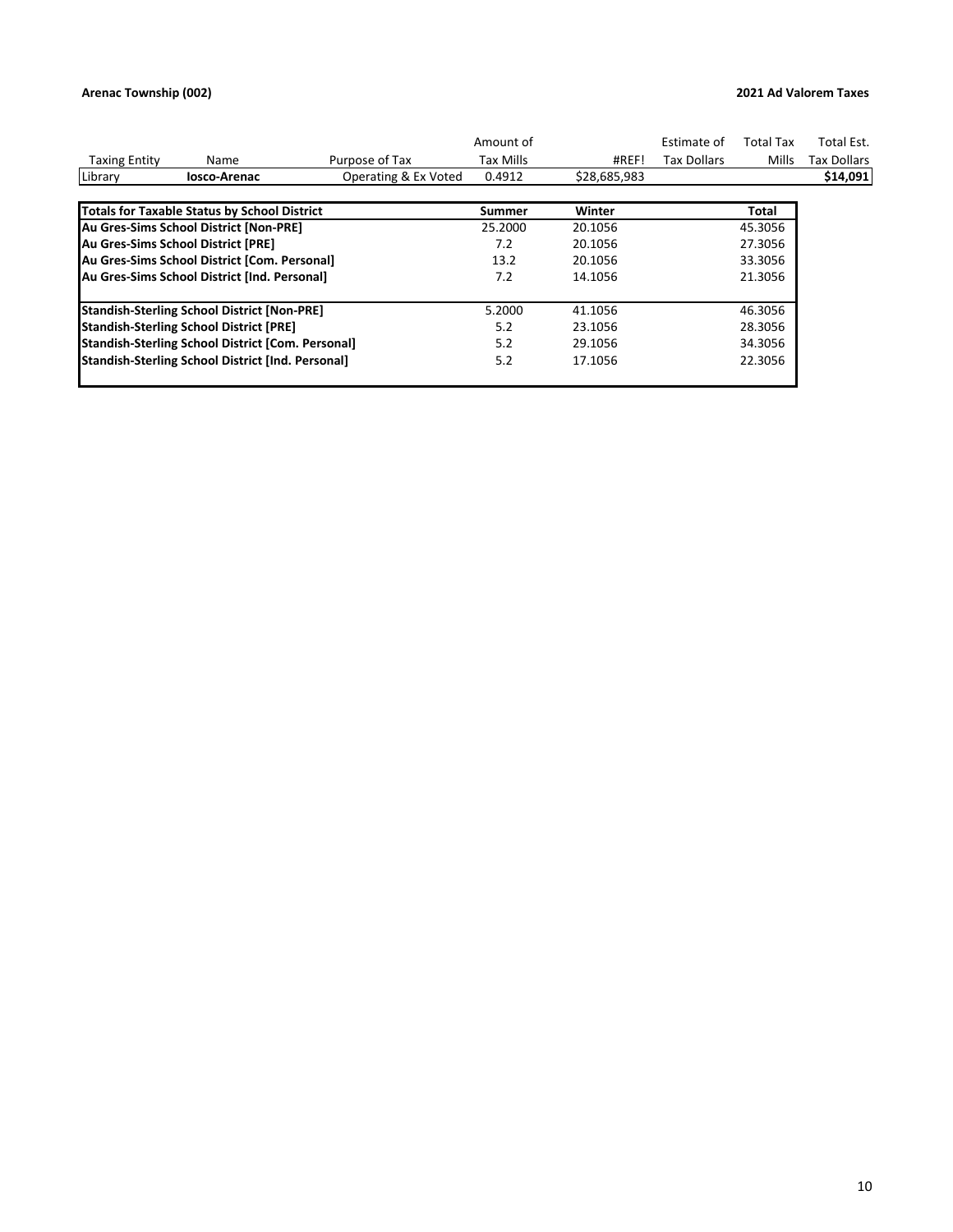## **Au Gres Township (003) 2021 Ad Valorem Taxes**

|                        |                                                     |                            | Amount of        | 2021 Taxable | Estimate of        | <b>Total Tax</b> | Total Est.         |
|------------------------|-----------------------------------------------------|----------------------------|------------------|--------------|--------------------|------------------|--------------------|
| <b>Taxing Entity</b>   | Name                                                | Purpose of Tax             | <b>Tax Mills</b> | Valuation    | <b>Tax Dollars</b> | Mills            | <b>Tax Dollars</b> |
|                        |                                                     | Operating                  | 5.2000           | \$47,897,909 | \$249,069          | 10.9000          | \$522,087          |
|                        |                                                     | Ambulance                  | 0.7500           |              | \$35,923           |                  |                    |
|                        |                                                     | <b>Road Patrol</b>         | 1.2500           |              | \$59,872           |                  |                    |
| County                 | Arenac                                              | E-911                      | 1.3500           |              | \$64,662           |                  |                    |
|                        |                                                     | Senior                     | 0.7500           |              | \$35,923           |                  |                    |
|                        |                                                     | Road Repair                | 1.0000           |              | \$47,898           |                  |                    |
|                        |                                                     | Transportation             | 0.6000           |              | \$28,739           |                  |                    |
|                        |                                                     |                            |                  |              |                    |                  |                    |
|                        |                                                     | Operating                  | 0.9634           | \$47,897,909 | \$46,145           | 5.3522           | \$256,359          |
|                        |                                                     | Roads                      | 1.9506           |              | \$93,430           |                  |                    |
|                        |                                                     | Mosquito                   | 1.4629           |              | \$70,070           |                  |                    |
| Township               | <b>Au Gres</b>                                      | Ditching                   | 0.9753           |              | \$46,715           |                  |                    |
|                        |                                                     |                            |                  |              |                    |                  |                    |
| Township               |                                                     |                            |                  |              |                    | 0.0000           | \$0                |
| Special                | <b>Au Gres</b>                                      |                            |                  |              |                    |                  |                    |
| Assessments            |                                                     |                            |                  |              |                    |                  |                    |
|                        |                                                     |                            |                  |              |                    |                  |                    |
|                        |                                                     | <b>Total Non-PRE</b>       | 20.0000          | \$23,279,716 | \$465,594          |                  | \$520,894          |
|                        |                                                     | <b>Total PRE</b>           | 2.0000           | \$23,607,093 | \$47,214           |                  |                    |
| School                 | <b>Au Gres-Sims</b>                                 | <b>Total Com Personal</b>  | 8.0000           | \$1,010,600  | \$8,085            |                  |                    |
| District               |                                                     | <b>Total Ind Personal</b>  | 2.0000           | \$500        | \$1                |                  |                    |
|                        |                                                     | <b>TOTAL COMBINED</b>      |                  | \$47,897,909 |                    |                  |                    |
|                        |                                                     |                            |                  |              |                    |                  |                    |
| Interm. School         | <b>Bay Arenac</b>                                   | Operating                  | 0.1887           | \$47,897,909 | \$9,038            | 4.9153           | \$235,433          |
|                        |                                                     | <b>Extra Voted</b>         | 4.7266           |              | \$226,394          |                  |                    |
| <b>State Education</b> | Michigan                                            | <b>State Education Tax</b> | 6.0000           | \$47,897,409 |                    |                  | \$287,384          |
| Library                | losco-Arenac                                        | Operating & Ex Voted       | 0.4912           | \$47,897,909 |                    |                  | \$23,527           |
| Authority              | <b>Au Gres-Sims Fire</b>                            | Operating & Ex Voted       | 0.9908           | \$47,897,909 |                    |                  | \$47,457           |
|                        |                                                     |                            |                  |              |                    |                  |                    |
|                        | <b>Totals for Taxable Status by School District</b> |                            | <b>Summer</b>    | Winter       |                    | <b>Total</b>     |                    |
|                        | Au Gres-Sims School District [Non-PRE]              |                            | 25.2000          | 22.4587      |                    | 47.6587          |                    |
|                        | Au Gres-Sims School District [PRE]                  |                            | 7.2              | 22.4587      |                    | 29.6587          |                    |
|                        | Au Gres-Sims School District [Com. Personal]        | 13.2                       | 22.4587          |              | 35.6587            |                  |                    |
|                        | Au Gres-Sims School District [Ind. Personal]        |                            | 7.2              | 16.4587      |                    | 23.6587          |                    |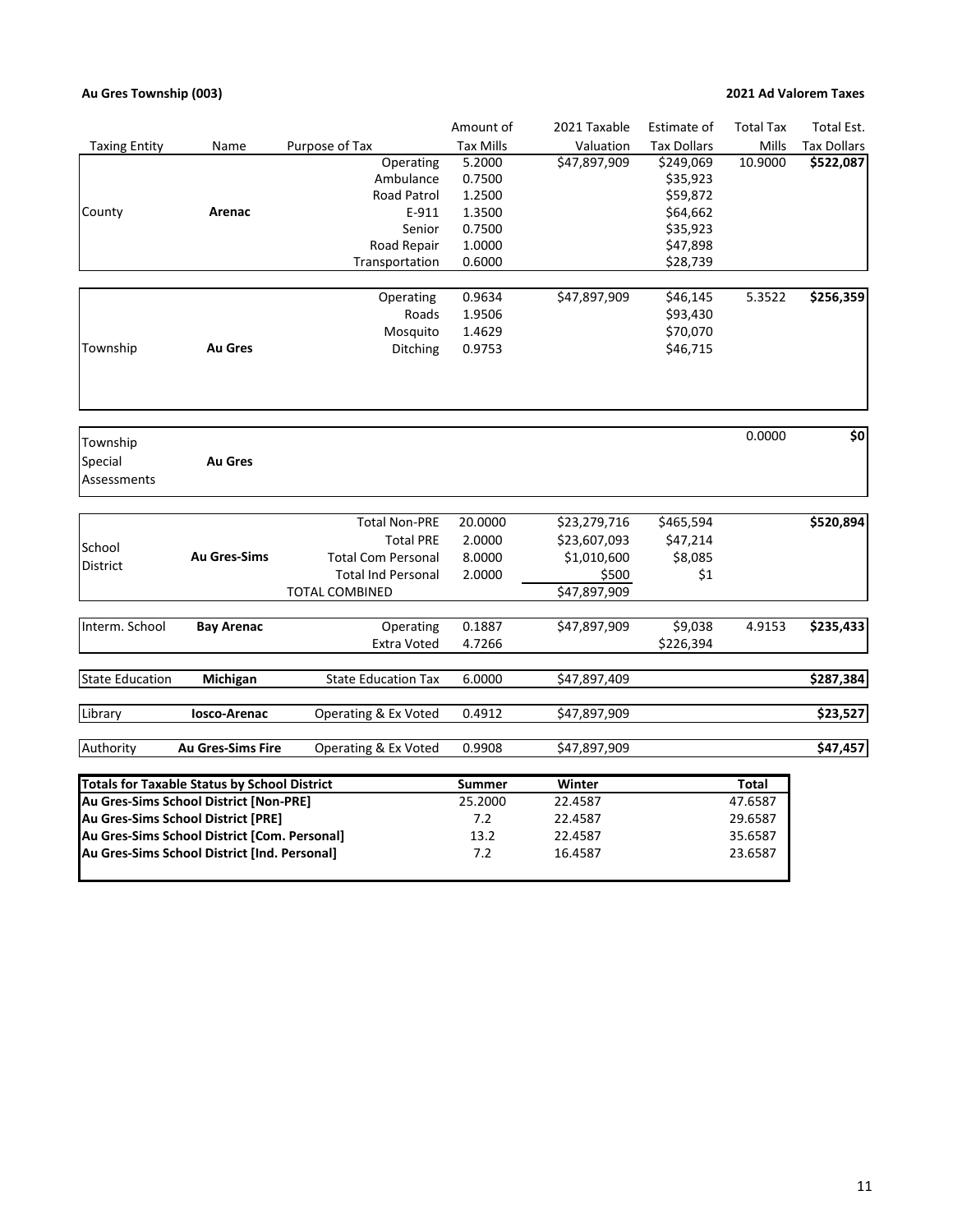## **Clayton Township (004) 2021 Ad Valorem Taxes**

|                        |                          |                            | Amount of        | 2021 Taxable | Estimate of        | <b>Total Tax</b> | Total Est.         |
|------------------------|--------------------------|----------------------------|------------------|--------------|--------------------|------------------|--------------------|
| <b>Taxing Entity</b>   | Name                     | Purpose of Tax             | <b>Tax Mills</b> | Valuation    | <b>Tax Dollars</b> | Mills            | <b>Tax Dollars</b> |
|                        |                          | Operating                  | 5.2000           | \$31,620,943 | \$164,429          | 10.9000          | \$344,668          |
|                        |                          | Ambulance                  | 0.7500           |              | \$23,716           |                  |                    |
|                        |                          | Road Patrol                | 1.2500           |              | \$39,526           |                  |                    |
| County                 | Arenac                   | E-911                      | 1.3500           |              | \$42,688           |                  |                    |
|                        |                          | Senior                     | 0.7500           |              | \$23,716           |                  |                    |
|                        |                          | Road Repair                | 1.0000           |              | \$31,621           |                  |                    |
|                        |                          | Transportation             | 0.6000           |              | \$18,973           |                  |                    |
|                        |                          | Operating                  | 1.0000           | \$31,620,943 | \$31,621           | 1.9855           | \$62,783           |
|                        |                          | Roads                      | 0.9855           |              | \$31,162           |                  |                    |
| Township               | Clayton                  |                            |                  |              |                    |                  |                    |
|                        |                          |                            |                  |              |                    |                  |                    |
|                        |                          | Fire PA 33 (real only)     | 1.0000           | \$29,937,943 | \$29,938           | 1.0000           | \$29,938           |
| Township               |                          |                            |                  |              |                    |                  |                    |
| Special                | Clayton                  |                            |                  |              |                    |                  |                    |
| Assessments            |                          |                            |                  |              |                    |                  |                    |
|                        |                          | <b>Total Non-PRE</b>       | 21.0000          | \$9,218,050  | \$193,579          |                  | \$246,336          |
|                        |                          | <b>Total PRE</b>           | 3.0000           | \$17,539,796 | \$52,619           |                  |                    |
| School                 | <b>Standish-Sterling</b> | <b>Total Com Personal</b>  | 9.0000           | \$1,100      | \$10               |                  |                    |
| <b>District</b>        |                          | <b>Total Ind Personal</b>  | 3.0000           | \$42,500     | \$128              |                  |                    |
|                        |                          | TOTAL COMBINED             |                  | \$26,801,446 |                    |                  |                    |
|                        |                          |                            |                  |              |                    |                  |                    |
|                        |                          | <b>Total Non-PRE</b>       | 21.2500          | \$1,998,585  | \$42,470           |                  | \$51,638           |
| School                 | <b>Whittemore-</b>       | <b>Total PRE</b>           | 3.2500           | \$2,820,912  | \$9,168            |                  |                    |
| <b>District</b>        | Prescott                 | <b>Total Com Personal</b>  | 9.2500           | \$0          | \$0                |                  |                    |
|                        |                          | <b>Total Ind Personal</b>  | 3.2500           | \$0          | \$0                |                  |                    |
|                        |                          | <b>TOTAL COMBINED</b>      |                  | \$4,819,497  |                    |                  |                    |
| Interm. School         | <b>Bay Arenac</b>        | Operating                  | 0.1887           | \$26,801,446 | \$5,057            | 4.9153           | \$131,737          |
|                        |                          | Extra Voted                | 4.7266           |              | \$126,680          |                  |                    |
| Interm. School         | losco ISD                | Operating                  | 0.2119           | \$4,819,497  | \$1,021            | 1.6488           | \$39,532           |
|                        |                          | <b>Extra Voted</b>         | 1.4369           |              | \$38,511           |                  |                    |
| <b>State Education</b> | Michigan                 | <b>State Education Tax</b> | 6.0000           | \$31,578,443 |                    |                  | \$189,471          |
| Library                |                          |                            | 0.4912           | \$31,620,943 |                    |                  | \$15,532           |
|                        | losco-Arenac             | Operating & Ex Voted       |                  |              |                    |                  |                    |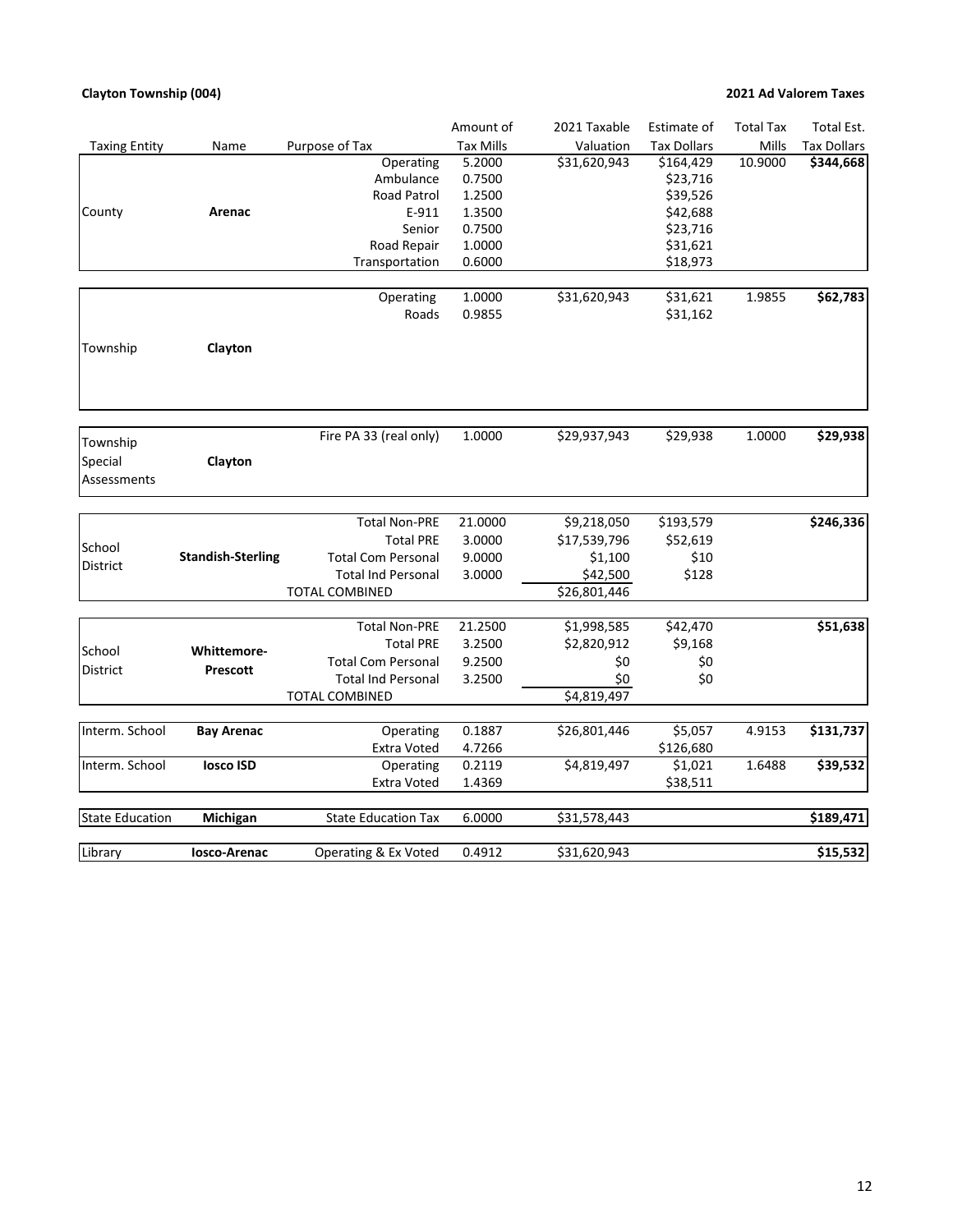| <b>Clayton Township (004)</b>                            |        |         | 2021 Ad Valorem Taxes |
|----------------------------------------------------------|--------|---------|-----------------------|
| Totals for Taxable Status by School District             | Summer | Winter  | Total                 |
| <b>Standish-Sterling School District [Non-PRE]</b>       | 5.2000 | 40.0920 | 45.2920               |
| <b>Standish-Sterling School District [PRE]</b>           | 5.2    | 22.0920 | 27.2920               |
| <b>Standish-Sterling School District [Com. Personal]</b> | 5.2    | 28.0920 | 33.2920               |
| <b>Standish-Sterling School District [Ind. Personal]</b> | 5.2    | 16.0920 | 21.2920               |
| Whittemore-Prescott School District [Non-PRE]            | 5.2000 | 37.0755 | 42.2755               |
| Whittemore-Prescott School District [PRE]                | 5.2    | 19.0755 | 24.2755               |
| Whittemore-Prescott School District [Com. Personal]      | 5.2    | 25.0755 | 30.2755               |
| Whittemore-Prescott School District [Ind. Personal]      | 5.2    | 13.0755 | 18.2755               |
|                                                          |        |         |                       |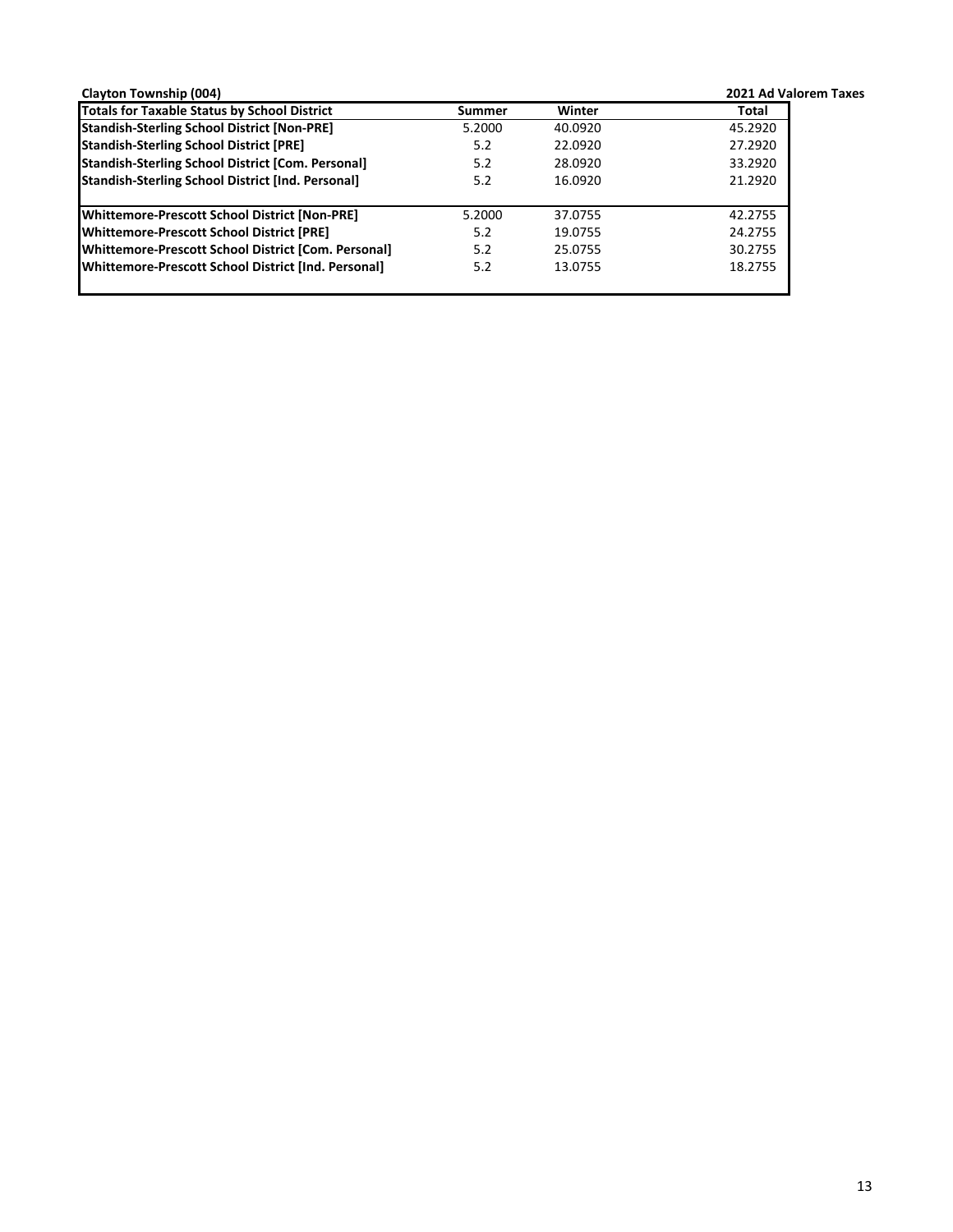## **Deep River Township (005) 2021 Ad Valorem Taxes**

|                        |                                                                                                           |                                         | Amount of        | 2021 Taxable | Estimate of        | <b>Total Tax</b>   | Total Est.           |
|------------------------|-----------------------------------------------------------------------------------------------------------|-----------------------------------------|------------------|--------------|--------------------|--------------------|----------------------|
| <b>Taxing Entity</b>   | Name                                                                                                      | Purpose of Tax                          | <b>Tax Mills</b> | Valuation    | <b>Tax Dollars</b> | Mills              | <b>Tax Dollars</b>   |
|                        |                                                                                                           | Operating                               | 5.2000           | \$55,831,521 | \$290,324          | 10.9000            | \$608,564            |
|                        |                                                                                                           | Ambulance                               | 0.7500           |              | \$41,874           |                    |                      |
|                        |                                                                                                           | Road Patrol                             | 1.2500           |              | \$69,789           |                    |                      |
| County                 | Arenac                                                                                                    | E-911                                   | 1.3500           |              | \$75,373           |                    |                      |
|                        |                                                                                                           | Senior                                  | 0.7500           |              | \$41,874           |                    |                      |
|                        |                                                                                                           | Road Repair                             | 1.0000           |              | \$55,832           |                    |                      |
|                        |                                                                                                           | Transportation                          | 0.6000           |              | \$33,499           |                    |                      |
|                        |                                                                                                           |                                         |                  |              |                    |                    |                      |
|                        |                                                                                                           | Operating                               | 0.9950           | \$55,831,521 | \$55,552           | 4.9750             | \$277,762            |
|                        |                                                                                                           | Roads                                   | 0.9950           |              | \$55,552           |                    |                      |
|                        |                                                                                                           | Mosquito                                | 0.9950           |              | \$55,552           |                    |                      |
| Township               | <b>Deep River</b>                                                                                         | Gypsy Moth                              | 1.9900           |              | \$111,105          |                    |                      |
|                        |                                                                                                           |                                         |                  |              |                    |                    |                      |
|                        |                                                                                                           |                                         |                  |              |                    |                    |                      |
|                        |                                                                                                           |                                         |                  |              |                    |                    |                      |
| Township               |                                                                                                           | Fire PA 33 (real only)                  | 1.0000           | \$53,013,321 | \$53,013           | 1.0000             | \$53,013             |
| Special                | <b>Deep River</b>                                                                                         |                                         |                  |              |                    |                    |                      |
| Assessments            |                                                                                                           |                                         |                  |              |                    |                    |                      |
|                        |                                                                                                           |                                         |                  |              |                    |                    |                      |
|                        |                                                                                                           |                                         |                  |              |                    |                    |                      |
|                        |                                                                                                           | Operating                               | 12.1416          | \$8,123,120  | \$98,628           | 12.1416            | \$98,628             |
| Village                | <b>Sterling</b>                                                                                           |                                         |                  |              |                    |                    |                      |
|                        |                                                                                                           |                                         |                  |              |                    |                    |                      |
|                        |                                                                                                           |                                         |                  |              |                    |                    |                      |
|                        |                                                                                                           | <b>Total Non-PRE</b>                    | 21.0000          | \$17,062,031 | \$358,303          |                    | \$474,891            |
|                        |                                                                                                           | <b>Total PRE</b>                        | 3.0000           | \$38,611,190 | \$115,834          |                    |                      |
| School                 | <b>Standish-Sterling</b>                                                                                  | <b>Total Com Personal</b>               | 9.0000           | \$46,700     | \$420              |                    |                      |
| District               |                                                                                                           | <b>Total Ind Personal</b>               | 3.0000           | \$111,600    | \$335              |                    |                      |
|                        |                                                                                                           | TOTAL COMBINED                          |                  | \$55,831,521 |                    |                    |                      |
|                        |                                                                                                           |                                         |                  |              |                    |                    |                      |
| Interm. School         | <b>Bay Arenac</b>                                                                                         | Operating                               | 0.1887           | \$55,831,521 | \$10,535           | 4.9153             | \$274,429            |
|                        |                                                                                                           | Extra Voted                             | 4.7266           |              | \$263,893          |                    |                      |
|                        |                                                                                                           |                                         |                  |              |                    |                    |                      |
| <b>State Education</b> | Michigan                                                                                                  | <b>State Education Tax</b>              | 6.0000           | \$55,719,921 |                    |                    | \$334,320            |
|                        |                                                                                                           |                                         |                  |              |                    |                    |                      |
| Library                | Iosco-Arenac                                                                                              | Operating & Ex Voted                    | 0.4912           | \$55,831,521 |                    |                    | $\overline{$}27,424$ |
|                        |                                                                                                           |                                         |                  | Winter       |                    |                    |                      |
|                        | <b>Totals for Taxable Status by School District</b><br><b>Standish-Sterling School District [Non-PRE]</b> |                                         | <b>Summer</b>    | 43.0815      |                    | <b>Total</b>       |                      |
|                        | <b>Standish-Sterling School District [PRE]</b>                                                            |                                         | 5.2000<br>5.2    |              |                    | 48.2815<br>30.2815 |                      |
|                        |                                                                                                           |                                         |                  | 25.0815      |                    |                    |                      |
|                        | <b>Standish-Sterling School District [Com. Personal]</b>                                                  |                                         | 5.2              | 31.0815      |                    | 36.2815            |                      |
|                        | <b>Standish-Sterling School District [Ind. Personal]</b>                                                  |                                         | 5.2              | 19.0815      |                    | 24.2815            |                      |
|                        |                                                                                                           |                                         |                  |              |                    |                    |                      |
|                        |                                                                                                           | <b>Sterling Village Properties Only</b> |                  |              |                    |                    |                      |
|                        | <b>Totals for Taxable Status by School District</b>                                                       |                                         | <b>Summer</b>    | Winter       |                    | <b>Total</b>       |                      |
|                        | <b>Standish-Sterling School District [Non-PRE]</b>                                                        |                                         | 17.3416          | 43.0815      |                    | 60.4231            |                      |
|                        | <b>Standish-Sterling School District [PRE]</b>                                                            |                                         | 17.3416          | 25.0815      |                    | 42.4231            |                      |
|                        | <b>Standish-Sterling School District [Com. Personal]</b>                                                  |                                         | 17.3416          | 31.0815      |                    | 48.4231            |                      |
|                        | Standish-Sterling School District [Ind. Personal]                                                         |                                         | 17.3416          | 19.0815      |                    | 36.4231            |                      |
|                        |                                                                                                           |                                         |                  |              |                    |                    |                      |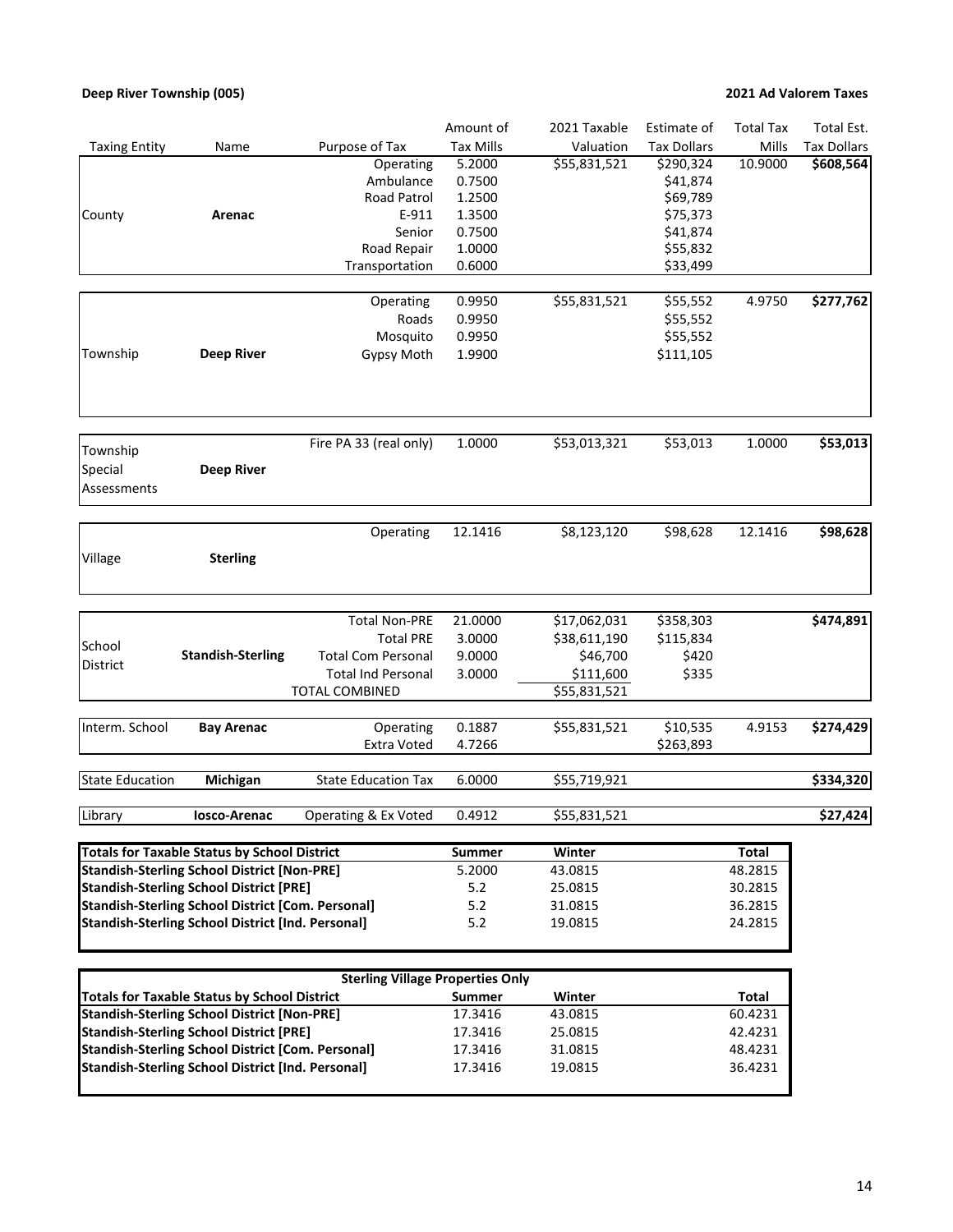## **Lincoln Township (006) 2021 Ad Valorem Taxes**

|                        |                                                          |                            | Amount of        | 2021 Taxable | Estimate of        | <b>Total Tax</b> | Total Est.         |
|------------------------|----------------------------------------------------------|----------------------------|------------------|--------------|--------------------|------------------|--------------------|
| <b>Taxing Entity</b>   | Name                                                     | Purpose of Tax             | <b>Tax Mills</b> | Valuation    | <b>Tax Dollars</b> | Mills            | <b>Tax Dollars</b> |
|                        |                                                          | Operating                  | 5.2000           | \$28,586,114 | \$148,648          | 10.9000          | \$311,589          |
|                        |                                                          | Ambulance                  | 0.7500           |              | \$21,440           |                  |                    |
|                        |                                                          | <b>Road Patrol</b>         | 1.2500           |              | \$35,733           |                  |                    |
| County                 | Arenac                                                   | E-911                      | 1.3500           |              | \$38,591           |                  |                    |
|                        |                                                          | Senior                     | 0.7500           |              | \$21,440           |                  |                    |
|                        |                                                          | Road Repair                | 1.0000           |              | \$28,586           |                  |                    |
|                        |                                                          | Transportation             | 0.6000           |              | \$17,152           |                  |                    |
|                        |                                                          | Operating                  | 1.0000           | \$28,586,114 | \$28,586           | 2.0000           | \$57,172           |
|                        |                                                          | Roads                      | 1.0000           |              | \$28,586           |                  |                    |
|                        |                                                          |                            |                  |              |                    |                  |                    |
| Township               | Lincoln                                                  |                            |                  |              |                    |                  |                    |
|                        |                                                          |                            |                  |              |                    |                  |                    |
|                        |                                                          |                            |                  |              |                    |                  |                    |
|                        |                                                          |                            |                  |              |                    |                  |                    |
|                        |                                                          | Fire PA 33 (real only)     | 1.0000           | \$25,609,614 | \$25,610           | 1.0000           | \$25,610           |
| Township               |                                                          |                            |                  |              |                    |                  |                    |
| Special                | Lincoln                                                  |                            |                  |              |                    |                  |                    |
| Assessments            |                                                          |                            |                  |              |                    |                  |                    |
|                        |                                                          |                            |                  |              |                    |                  |                    |
|                        |                                                          | <b>Total Non-PRE</b>       | 21.0000          | \$8,220,995  | \$172,641          |                  | \$241,422          |
| School                 |                                                          | <b>Total PRE</b>           | 3.0000           | \$19,083,919 | \$57,252           |                  |                    |
| District               | <b>Standish-Sterling</b>                                 | <b>Total Com Personal</b>  | 9.0000           | \$1,280,900  | \$11,528           |                  |                    |
|                        |                                                          | <b>Total Ind Personal</b>  | 3.0000           | \$300        | \$1                |                  |                    |
|                        |                                                          | TOTAL COMBINED             |                  | \$28,586,114 |                    |                  |                    |
| Interm. School         | <b>Bay Arenac</b>                                        | Operating                  | 0.1887           | \$28,586,114 | \$5,394            | 4.9153           | \$140,509          |
|                        |                                                          | Extra Voted                | 4.7266           |              | \$135,115          |                  |                    |
|                        |                                                          |                            |                  |              |                    |                  |                    |
| <b>State Education</b> | Michigan                                                 | <b>State Education Tax</b> | 6.0000           | \$28,585,814 |                    |                  | \$171,515          |
| Library                | losco-Arenac                                             | Operating & Ex Voted       | 0.4912           | \$28,586,114 |                    |                  | \$14,041           |
|                        |                                                          |                            |                  |              |                    |                  |                    |
|                        | <b>Totals for Taxable Status by School District</b>      |                            | <b>Summer</b>    | Winter       |                    | <b>Total</b>     |                    |
|                        | <b>Standish-Sterling School District [Non-PRE]</b>       |                            | 5.2000           | 40.1065      |                    | 45.3065          |                    |
|                        | <b>Standish-Sterling School District [PRE]</b>           |                            | 5.2              | 22.1065      |                    | 27.3065          |                    |
|                        | Standish-Sterling School District [Com. Personal]        |                            | $5.2$            | 28.1065      |                    | 33.3065          |                    |
|                        | <b>Standish-Sterling School District [Ind. Personal]</b> |                            | 5.2              | 16.1065      |                    | 21.3065          |                    |
|                        |                                                          |                            |                  |              |                    |                  |                    |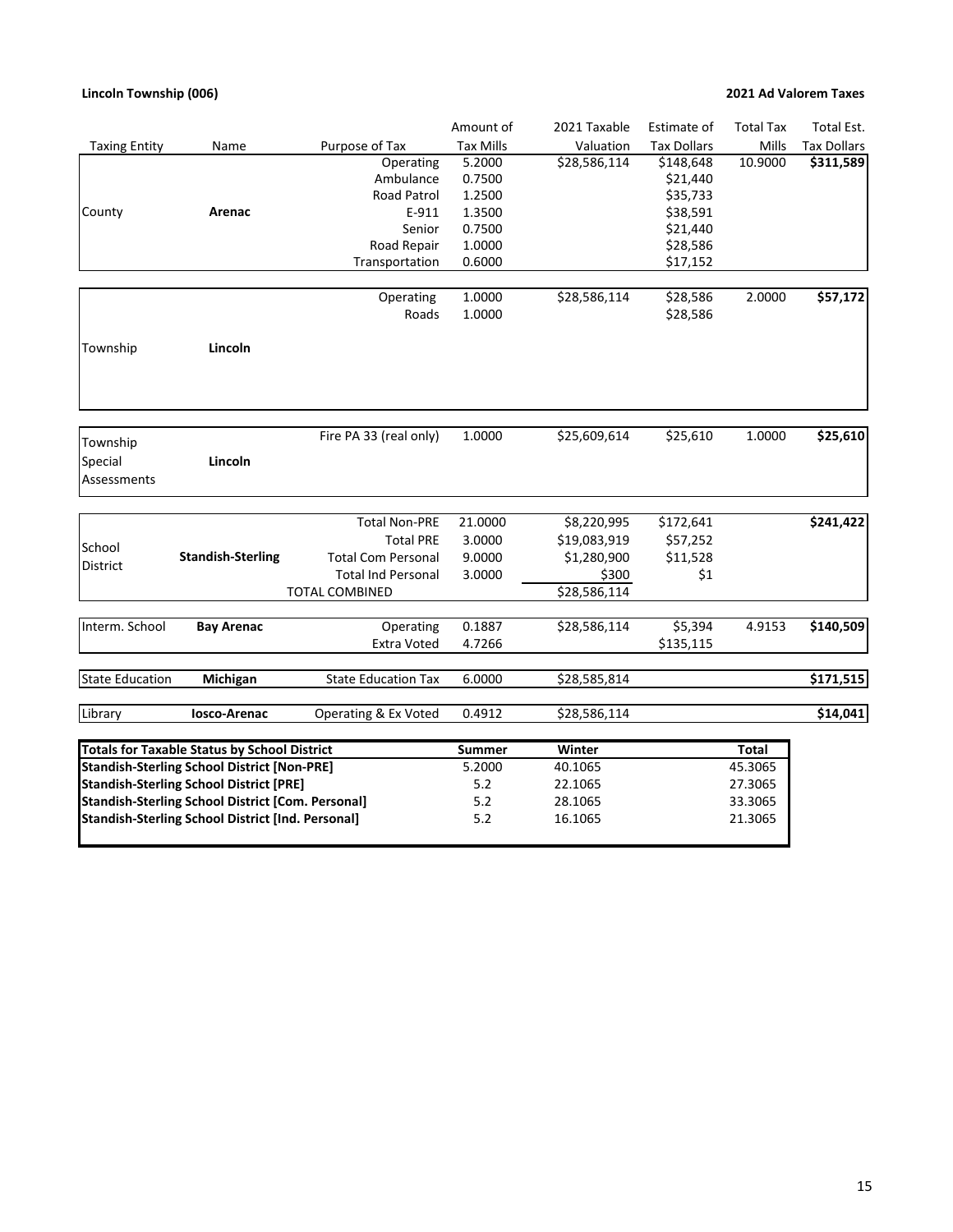| <b>Mason Township (007)</b> |                          |                            |                  |              |                    |         | 2021 Ad Valorem Taxes    |
|-----------------------------|--------------------------|----------------------------|------------------|--------------|--------------------|---------|--------------------------|
|                             |                          |                            | Amount of        | 2021 Taxable | Estimate of        |         | Total Tax Total Est. Tax |
| <b>Taxing Entity</b>        | Name                     | Purpose of Tax             | <b>Tax Mills</b> | Valuation    | <b>Tax Dollars</b> | Mills   | <b>Dollars</b>           |
|                             |                          | Operating                  | 5.2000           | \$22,423,916 | \$116,604          | 10.9000 | \$244,421                |
|                             |                          | Ambulance                  | 0.7500           |              | \$16,818           |         |                          |
|                             |                          | Road Patrol                | 1.2500           |              | \$28,030           |         |                          |
| County                      | Arenac                   | E-911                      | 1.3500           |              | \$30,272           |         |                          |
|                             |                          | Senior                     | 0.7500           |              | \$16,818           |         |                          |
|                             |                          | Road Repair                | 1.0000           |              | \$22,424           |         |                          |
|                             |                          | Transportation             | 0.6000           |              | \$13,454           |         |                          |
|                             |                          |                            |                  |              |                    |         |                          |
|                             |                          | Operating                  | 0.9835           | \$22,423,916 | \$22,054           | 1.9670  | \$44,108                 |
|                             |                          | Roads                      | 0.9835           |              | \$22,054           |         |                          |
|                             |                          |                            |                  |              |                    |         |                          |
| Township                    | Mason                    |                            |                  |              |                    |         |                          |
|                             |                          |                            |                  |              |                    |         |                          |
|                             |                          |                            |                  |              |                    |         |                          |
|                             |                          |                            |                  |              |                    |         |                          |
| Township                    |                          |                            |                  |              |                    | 0.0000  | \$0                      |
| Special                     | Mason                    |                            |                  |              |                    |         |                          |
|                             |                          |                            |                  |              |                    |         |                          |
| Assessments                 |                          |                            |                  |              |                    |         |                          |
|                             |                          |                            |                  |              |                    |         |                          |
|                             |                          | Operating                  | 13.5782          | \$1,144,944  | \$15,546           | 13.5782 | \$15,546                 |
| Village                     | Twining                  |                            |                  |              |                    |         |                          |
|                             |                          |                            |                  |              |                    |         |                          |
|                             |                          |                            |                  |              |                    |         |                          |
|                             |                          | <b>Total Non-PRE</b>       | 21.0000          | \$6,117,373  | \$128,465          |         | \$160,749                |
| School                      |                          | <b>Total PRE</b>           | 3.0000           | \$10,688,807 | \$32,066           |         |                          |
|                             | <b>Standish-Sterling</b> | <b>Total Com Personal</b>  | 9.0000           | \$24,200     | \$218              |         |                          |
| <b>District</b>             |                          | <b>Total Ind Personal</b>  | 3.0000           | \$0          | \$0                |         |                          |
|                             |                          | <b>TOTAL COMBINED</b>      |                  | \$16,830,380 |                    |         |                          |
|                             |                          |                            |                  |              |                    |         |                          |
|                             |                          | <b>Total Non-PRE</b>       | 21.2500          | \$1,717,647  | \$36,500           |         | \$49,097                 |
| School                      | <b>Whittemore-</b>       | <b>Total PRE</b>           | 3.2500           | \$3,875,889  | \$12,597           |         |                          |
|                             |                          | <b>Total Com Personal</b>  | 9.2500           | \$0          | \$0                |         |                          |
| <b>District</b>             | Prescott                 | <b>Total Ind Personal</b>  | 3.2500           | \$0          | \$0                |         |                          |
|                             |                          | <b>TOTAL COMBINED</b>      |                  | \$5,593,536  |                    |         |                          |
|                             |                          |                            |                  |              |                    |         |                          |
| Interm. School              | <b>Bay Arenac</b>        | Operating                  | 0.1887           | \$16,830,380 | \$3,176            | 4.9153  | \$82,726                 |
|                             |                          | Extra Voted                | 4.7266           |              | \$79,550           |         |                          |
| Interm. School              | <b>Iosco ISD</b>         | Operating                  | 0.2119           | \$5,593,536  | \$1,185            | 1.6488  | \$9,223                  |
|                             |                          | Extra Voted                | 1.4369           |              | \$8,037            |         |                          |
| <b>State Education</b>      | Michigan                 | <b>State Education Tax</b> | 6.0000           | \$22,423,916 |                    |         | \$134,543                |
|                             |                          |                            |                  |              |                    |         |                          |
| Library                     | losco-Arenac             | Operating & Ex Voted       | 0.4912           | \$22,423,916 |                    |         | \$11,015                 |
|                             |                          |                            |                  |              |                    |         |                          |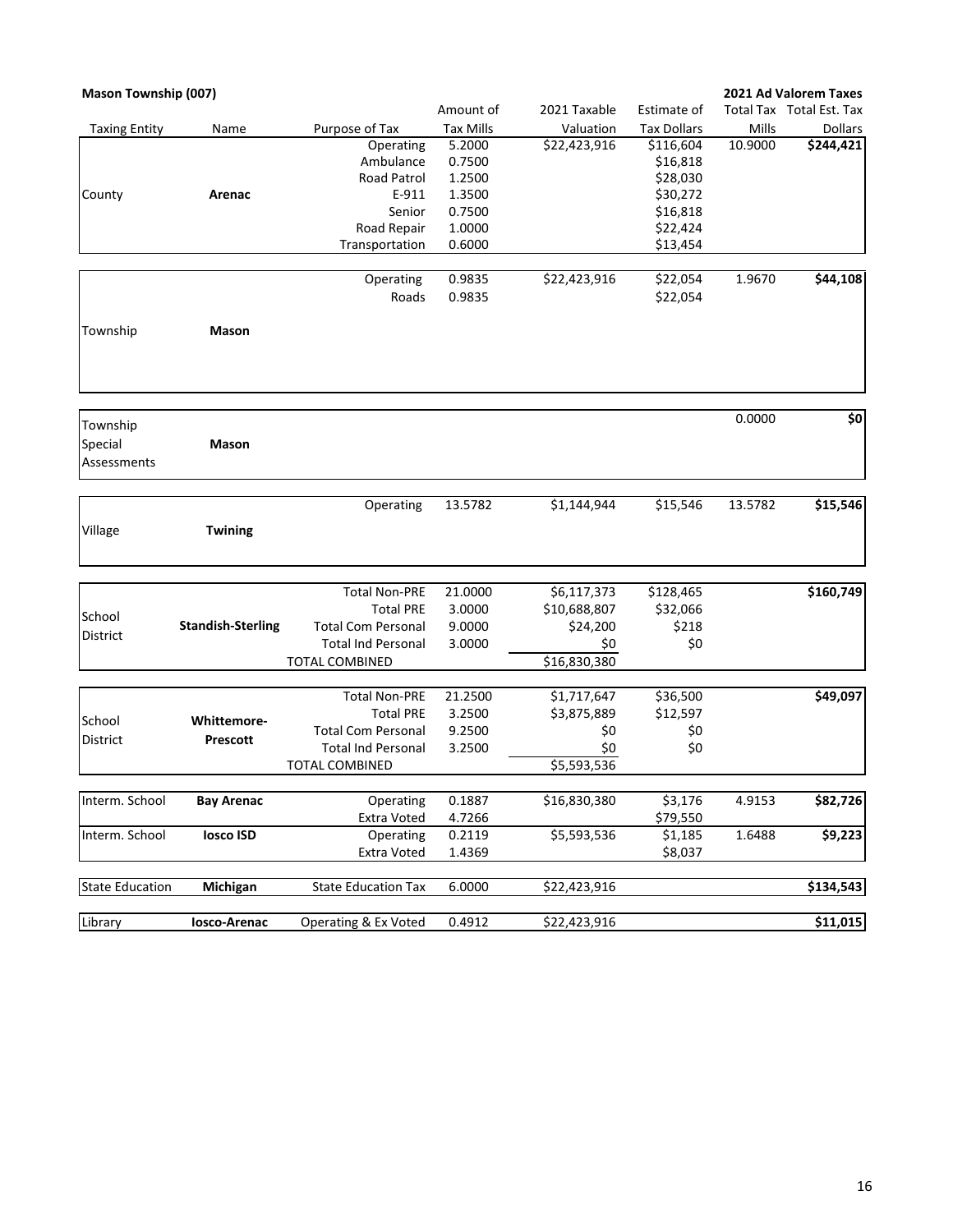ı

| Totals for Taxable Status by School District        | Summer | Winter  | Total   |
|-----------------------------------------------------|--------|---------|---------|
| Whittemore-Prescott School District [Non-PRE]       | 5.2000 | 37.0570 | 42.2570 |
| Whittemore-Prescott School District [PRE]           | 5.2    | 19.0570 | 24.2570 |
| Whittemore-Prescott School District [Com. Personal] | 5.2    | 25.0570 | 30.2570 |
| Whittemore-Prescott School District [Ind. Personal] | 5.2    | 13.0570 | 18.2570 |

| <b>Twining Village Properties Only</b>                   |         |         |         |  |  |  |
|----------------------------------------------------------|---------|---------|---------|--|--|--|
| <b>Totals for Taxable Status by School District</b>      | Summer  | Winter  | Total   |  |  |  |
| <b>Standish-Sterling School District [Non-PRE]</b>       | 18.7782 | 40.0735 | 58.8517 |  |  |  |
| <b>Standish-Sterling School District [PRE]</b>           | 18.7782 | 22.0735 | 40.8517 |  |  |  |
| <b>Standish-Sterling School District [Com. Personal]</b> | 18.7782 | 28.0735 | 46.8517 |  |  |  |
| <b>Standish-Sterling School District [Ind. Personal]</b> | 18.7782 | 16.0735 | 34.8517 |  |  |  |
|                                                          |         |         |         |  |  |  |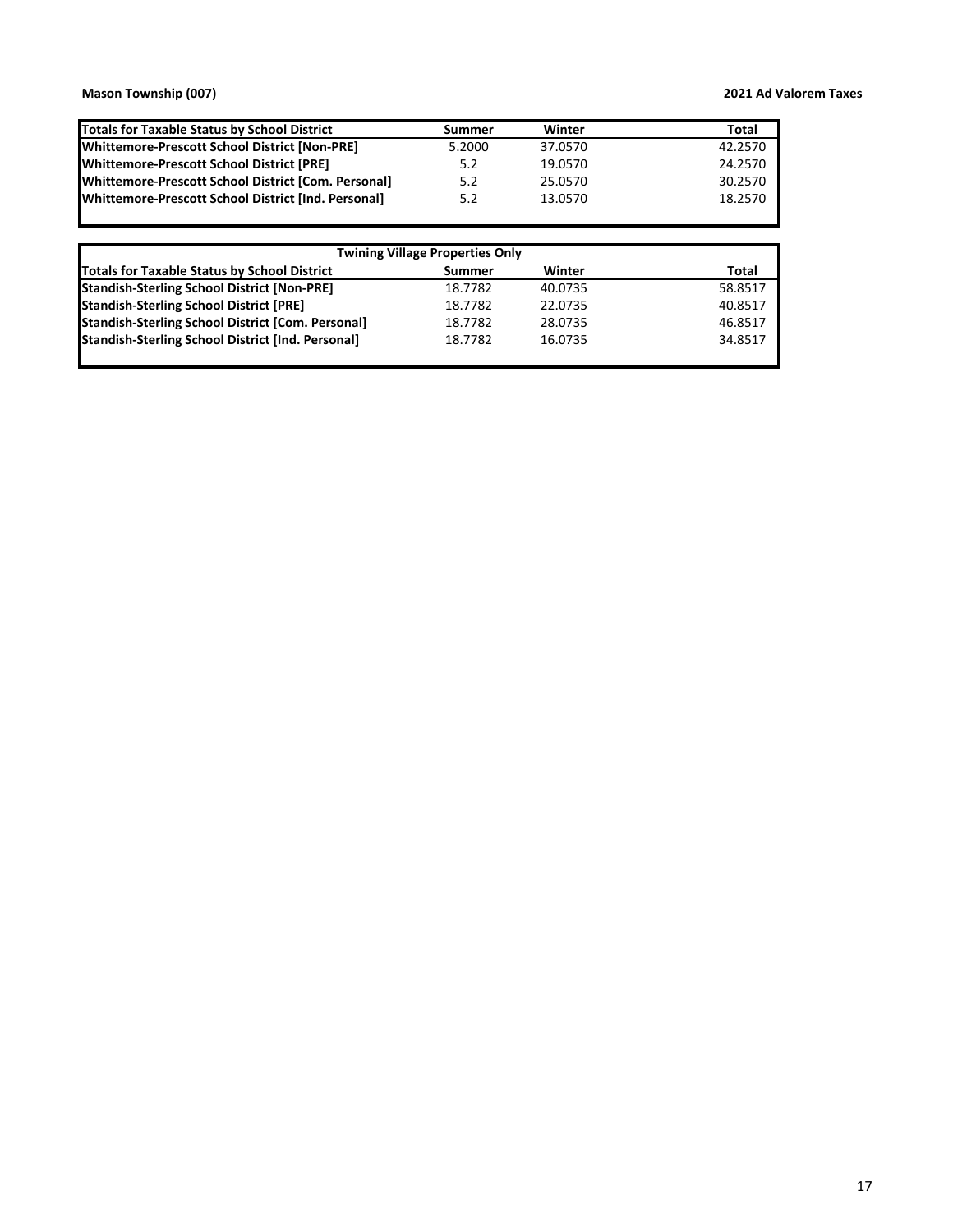## **Moffatt Township (008) 2021 Ad Valorem Taxes**

|                        |                                                          |                            | Amount of        | 2021 Taxable | Estimate of        | <b>Total Tax</b> | Total Est.         |
|------------------------|----------------------------------------------------------|----------------------------|------------------|--------------|--------------------|------------------|--------------------|
| <b>Taxing Entity</b>   | Name                                                     | Purpose of Tax             | <b>Tax Mills</b> | Valuation    | <b>Tax Dollars</b> | Mills            | <b>Tax Dollars</b> |
|                        |                                                          | Operating                  | 5.2000           | \$55,380,557 | \$287,979          | 10.9000          | \$603,648          |
|                        |                                                          | Ambulance                  | 0.7500           |              | \$41,535           |                  |                    |
|                        |                                                          | Road Patrol                | 1.2500           |              | \$69,226           |                  |                    |
| County                 | Arenac                                                   | E-911                      | 1.3500           |              | \$74,764           |                  |                    |
|                        |                                                          | Senior                     | 0.7500           |              | \$41,535           |                  |                    |
|                        |                                                          | Road Repair                | 1.0000           |              | \$55,381           |                  |                    |
|                        |                                                          | Transportation             | 0.6000           |              | \$33,228           |                  |                    |
|                        |                                                          |                            |                  |              |                    |                  |                    |
|                        |                                                          | Operating                  | 1.0000           | \$55,380,557 | \$55,381           | 5.0000           | \$276,903          |
|                        |                                                          | Roads 1                    | 1.0000           |              | \$55,381           |                  |                    |
|                        |                                                          | Roads 2                    | 1.0000           |              | \$55,381           |                  |                    |
| Township               | <b>Moffatt</b>                                           | Fire                       | 2.0000           |              | \$110,761          |                  |                    |
|                        |                                                          |                            |                  |              |                    |                  |                    |
| Township               |                                                          |                            |                  |              |                    | 0.0000           | \$0                |
| Special                | <b>Moffatt</b>                                           |                            |                  |              |                    |                  |                    |
| Assessments            |                                                          |                            |                  |              |                    |                  |                    |
|                        |                                                          |                            |                  |              |                    |                  |                    |
|                        |                                                          | <b>Total Non-PRE</b>       | 21.0000          | \$29,571,483 | \$621,001          |                  | \$700,251          |
| School                 |                                                          | <b>Total PRE</b>           | 3.0000           | \$25,505,274 | \$76,516           |                  |                    |
|                        | <b>Standish-Sterling</b>                                 | <b>Total Com Personal</b>  | 9.0000           | \$303,800    | \$2,734            |                  |                    |
| District               |                                                          | <b>Total Ind Personal</b>  | 3.0000           | \$0          | \$0                |                  |                    |
|                        |                                                          | <b>TOTAL COMBINED</b>      |                  | \$55,380,557 |                    |                  |                    |
|                        |                                                          |                            |                  |              |                    |                  |                    |
| Interm. School         | <b>Bay Arenac</b>                                        | Operating                  | 0.1887           | \$55,380,557 | \$10,450           | 4.9153           | \$272,212          |
|                        |                                                          | <b>Extra Voted</b>         | 4.7266           |              | \$261,762          |                  |                    |
| <b>State Education</b> | Michigan                                                 | <b>State Education Tax</b> | 6.0000           | \$55,380,557 |                    |                  | \$332,283          |
|                        |                                                          |                            |                  |              |                    |                  |                    |
| Library                | losco-Arenac                                             | Operating & Ex Voted       | 0.4912           | \$55,380,557 |                    |                  | \$27,203           |
|                        | <b>Totals for Taxable Status by School District</b>      |                            | Summer           | Winter       |                    | <b>Total</b>     |                    |
|                        | <b>Standish-Sterling School District [Non-PRE]</b>       |                            | 5.2000           | 43.1065      |                    | 48.3065          |                    |
|                        | <b>Standish-Sterling School District [PRE]</b>           |                            | 5.2              | 25.1065      |                    | 30.3065          |                    |
|                        | Standish-Sterling School District [Com. Personal]        |                            | 5.2              | 31.1065      |                    | 36.3065          |                    |
|                        | <b>Standish-Sterling School District [Ind. Personal]</b> |                            | 5.2              | 19.1065      |                    | 24.3065          |                    |
|                        |                                                          |                            |                  |              |                    |                  |                    |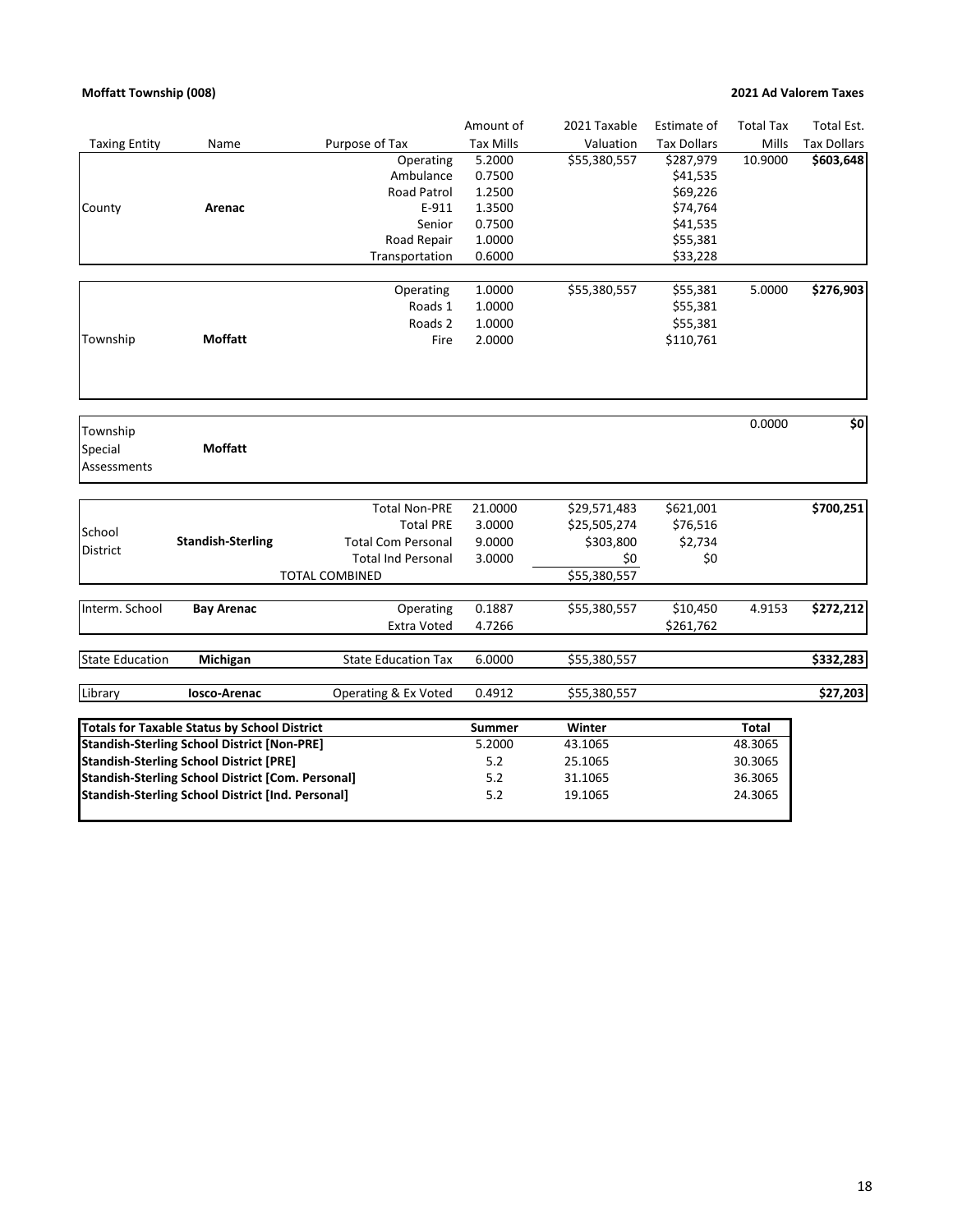## **Sims Township (009) 2021 Ad Valorem Taxes**

|                        |                                                     |                            | Amount of        | 2021 Taxable | Estimate of        | <b>Total Tax</b> | Total Est.                        |
|------------------------|-----------------------------------------------------|----------------------------|------------------|--------------|--------------------|------------------|-----------------------------------|
| <b>Taxing Entity</b>   | Name                                                | Purpose of Tax             | <b>Tax Mills</b> | Valuation    | <b>Tax Dollars</b> | Mills            | <b>Tax Dollars</b>                |
|                        |                                                     | Operating                  | 5.2000           | \$92,275,373 | \$479,832          | 10.9000          | \$1,005,802                       |
|                        |                                                     | Ambulance                  | 0.7500           |              | \$69,207           |                  |                                   |
|                        |                                                     | <b>Road Patrol</b>         | 1.2500           |              | \$115,344          |                  |                                   |
| County                 | Arenac                                              | E-911                      | 1.3500           |              | \$124,572          |                  |                                   |
|                        |                                                     | Senior                     | 0.7500           |              | \$69,207           |                  |                                   |
|                        |                                                     | Road Repair                | 1.0000           |              | \$92,275           |                  |                                   |
|                        |                                                     | Transportation             | 0.6000           |              | \$55,365           |                  |                                   |
|                        |                                                     |                            |                  |              |                    |                  |                                   |
|                        |                                                     | Operating                  | 0.9940           | \$92,275,373 | \$91,722           | 3.9940           | \$368,548                         |
|                        |                                                     | Mosq & Gypsy Moth          | 1.0000           |              | \$92,275           |                  |                                   |
|                        |                                                     | Police                     | 1.0000           |              | \$92,275           |                  |                                   |
| Township               | <b>Sims</b>                                         | Roads                      | 1.0000           |              | \$92,275           |                  |                                   |
| Township               |                                                     |                            |                  |              |                    | 0.0000           | $\overline{\boldsymbol{\zeta_0}}$ |
| Special                | <b>Sims</b>                                         |                            |                  |              |                    |                  |                                   |
| Assessments            |                                                     |                            |                  |              |                    |                  |                                   |
|                        |                                                     |                            |                  |              |                    |                  |                                   |
|                        |                                                     | <b>Total Non-PRE</b>       | 20.0000          | \$56,039,445 | \$1,120,789        |                  | \$1,195,232                       |
|                        |                                                     | <b>Total PRE</b>           | 2.0000           | \$35,907,328 | \$71,815           |                  |                                   |
| School                 | <b>Au Gres-Sims</b>                                 | <b>Total Com Personal</b>  | 8.0000           | \$328,600    | \$2,629            |                  |                                   |
| <b>District</b>        |                                                     | <b>Total Ind Personal</b>  | 2.0000           | \$0          | \$0                |                  |                                   |
|                        |                                                     | TOTAL COMBINED             |                  | \$92,275,373 |                    |                  |                                   |
|                        |                                                     |                            |                  |              |                    |                  |                                   |
| Interm. School         | <b>Bay Arenac</b>                                   | Operating                  | 0.1887           | \$92,275,373 | \$17,412           | 4.9153           | \$453,561                         |
|                        |                                                     | Extra Voted                | 4.7266           |              | \$436,149          |                  |                                   |
|                        |                                                     |                            |                  |              |                    |                  |                                   |
| <b>State Education</b> | Michigan                                            | <b>State Education Tax</b> | 6.0000           | \$92,275,373 |                    |                  | \$553,652                         |
| Library                | losco-Arenac                                        | Operating & Ex Voted       | 0.4912           | \$92,275,373 |                    |                  | \$45,326                          |
|                        |                                                     |                            |                  |              |                    |                  |                                   |
| Authority              | Au Gres-Sims Fire                                   | Operating & Ex Voted       | 0.9908           | \$92,275,373 |                    |                  | \$91,426                          |
|                        | <b>Totals for Taxable Status by School District</b> |                            | <b>Summer</b>    | Winter       |                    | <b>Total</b>     |                                   |
|                        | Au Gres-Sims School District [Non-PRE]              |                            | 25.2000          | 21.1005      |                    | 46.3005          |                                   |
|                        | Au Gres-Sims School District [PRE]                  |                            | 7.2              | 21.1005      |                    | 28.3005          |                                   |
|                        | Au Gres-Sims School District [Com. Personal]        |                            | 13.2             | 21.1005      |                    | 34.3005          |                                   |
|                        | Au Gres-Sims School District [Ind. Personal]        |                            | 7.2              | 15.1005      |                    | 22.3005          |                                   |
|                        |                                                     |                            |                  |              |                    |                  |                                   |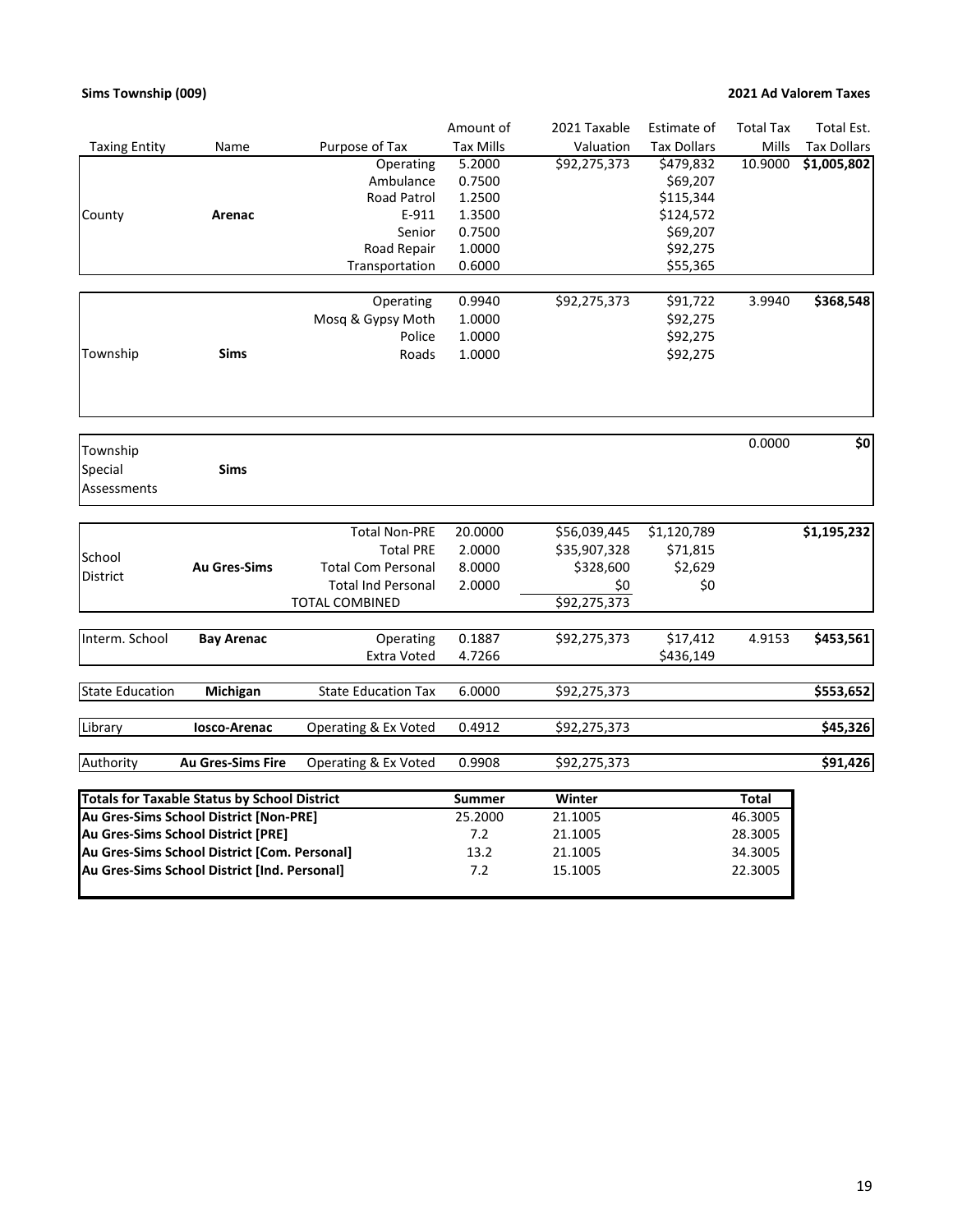## **Standish Township (010) 2021 Ad Valorem Taxes**

|                        |                                                          |                            | Amount of        | 2021 Taxable | Estimate of        | <b>Total Tax</b> | Total Est.         |
|------------------------|----------------------------------------------------------|----------------------------|------------------|--------------|--------------------|------------------|--------------------|
| <b>Taxing Entity</b>   | Name                                                     | Purpose of Tax             | <b>Tax Mills</b> | Valuation    | <b>Tax Dollars</b> | Mills            | <b>Tax Dollars</b> |
|                        |                                                          | Operating                  | 5.2000           | \$53,076,118 | \$275,996          | 10.9000          | \$578,530          |
|                        |                                                          | Ambulance                  | 0.7500           |              | \$39,807           |                  |                    |
|                        |                                                          | <b>Road Patrol</b>         | 1.2500           |              | \$66,345           |                  |                    |
| County                 | Arenac                                                   | E-911                      | 1.3500           |              | \$71,653           |                  |                    |
|                        |                                                          | Senior                     | 0.7500           |              | \$39,807           |                  |                    |
|                        |                                                          | Road Repair                | 1.0000           |              | \$53,076           |                  |                    |
|                        |                                                          | Transportation             | 0.6000           |              | \$31,846           |                  |                    |
|                        |                                                          | Operating                  | 0.9981           | \$53,076,118 | \$52,975           | 1.9962           | \$105,951          |
|                        |                                                          | Roads                      | 0.9981           |              | \$52,975           |                  |                    |
|                        |                                                          |                            |                  |              |                    |                  |                    |
| Township               | <b>Standish</b>                                          |                            |                  |              |                    |                  |                    |
|                        |                                                          |                            |                  |              |                    |                  |                    |
|                        |                                                          |                            |                  |              |                    |                  |                    |
| Township               |                                                          | Fire PA 33 (real only)     | 2.0000           | \$45,810,318 | \$91,621           | 2.0000           | \$91,621           |
| Special                | <b>Standish</b>                                          |                            |                  |              |                    |                  |                    |
| Assessments            |                                                          |                            |                  |              |                    |                  |                    |
|                        |                                                          |                            |                  |              |                    |                  |                    |
|                        |                                                          | <b>Total Non-PRE</b>       | 21.0000          | \$20,638,327 | \$433,405          |                  | \$534,909          |
|                        |                                                          | <b>Total PRE</b>           | 3.0000           | \$31,739,291 | \$95,218           |                  |                    |
| School                 | <b>Standish-Sterling</b>                                 | <b>Total Com Personal</b>  | 9.0000           | \$698,500    | \$6,287            |                  |                    |
| District               |                                                          | <b>Total Ind Personal</b>  | 3.0000           | \$0          | \$0                |                  |                    |
|                        |                                                          | <b>TOTAL COMBINED</b>      |                  | \$53,076,118 |                    |                  |                    |
|                        |                                                          |                            |                  |              |                    |                  |                    |
| Interm. School         | <b>Bay Arenac</b>                                        | Operating                  | 0.1887           | \$53,076,118 | \$10,015           | 4.9153           | \$260,885          |
|                        |                                                          | <b>Extra Voted</b>         | 4.7266           |              | \$250,870          |                  |                    |
| <b>State Education</b> | Michigan                                                 | <b>State Education Tax</b> | 6.0000           | \$53,076,118 |                    |                  | \$318,457          |
|                        |                                                          |                            |                  |              |                    |                  |                    |
| Library                | losco-Arenac                                             | Operating & Ex Voted       | 0.4912           | \$53,076,118 |                    |                  | \$26,071           |
|                        | <b>Totals for Taxable Status by School District</b>      |                            | Summer           | Winter       |                    | <b>Total</b>     |                    |
|                        | <b>Standish-Sterling School District [Non-PRE]</b>       |                            | 5.2000           | 40.1027      |                    | 45.3027          |                    |
|                        | <b>Standish-Sterling School District [PRE]</b>           |                            | 5.2              | 22.1027      |                    | 27.3027          |                    |
|                        | Standish-Sterling School District [Com. Personal]        |                            | 5.2              | 28.1027      |                    | 33.3027          |                    |
|                        | <b>Standish-Sterling School District [Ind. Personal]</b> |                            | 5.2              | 16.1027      |                    | 21.3027          |                    |
|                        |                                                          |                            |                  |              |                    |                  |                    |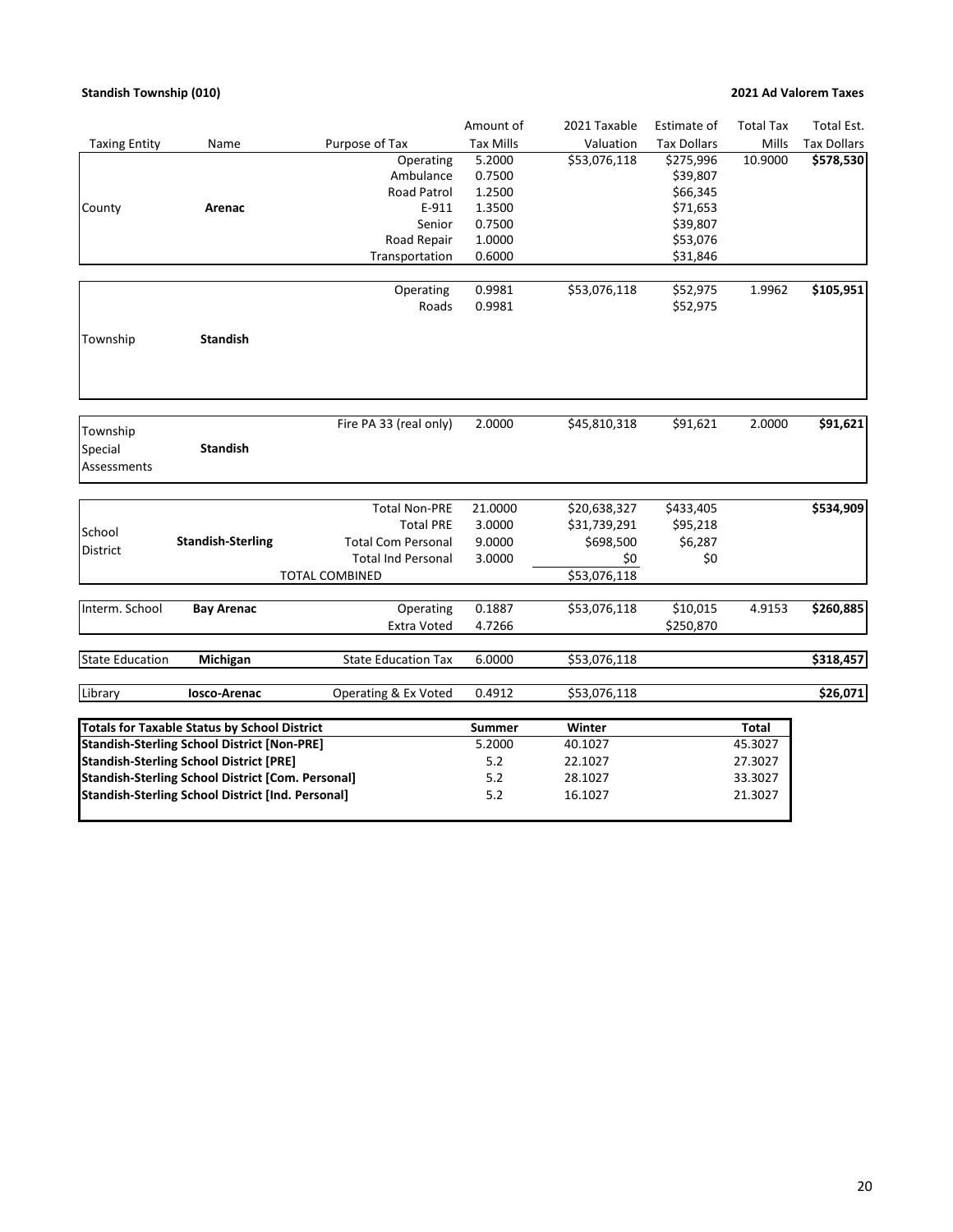| <b>Turner Township (011)</b> |                     |                            |                  |                          |                    |                  | 2021 Ad Valorem Taxes |
|------------------------------|---------------------|----------------------------|------------------|--------------------------|--------------------|------------------|-----------------------|
|                              |                     |                            | Amount of        | 2021 Taxable             | Estimate of        | <b>Total Tax</b> | Total Est. Tax        |
| <b>Taxing Entity</b>         | Name                | Purpose of Tax             | <b>Tax Mills</b> | Valuation                | <b>Tax Dollars</b> | Mills            | <b>Dollars</b>        |
|                              |                     | Operating                  | 5.2000           | $\overline{$}25,840,622$ | \$134,371          | 10.9000          | \$281,663             |
|                              |                     | Ambulance                  | 0.7500           |                          | \$19,380           |                  |                       |
|                              |                     | Road Patrol                | 1.2500           |                          | \$32,301           |                  |                       |
| County                       | Arenac              | E-911                      | 1.3500           |                          | \$34,885           |                  |                       |
|                              |                     | Senior                     | 0.7500           |                          | \$19,380           |                  |                       |
|                              |                     | Road Repair                | 1.0000           |                          | \$25,841           |                  |                       |
|                              |                     | Transportation             | 0.6000           |                          | \$15,504           |                  |                       |
|                              |                     |                            |                  |                          |                    |                  |                       |
|                              |                     | Operating                  | 0.9989           | \$25,840,622             | \$25,812           | 2.9978           | \$77,465              |
|                              |                     | Fire                       | 1.0000           |                          | \$25,841           |                  |                       |
|                              |                     | Roads                      | 0.9989           |                          | \$25,812           |                  |                       |
| Township                     | Turner              |                            |                  |                          |                    |                  |                       |
|                              |                     |                            |                  |                          |                    |                  |                       |
|                              |                     |                            |                  |                          |                    |                  |                       |
|                              |                     |                            |                  |                          |                    |                  |                       |
| Township                     |                     |                            |                  |                          |                    | 0.0000           | \$0                   |
| Special                      | <b>Turner</b>       |                            |                  |                          |                    |                  |                       |
| Assessments                  |                     |                            |                  |                          |                    |                  |                       |
|                              |                     |                            |                  |                          |                    |                  |                       |
|                              |                     |                            |                  |                          |                    |                  |                       |
|                              |                     | Operating                  | 12.7509          | \$2,132,971              | \$27,197           | 12.7509          | \$27,197              |
| Village                      | <b>Turner</b>       |                            |                  |                          |                    |                  |                       |
|                              |                     |                            |                  |                          |                    |                  |                       |
|                              |                     |                            |                  |                          |                    |                  |                       |
|                              |                     |                            |                  |                          |                    |                  |                       |
|                              |                     | Operating                  | 13.5782          | \$2,769,084              | \$28,962           | 13.5782          | \$28,962              |
| Village                      | Twining             |                            |                  |                          |                    |                  |                       |
|                              |                     |                            |                  |                          |                    |                  |                       |
|                              |                     |                            |                  |                          |                    |                  |                       |
|                              |                     | <b>Total Non-PRE</b>       | 20.0000          | \$10,615,580             | \$212,312          |                  | \$243,317             |
| School                       |                     | <b>Total PRE</b>           | 2.0000           | \$15,101,179             | \$30,202           |                  |                       |
| District                     | <b>Au Gres-Sims</b> | <b>Total Com Personal</b>  | 8.0000           | \$100,400                | \$803              |                  |                       |
|                              |                     | <b>Total Ind Personal</b>  | 2.0000           | \$0                      | \$0                |                  |                       |
|                              |                     | <b>TOTAL COMBINED</b>      |                  | \$25,817,159             |                    |                  |                       |
|                              |                     |                            |                  |                          |                    |                  |                       |
|                              |                     | <b>Total Non-PRE</b>       | 21.2500          | \$2,700                  | \$57               |                  | \$125                 |
| School                       | <b>Whittemore-</b>  | Total PRE                  | 3.2500           | \$20,763                 | \$67               |                  |                       |
| District                     | Prescott            | <b>Total Com Personal</b>  | 9.2500           | \$0                      | \$0                |                  |                       |
|                              |                     | <b>Total Ind Personal</b>  | 3.2500           | \$0                      | \$0                |                  |                       |
|                              |                     | <b>TOTAL COMBINED</b>      |                  | \$23,463                 |                    |                  |                       |
|                              |                     |                            |                  |                          |                    |                  |                       |
| Interm. School               | <b>Bay Arenac</b>   | Operating                  | 0.1887           | \$25,817,159             | \$4,872            | 4.9153           | \$126,899             |
|                              |                     | Extra Voted                | 4.7266           |                          | \$122,027          |                  |                       |
| Interm. School               | losco               | Operating                  | 0.2119           | \$23,463                 | \$5                | 1.6488           | \$39                  |
|                              |                     | Extra Voted                | 1.4369           |                          | \$34               |                  |                       |
|                              |                     |                            |                  |                          |                    |                  |                       |
| State Education              | Michigan            | <b>State Education Tax</b> | 6.0000           | \$25,840,622             |                    |                  | \$155,044             |
|                              |                     |                            |                  |                          |                    |                  |                       |
| Library                      | Iosco-Arenac        | Operating & Ex Voted       | 0.4912           | \$25,840,622             |                    |                  | \$12,693              |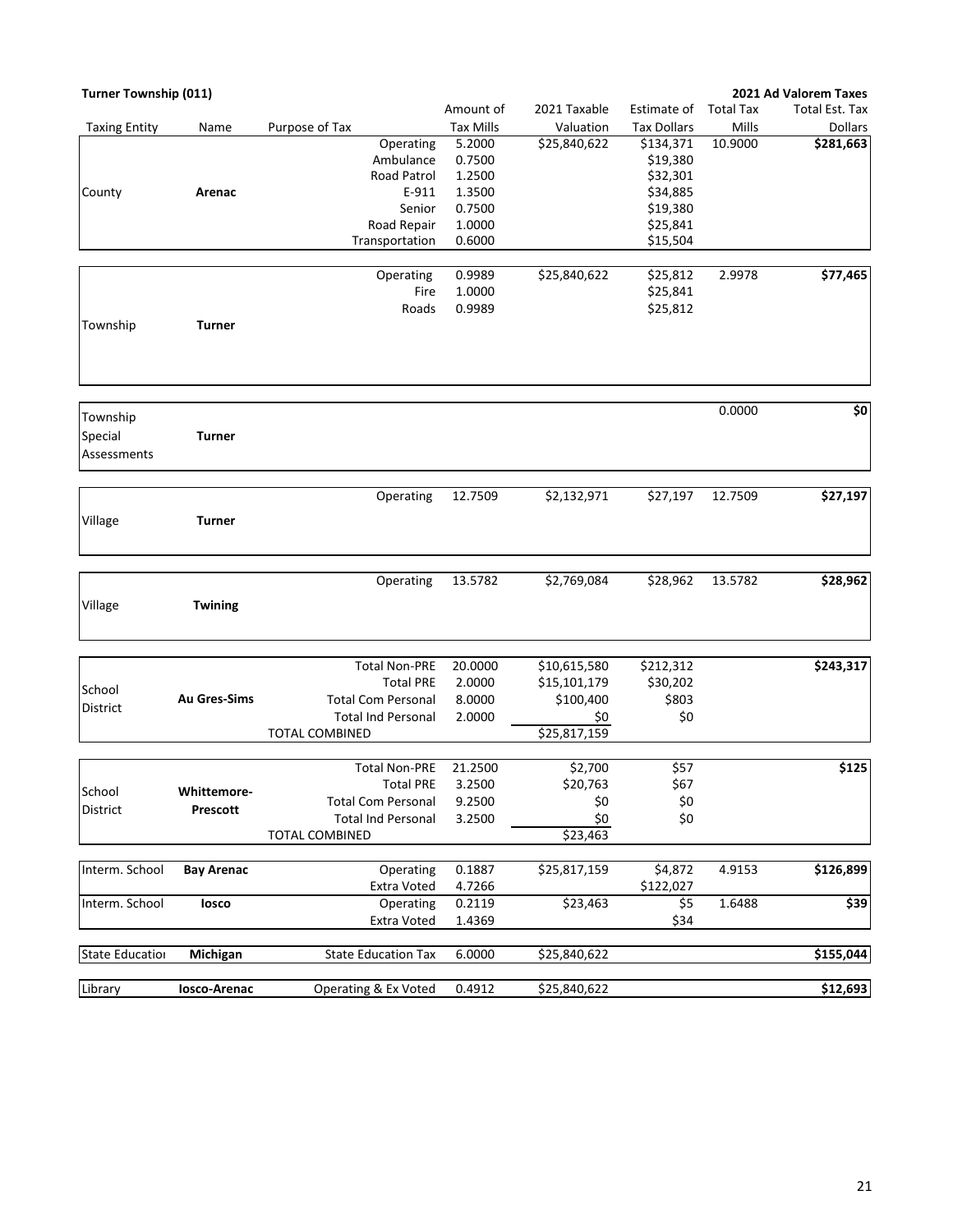**Turner Township (011) 2021 Ad Valorem Taxes**

| <b>Totals for Taxable Status by School District</b> | Summer  | Winter  | Total   |
|-----------------------------------------------------|---------|---------|---------|
| Au Gres-Sims School District [Non-PRE]              | 25.2000 | 20.1043 | 45.3043 |
| Au Gres-Sims School District [PRE]                  | 7.2     | 20.1043 | 27.3043 |
| Au Gres-Sims School District [Com. Personal]        | 13.2    | 20.1043 | 33.3043 |
| Au Gres-Sims School District [Ind. Personal]        | 7.2     | 14.1043 | 21.3043 |
| Whittemore-Prescott School District [Non-PRE]       | 5.2000  | 38.0878 | 43.2878 |
| Whittemore-Prescott School District [PRE]           | 5.2     | 20.0878 | 25.2878 |
| Whittemore-Prescott School District [Com. Personal] | 5.2     | 26.0878 | 31.2878 |
| Whittemore-Prescott School District [Ind. Personal] | 5.2     | 14.0878 | 19.2878 |
|                                                     |         |         |         |

| <b>Turner Village Properties Only</b>               |         |         |         |  |  |  |  |  |
|-----------------------------------------------------|---------|---------|---------|--|--|--|--|--|
| <b>Totals for Taxable Status by School District</b> | Summer  | Winter  | Total   |  |  |  |  |  |
| Au Gres-Sims School District [Non-PRE]              | 37.9509 | 20.1043 | 58.0552 |  |  |  |  |  |
| Au Gres-Sims School District [PRE]                  | 19.9509 | 20.1043 | 40.0552 |  |  |  |  |  |
| Au Gres-Sims School District [Com. Personal]        | 25.9509 | 20.1043 | 46.0552 |  |  |  |  |  |
| Au Gres-Sims School District [Ind. Personal]        | 19.9509 | 14.1043 | 34.0552 |  |  |  |  |  |
|                                                     |         |         |         |  |  |  |  |  |

| <b>Twining Village Properties Only</b>              |         |         |         |  |  |  |  |
|-----------------------------------------------------|---------|---------|---------|--|--|--|--|
| <b>Totals for Taxable Status by School District</b> | Summer  | Winter  | Total   |  |  |  |  |
| Au Gres-Sims School District [Non-PRE]              | 38.7782 | 20.1043 | 58.8825 |  |  |  |  |
| Au Gres-Sims School District [PRE]                  | 20.7782 | 20.1043 | 40.8825 |  |  |  |  |
| Au Gres-Sims School District [Com. Personal]        | 26.7782 | 20.1043 | 46.8825 |  |  |  |  |
| Au Gres-Sims School District [Ind. Personal]        | 20.7782 | 14.1043 | 34.8825 |  |  |  |  |
|                                                     |         |         |         |  |  |  |  |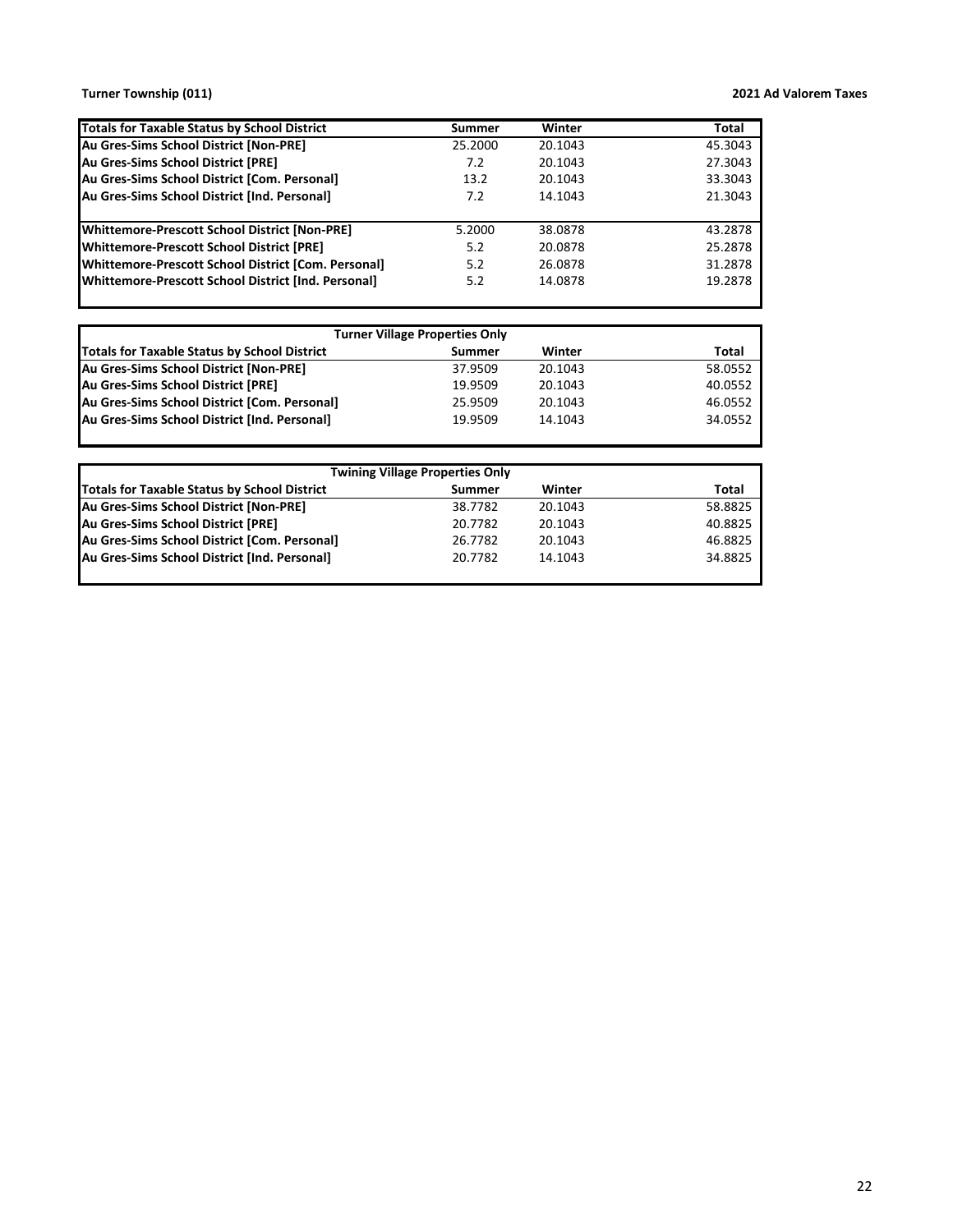## **Whitney Township (012) 2021 Ad Valorem Taxes**

|                        |                     |                            | Amount of        | 2021 Taxable | Estimate of        | <b>Total Tax</b> | Total Est.                        |
|------------------------|---------------------|----------------------------|------------------|--------------|--------------------|------------------|-----------------------------------|
| <b>Taxing Entity</b>   | Name                | Purpose of Tax             | <b>Tax Mills</b> | Valuation    | <b>Tax Dollars</b> | Mills            | <b>Tax Dollars</b>                |
|                        |                     | Operating                  | 5.2000           | \$80,030,986 | \$416,161          | 10.9000          | \$872,338                         |
|                        |                     | Ambulance                  | 0.7500           |              | \$60,023           |                  |                                   |
|                        |                     | <b>Road Patrol</b>         | 1.2500           |              | \$100,039          |                  |                                   |
| County                 | Arenac              | E-911                      | 1.3500           |              | \$108,042          |                  |                                   |
|                        |                     | Senior                     | 0.7500           |              | \$60,023           |                  |                                   |
|                        |                     | Road Repair                | 1.0000           |              | \$80,031           |                  |                                   |
|                        |                     | Transportation             | 0.6000           |              | \$48,019           |                  |                                   |
|                        |                     |                            |                  |              |                    |                  |                                   |
|                        |                     | Operating                  | 0.9759           | \$80,030,986 | \$78,102           | 2.2138           | \$177,173                         |
|                        |                     | Mosquito                   | 0.7500           |              | \$60,023           |                  |                                   |
|                        |                     | Roads                      | 0.4879           |              | \$39,047           |                  |                                   |
| Township               | Whitney             |                            |                  |              |                    |                  |                                   |
|                        |                     |                            |                  |              |                    |                  |                                   |
|                        |                     |                            |                  |              |                    |                  |                                   |
|                        |                     |                            |                  |              |                    |                  |                                   |
| Township               |                     |                            |                  |              |                    | 0.0000           | $\overline{\boldsymbol{\zeta_0}}$ |
| Special                | Whitney             |                            |                  |              |                    |                  |                                   |
| Assessments            |                     |                            |                  |              |                    |                  |                                   |
|                        |                     |                            |                  |              |                    |                  |                                   |
|                        |                     | <b>Total Non-PRE</b>       | 20.0000          | \$21,834,314 | \$436,686          |                  | \$473,040                         |
|                        |                     | <b>Total PRE</b>           | 2.0000           | \$17,742,718 | \$35,485           |                  |                                   |
| School                 | <b>Au Gres-Sims</b> | <b>Total Com Personal</b>  | 8.0000           | \$108,500    | \$868              |                  |                                   |
| <b>District</b>        |                     | <b>Total Ind Personal</b>  | 2.0000           | \$0          | \$0                |                  |                                   |
|                        |                     | <b>TOTAL COMBINED</b>      |                  | \$39,685,532 |                    |                  |                                   |
|                        |                     |                            |                  |              |                    |                  |                                   |
|                        |                     | <b>Total Non-PRE</b>       | 19.5991          | \$23,459,066 | \$459,777          |                  | \$487,047                         |
| School                 |                     | <b>Total PRE</b>           | 1.5991           | \$16,841,788 | \$26,932           |                  |                                   |
|                        | <b>Tawas Area</b>   | <b>Total Com Personal</b>  | 7.5991           | \$44,600     | \$339              |                  |                                   |
| District               |                     | <b>Total Ind Personal</b>  | 1.5991           | \$0          | \$0                |                  |                                   |
|                        |                     | <b>TOTAL COMBINED</b>      |                  | \$40,345,454 |                    |                  |                                   |
|                        |                     |                            |                  |              |                    |                  |                                   |
| Interm. School         | <b>Bay Arenac</b>   | Operating                  | 0.1887           | \$39,685,532 | \$7,489            | 4.9153           | \$195,066                         |
|                        |                     | Extra Voted                | 4.7266           |              | \$187,578          |                  |                                   |
| Interm. School         | losco               | Operating                  | 0.2119           | \$40,345,454 | \$8,549            | 1.6488           | \$66,522                          |
|                        |                     | Extra Voted                | 1.4369           |              | \$57,972           |                  |                                   |
| <b>State Education</b> | Michigan            | <b>State Education Tax</b> | 6.0000           | \$80,030,986 |                    |                  | \$480,186                         |
|                        |                     |                            |                  |              |                    |                  |                                   |
| Library                | losco-Arenac        | Operating & Ex Voted       | 0.4912           | \$39,685,532 |                    |                  | \$19,494                          |
|                        |                     |                            |                  |              |                    |                  |                                   |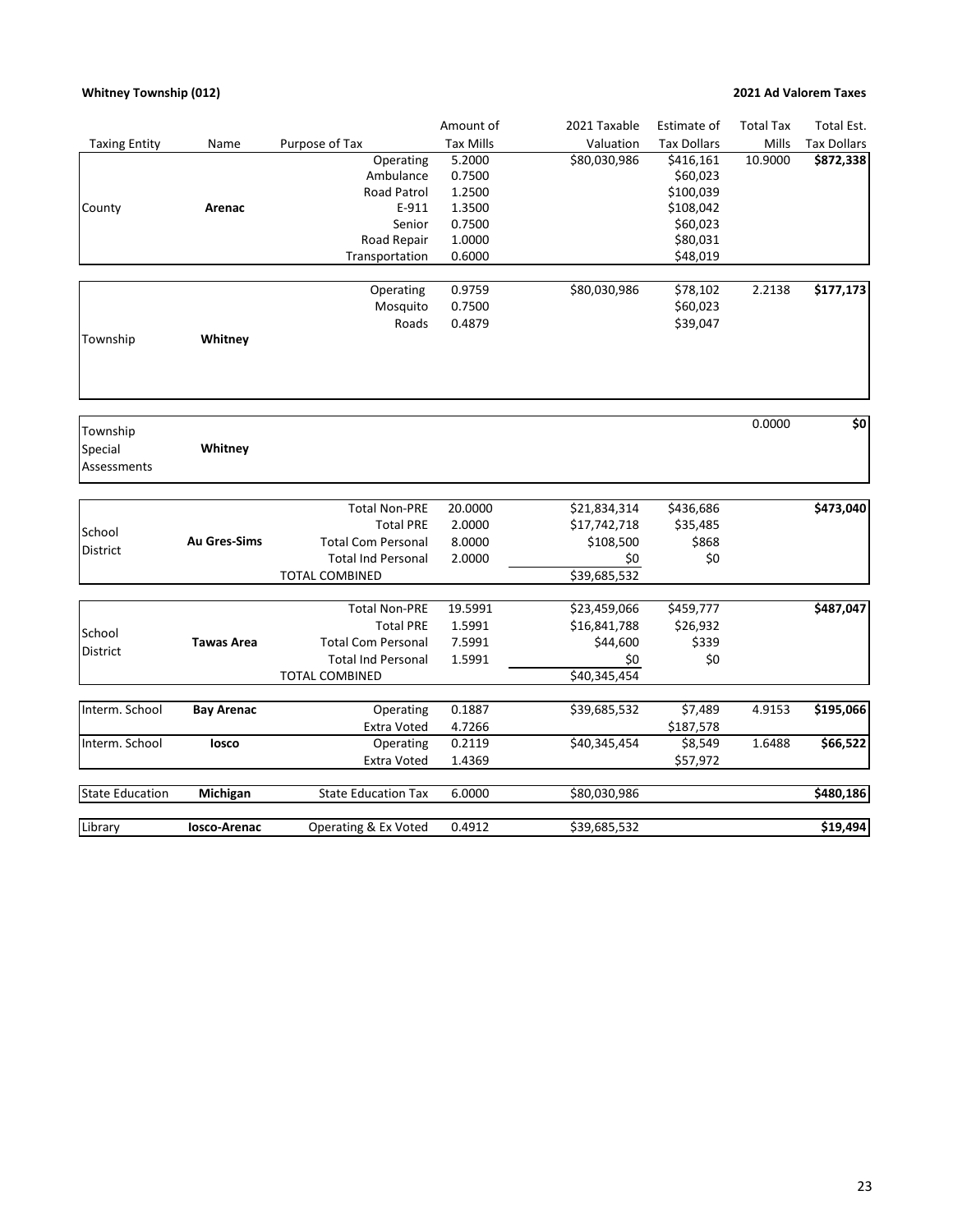|         |         | 2021 Ad Valorem Taxes |
|---------|---------|-----------------------|
| Summer  | Winter  | Total                 |
| 25,2000 | 19.3203 | 44.5203               |
| 7.2     | 19.3203 | 26.5203               |
| 13.2    | 19.3203 | 32.5203               |
| 7.2     | 13.3203 | 20.5203               |
| 24.7991 | 16.0538 | 40.8529               |
| 6.7991  | 16.0538 | 22.8529               |
| 12.7991 | 16.0538 | 28.8529               |
| 6.7991  | 10.0538 | 16.8529               |
|         |         |                       |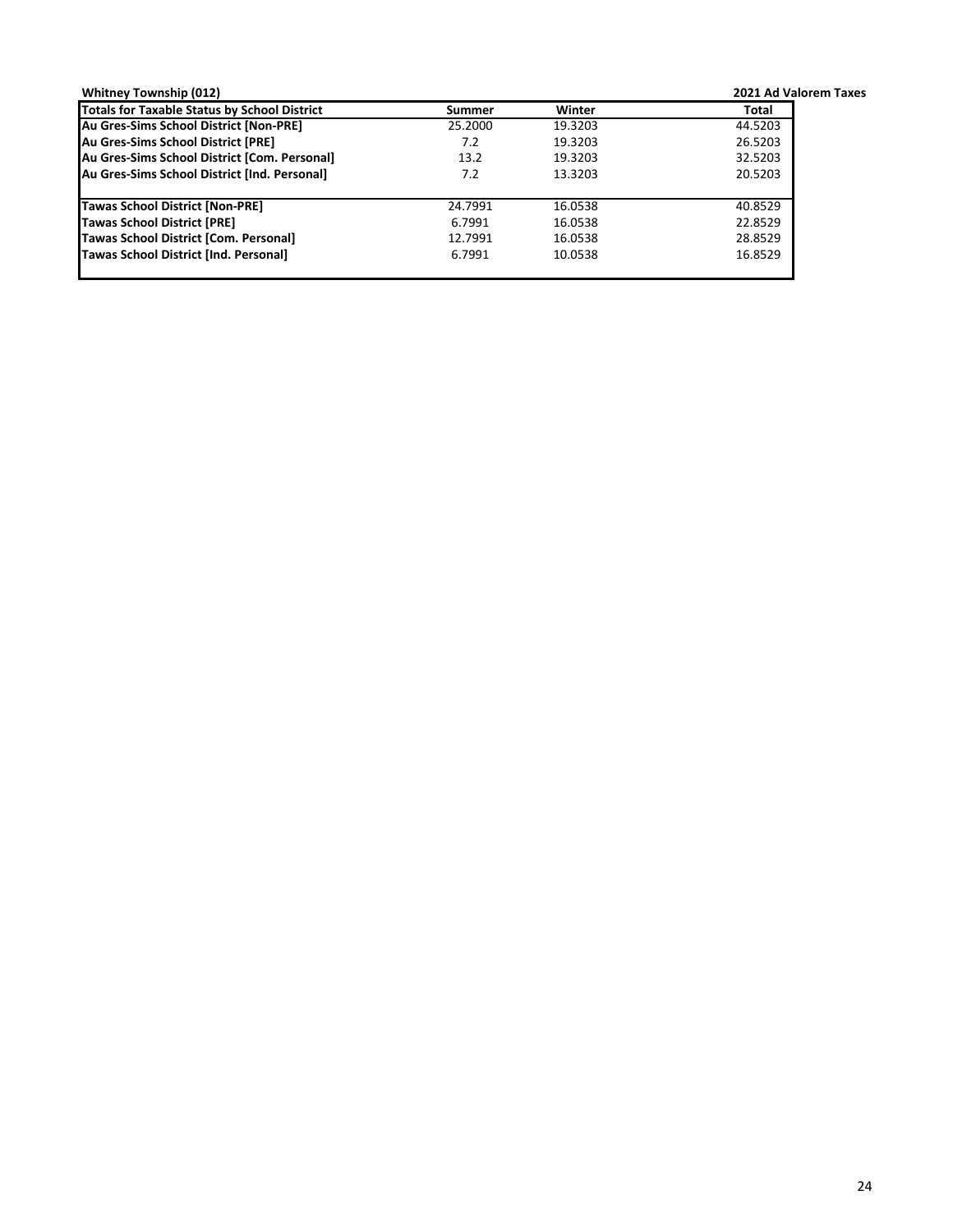## **Au Gres City (020) 2021 Ad Valorem Taxes**

|                                    | Name                                                | Purpose of Tax             | Amount of<br><b>Tax Mills</b> | 2021 Taxable<br>Valuation | Estimate of<br><b>Tax Dollars</b> | <b>Total Tax</b><br>Mills | Total Est.<br><b>Tax Dollars</b> |
|------------------------------------|-----------------------------------------------------|----------------------------|-------------------------------|---------------------------|-----------------------------------|---------------------------|----------------------------------|
| <b>Taxing Entity</b>               |                                                     | Operating                  | 5.2000                        | \$28,147,446              | \$146,367                         | 10.9000                   | \$306,807                        |
|                                    |                                                     | Ambulance                  | 0.7500                        |                           | \$21,111                          |                           |                                  |
|                                    |                                                     | Road Patrol                | 1.2500                        |                           | \$35,184                          |                           |                                  |
| County                             | Arenac                                              | E-911                      | 1.3500                        |                           | \$37,999                          |                           |                                  |
|                                    |                                                     | Senior                     | 0.7500                        |                           | \$21,111                          |                           |                                  |
|                                    |                                                     | Road Repair                | 1.0000                        |                           | \$28,147                          |                           |                                  |
|                                    |                                                     | Transportation             | 0.6000                        |                           | \$16,888                          |                           |                                  |
|                                    |                                                     | Operating                  | 12.4445                       | \$28,147,446              | \$350,281                         | 16.7558                   | \$471,633                        |
|                                    |                                                     | Police                     | 3.0613                        |                           | \$86,168                          |                           |                                  |
| City                               | <b>Au Gres</b>                                      | Mosquito                   | 1.2500                        |                           | \$35,184                          |                           |                                  |
|                                    |                                                     |                            |                               |                           |                                   |                           |                                  |
|                                    |                                                     |                            |                               |                           |                                   | 0.0000                    | \$                               |
| <b>City Special</b><br>Assessments | <b>Au Gres</b>                                      |                            |                               |                           |                                   |                           |                                  |
|                                    |                                                     |                            |                               |                           |                                   |                           |                                  |
|                                    |                                                     | <b>Total Non-PRE</b>       | 20.0000                       | \$16,168,912              | \$323,378                         |                           | \$348,236                        |
| School                             |                                                     | <b>Total PRE</b>           | 2.0000                        | \$11,800,834              | \$23,602                          |                           |                                  |
| District                           | <b>Au Gres-Sims</b>                                 | <b>Total Com Personal</b>  | 8.0000                        | \$150,100                 | \$1,201                           |                           |                                  |
|                                    |                                                     | <b>Total Ind Personal</b>  | 2.0000                        | \$27,600                  | \$55                              |                           |                                  |
|                                    |                                                     | <b>TOTAL COMBINED</b>      |                               | \$28,147,446              |                                   |                           |                                  |
| Interm. School                     | <b>Bay Arenac</b>                                   | Operating                  | 0.1887                        | \$28,147,446              | \$5,311                           | 4.9153                    | \$138,353                        |
|                                    |                                                     | <b>Extra Voted</b>         | 4.7266                        |                           | \$133,042                         |                           |                                  |
| <b>State Education</b>             | Michigan                                            | <b>State Education Tax</b> | 6.0000                        | \$28,119,846              |                                   |                           | \$168,719                        |
| Library                            | losco-Arenac                                        | Operating & Ex Voted       | 0.4912                        | \$28,147,446              |                                   |                           | \$13,826                         |
| Authority                          | <b>Au Gres-Sims Fire</b>                            | Operating & Ex Voted       | 0.9908                        | \$28,147,446              |                                   |                           | \$27,888                         |
|                                    | <b>Totals for Taxable Status by School District</b> |                            | Summer                        | Winter                    |                                   | <b>Total</b>              |                                  |
|                                    | Au Gres-Sims School District [Non-PRE]              |                            | 41.9558                       | 17.1065                   |                                   | 59.0623                   |                                  |
|                                    | Au Gres-Sims School District [PRE]                  |                            | 23.9558                       | 17.1065                   |                                   | 41.0623                   |                                  |
|                                    | Au Gres-Sims School District [Com. Personal]        |                            | 29.9558                       | 17.1065                   |                                   | 47.0623                   |                                  |
|                                    | Au Gres-Sims School District [Ind. Personal]        |                            | 23.9558                       | 11.1065                   |                                   | 35.0623                   |                                  |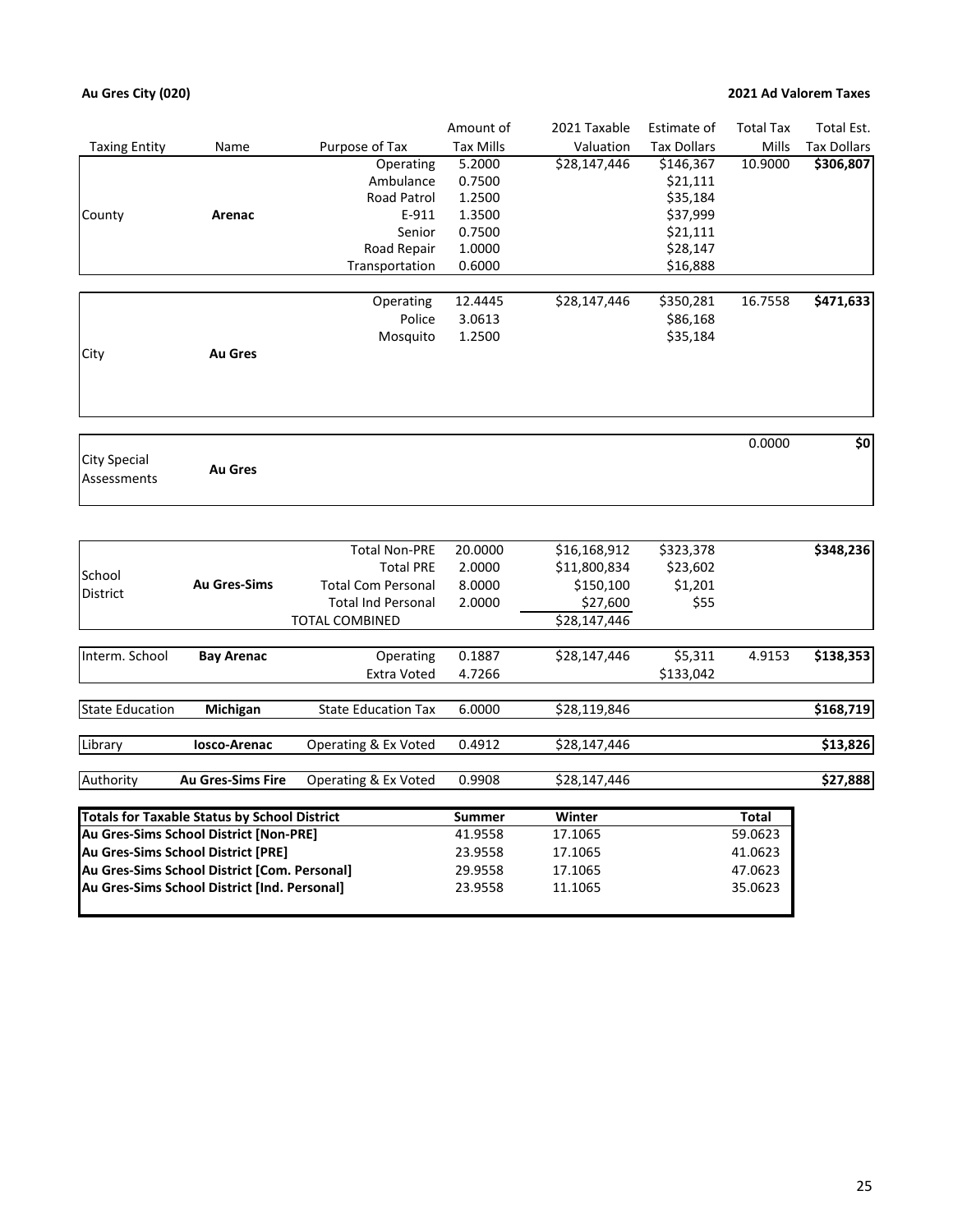## **Omer City (030) 2021 Ad Valorem Taxes**

|                                    |                                                          |                            | Amount of        | 2021 Taxable | Estimate of        | <b>Total Tax</b> | Total Est.         |
|------------------------------------|----------------------------------------------------------|----------------------------|------------------|--------------|--------------------|------------------|--------------------|
| <b>Taxing Entity</b>               | Name                                                     | Purpose of Tax             | <b>Tax Mills</b> | Valuation    | <b>Tax Dollars</b> | Mills            | <b>Tax Dollars</b> |
|                                    |                                                          | Operating                  | 5.2000           | \$6,272,403  | \$32,616           | 10.9000          | \$68,369           |
|                                    |                                                          | Ambulance                  | 0.7500           |              | \$4,704            |                  |                    |
|                                    |                                                          | Road Patrol                | 1.2500           |              | \$7,841            |                  |                    |
| County                             | Arenac                                                   | E-911                      | 1.3500           |              | \$8,468            |                  |                    |
|                                    |                                                          | Senior                     | 0.7500           |              | \$4,704            |                  |                    |
|                                    |                                                          | Road Repair                | 1.0000           |              | \$6,272            |                  |                    |
|                                    |                                                          | Transportation             | 0.6000           |              | \$3,763            |                  |                    |
|                                    |                                                          |                            |                  |              |                    |                  |                    |
|                                    |                                                          | Operating                  | 12.5674          | \$6,272,403  | \$78,828           | 16.3620          | \$102,629          |
|                                    |                                                          | <b>Streets</b>             | 1.7946           | \$6,272,403  | \$11,256           |                  |                    |
|                                    |                                                          | Water Syst Debt            | 2.0000           |              | \$12,545           |                  |                    |
| City                               | Omer                                                     |                            |                  |              |                    |                  |                    |
|                                    |                                                          |                            |                  |              |                    |                  |                    |
|                                    |                                                          |                            |                  |              |                    |                  |                    |
|                                    |                                                          |                            |                  |              |                    | 0.0000           | \$0                |
| <b>City Special</b><br>Assessments | Omer                                                     |                            |                  |              |                    |                  |                    |
|                                    |                                                          |                            |                  |              |                    |                  | \$80,499           |
|                                    |                                                          | <b>Total Non-PRE</b>       | 21.0000          | \$3,389,193  | \$71,173           |                  |                    |
| School                             |                                                          | <b>Total PRE</b>           | 3.0000           | \$2,770,510  | \$8,312            |                  |                    |
| District                           | <b>Standish-Sterling</b>                                 | <b>Total Com Personal</b>  | 9.0000           | \$112,700    | \$1,014            |                  |                    |
|                                    |                                                          | <b>Total Ind Personal</b>  | 3.0000           | \$0          | \$0                |                  |                    |
|                                    |                                                          | <b>TOTAL COMBINED</b>      |                  | \$6,272,403  |                    |                  |                    |
| Interm. School                     | <b>Bay Arenac</b>                                        | Operating                  | 0.1887           | \$6,272,403  | \$1,184            | 4.9153           | \$30,831           |
|                                    |                                                          | <b>Extra Voted</b>         | 4.7266           |              | \$29,647           |                  |                    |
|                                    |                                                          |                            |                  |              |                    |                  |                    |
| <b>State Education</b>             | Michigan                                                 | <b>State Education Tax</b> | 6.0000           | \$6,272,403  |                    |                  | \$37,634           |
| Library                            | losco-Arenac                                             | Operating & Ex Voted       | 0.4912           | \$6,272,403  |                    |                  | \$3,081            |
|                                    |                                                          |                            |                  |              |                    |                  |                    |
|                                    | <b>Totals for Taxable Status by School District</b>      |                            | <b>Summer</b>    | Winter       |                    | <b>Total</b>     |                    |
|                                    | <b>Standish-Sterling School District [Non-PRE]</b>       |                            | 5.2000           | 54.4685      |                    | 59.6685          |                    |
|                                    | <b>Standish-Sterling School District [PRE]</b>           |                            | 5.2              | 36.4685      |                    | 41.6685          |                    |
|                                    | <b>Standish-Sterling School District [Com. Personal]</b> |                            | 5.2              | 42.4685      |                    | 47.6685          |                    |
|                                    | Standish-Sterling School District [Ind. Personal]        |                            | 5.2              | 30.4685      |                    | 35.6685          |                    |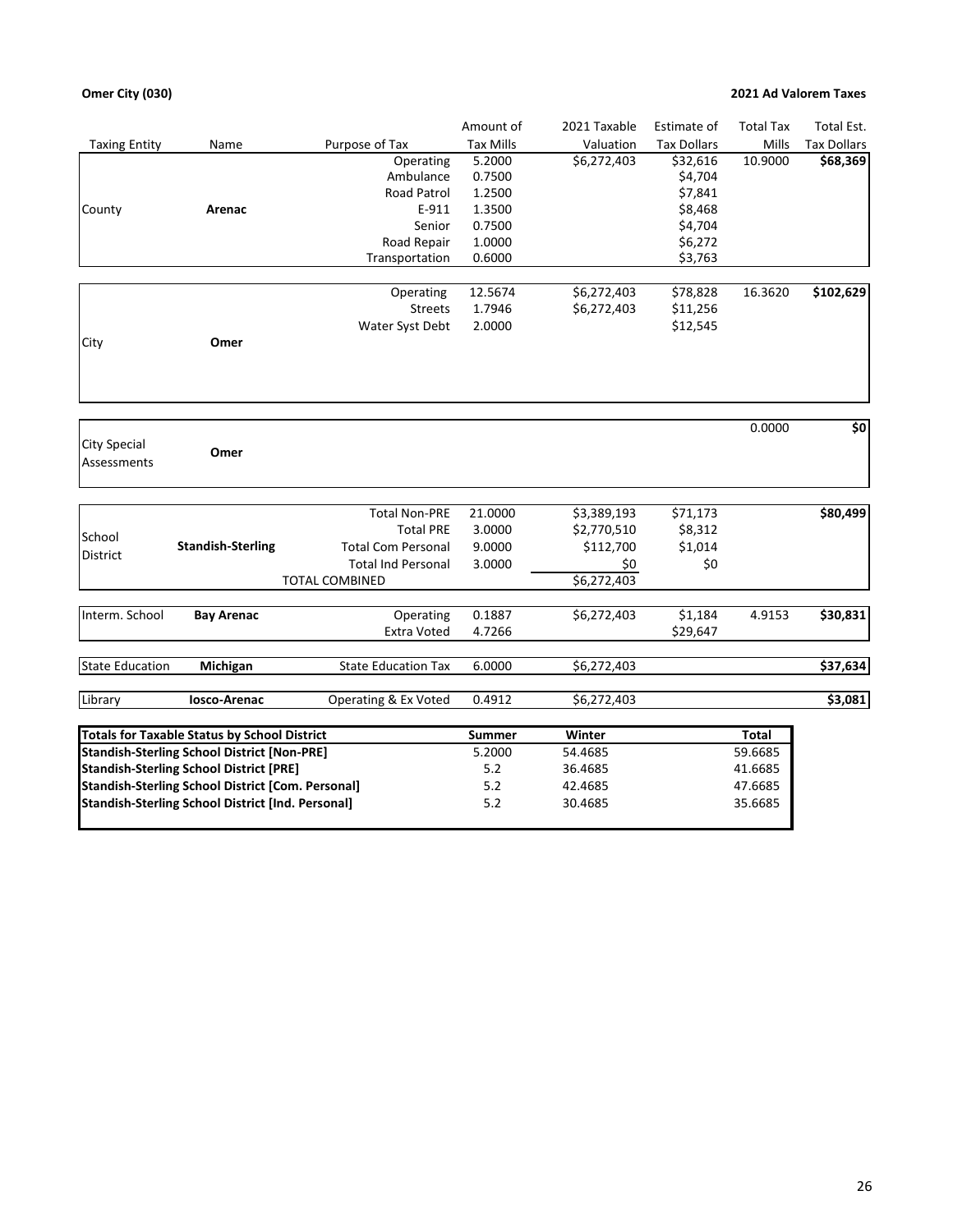## **Standish City (040) 2021 Ad Valorem Taxes**

|                                                    |                                                                                                     |                            | Amount of        | 2021 Taxable | Estimate of        | <b>Total Tax</b> | Total Est.         |
|----------------------------------------------------|-----------------------------------------------------------------------------------------------------|----------------------------|------------------|--------------|--------------------|------------------|--------------------|
| <b>Taxing Entity</b>                               | Name                                                                                                | Purpose of Tax             | <b>Tax Mills</b> | Valuation    | <b>Tax Dollars</b> | Mills            | <b>Tax Dollars</b> |
|                                                    |                                                                                                     | Operating                  | 5.2000           | \$39,454,552 | \$205,164          | 10.9000          | \$430,055          |
|                                                    |                                                                                                     | Ambulance                  | 0.7500           |              | \$29,591           |                  |                    |
|                                                    |                                                                                                     | Road Patrol                | 1.2500           |              | \$49,318           |                  |                    |
| County                                             | Arenac                                                                                              | E-911                      | 1.3500           |              | \$53,264           |                  |                    |
|                                                    |                                                                                                     | Senior                     | 0.7500           |              | \$29,591           |                  |                    |
|                                                    |                                                                                                     | Road Repair                | 1.0000           |              | \$39,455           |                  |                    |
|                                                    |                                                                                                     | Transportation             | 0.6000           |              | \$23,673           |                  |                    |
|                                                    |                                                                                                     |                            |                  |              |                    |                  |                    |
|                                                    |                                                                                                     | Operating                  | 16.7242          | \$39,454,552 | \$659,846          | 17.9742          | \$709,164          |
|                                                    |                                                                                                     | Sewer Debt                 | 1.2500           | \$39,454,552 | \$49,318           |                  |                    |
| City                                               | <b>Standish</b>                                                                                     |                            |                  |              |                    |                  |                    |
|                                                    |                                                                                                     |                            |                  |              |                    |                  |                    |
|                                                    |                                                                                                     |                            |                  |              |                    | 0.0000           | \$0                |
| City Special<br>Assessments                        | Standish                                                                                            |                            |                  |              |                    |                  |                    |
|                                                    |                                                                                                     |                            |                  |              |                    |                  |                    |
|                                                    |                                                                                                     | <b>Total Non-PRE</b>       | 21.0000          | \$25,611,796 | \$537,848          |                  | \$591,582          |
| School                                             |                                                                                                     | <b>Total PRE</b>           | 3.0000           | \$11,285,656 | \$33,857           |                  |                    |
| District                                           | <b>Standish-Sterling</b>                                                                            | <b>Total Com Personal</b>  | 9.0000           | \$2,034,300  | \$18,309           |                  |                    |
|                                                    |                                                                                                     | <b>Total Ind Personal</b>  | 3.0000           | \$522,800    | \$1,568            |                  |                    |
|                                                    |                                                                                                     | <b>TOTAL COMBINED</b>      |                  | \$39,454,552 |                    |                  |                    |
| Interm. School                                     | <b>Bay Arenac</b>                                                                                   | Operating                  | 0.1887           | \$39,454,552 | \$7,445            | 4.9153           | \$193,931          |
|                                                    |                                                                                                     | Extra Voted                | 4.7266           |              | \$186,486          |                  |                    |
| <b>State Education</b>                             | Michigan                                                                                            | <b>State Education Tax</b> | 6.0000           | \$38,931,752 |                    |                  | \$233,591          |
|                                                    |                                                                                                     |                            |                  |              |                    |                  |                    |
| Library                                            | losco-Arenac                                                                                        | Operating & Ex Voted       | 0.4912           | \$39,454,552 |                    |                  | \$19,380           |
|                                                    | <b>Totals for Taxable Status by School District</b>                                                 |                            | <b>Summer</b>    | Winter       |                    | <b>Total</b>     |                    |
| <b>Standish-Sterling School District [Non-PRE]</b> |                                                                                                     |                            | 23.1742          | 38.1065      |                    | 61.2807          |                    |
|                                                    |                                                                                                     |                            |                  |              |                    |                  |                    |
|                                                    |                                                                                                     |                            | 23.1742          | 20.1065      |                    | 43.2807          |                    |
|                                                    | <b>Standish-Sterling School District [PRE]</b><br>Standish-Sterling School District [Com. Personal] |                            | 23.1742          | 26.1065      |                    | 49.2807          |                    |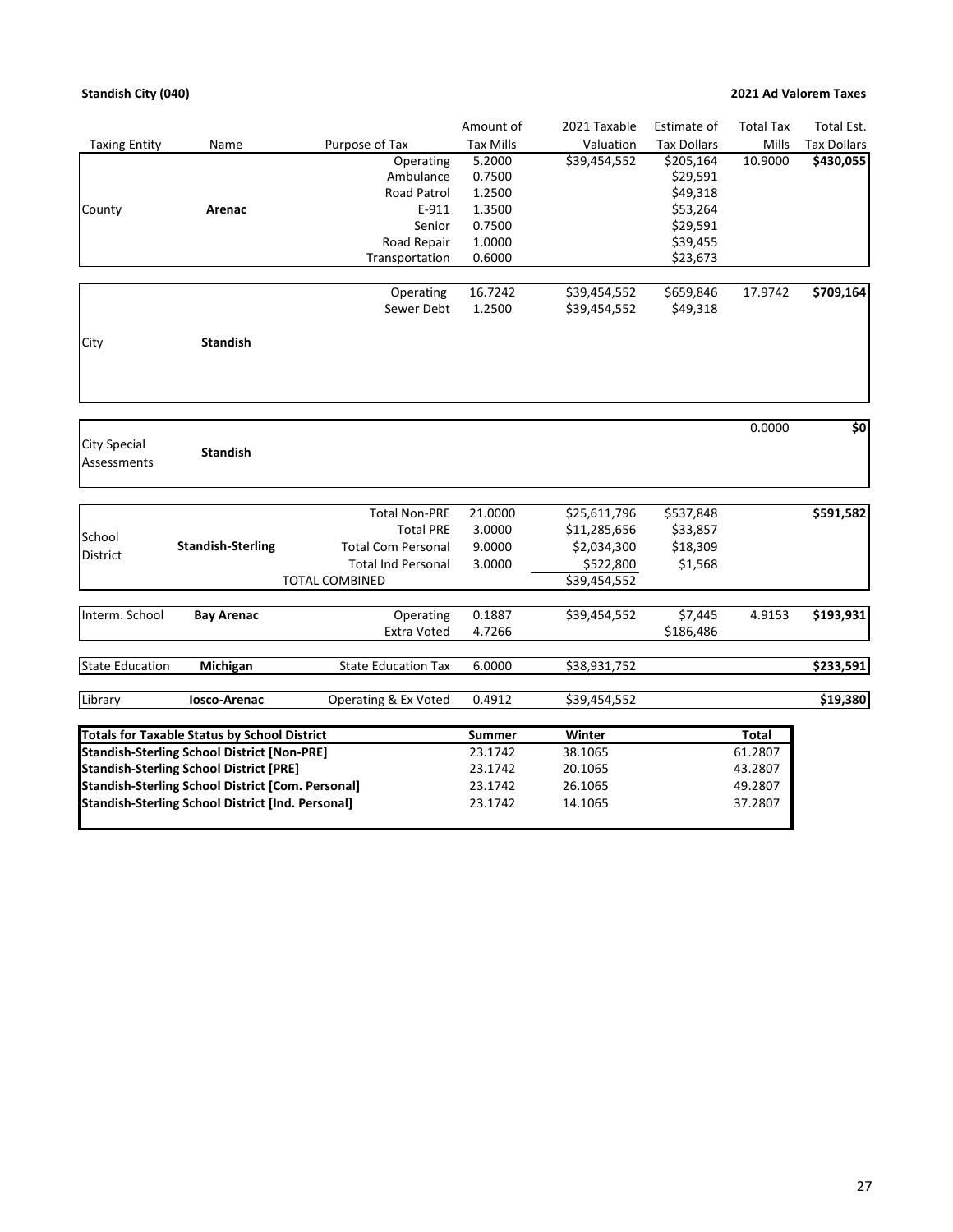# **Compilation of Overall Estimated Tax Revenue**

|                                 | Overall      | Taxable      | Estimated          |
|---------------------------------|--------------|--------------|--------------------|
| <b>Local Governmental Units</b> | Millage Rate | Value        | <b>Tax Dollars</b> |
| <b>Adams Township</b>           | 1.0000       | \$18,619,432 | \$18,619           |
| Arenac Township                 | 2.9991       | \$28,685,983 | \$86,032           |
| Au Gres Township                | 5.3522       | \$47,897,909 | \$256,359          |
| Clayton Township                | 1.9855       | \$31,620,943 | \$62,783           |
| Deep River Township             | 4.9750       | \$55,831,521 | \$277,762          |
| Lincoln Township                | 2.0000       | \$28,586,114 | \$57,172           |
| Mason Township                  | 1.9670       | \$22,423,916 | \$44,108           |
| Moffatt Township                | 5.0000       | \$55,380,557 | \$276,903          |
| Sims Township                   | 3.9940       | \$92,275,373 | \$368,548          |
| <b>Standish Township</b>        | 1.9962       | \$53,076,118 | \$105,951          |
| <b>Turner Township</b>          | 2.9978       | \$25,840,622 | \$77,465           |
| Whitney Township                | 2.2138       | \$80,030,986 | \$177,173          |
| Au Gres City                    | 16.7558      | \$28,147,446 | \$471,633          |
| Omer City                       | 16.3620      | \$6,272,403  | \$102,629          |
| <b>Standish City</b>            | 17.9742      | \$39,454,552 | \$709,164          |
| <b>Sterling Village</b>         | 12.1416      | \$8,123,120  | \$98,628           |
| <b>Turner Village</b>           | 12.7509      | \$2,132,971  | \$27,197           |
| <b>Twining Village</b>          | 13.5782      | \$3,914,028  | \$44,508           |

|                      | Overall      | Taxable       | Estimated          |
|----------------------|--------------|---------------|--------------------|
| Authorities          | Millage Rate | Value         | <b>Tax Dollars</b> |
| Au Gres-Sims Fire    | 0.9908       | \$168,315,354 | \$166,767          |
| losco Arenac Library | 1.6488       | \$614,108,873 | \$1,012,543        |

|                      |       | Overall      | Taxable       | Estimated          |
|----------------------|-------|--------------|---------------|--------------------|
| <b>Arenac County</b> |       | Millage Rate | Value         | <b>Tax Dollars</b> |
| Operating            |       | 5.2000       | \$614,108,873 | \$3,193,366        |
| Ambulance            |       | 0.7500       | \$614,108,873 | \$460,582          |
| <b>Road Patrol</b>   |       | 1.2500       | \$614,108,873 | \$767,636          |
| E-911                |       | 1.3500       | \$614,108,873 | \$829,047          |
| Senior               |       | 0.7500       | \$614,108,873 | \$460,582          |
| Road Repair          |       | 1.0000       | \$614,108,873 | \$614,109          |
| Transportation       |       | 0.6000       | \$614,108,873 | \$368,465          |
|                      | Total | 10.9000      | \$614,108,873 | \$6,325,321        |

| Intermediate School   | Overall      | Taxable       | Estimated          |
|-----------------------|--------------|---------------|--------------------|
| <b>Districts</b>      | Millage Rate | Value         | <b>Tax Dollars</b> |
| <b>Bay Arenac ISD</b> | 4.9153       | \$563,326,923 | \$2,768,921        |
| losco ISD             | 1.6488       | \$50,781,950  | \$83,729           |